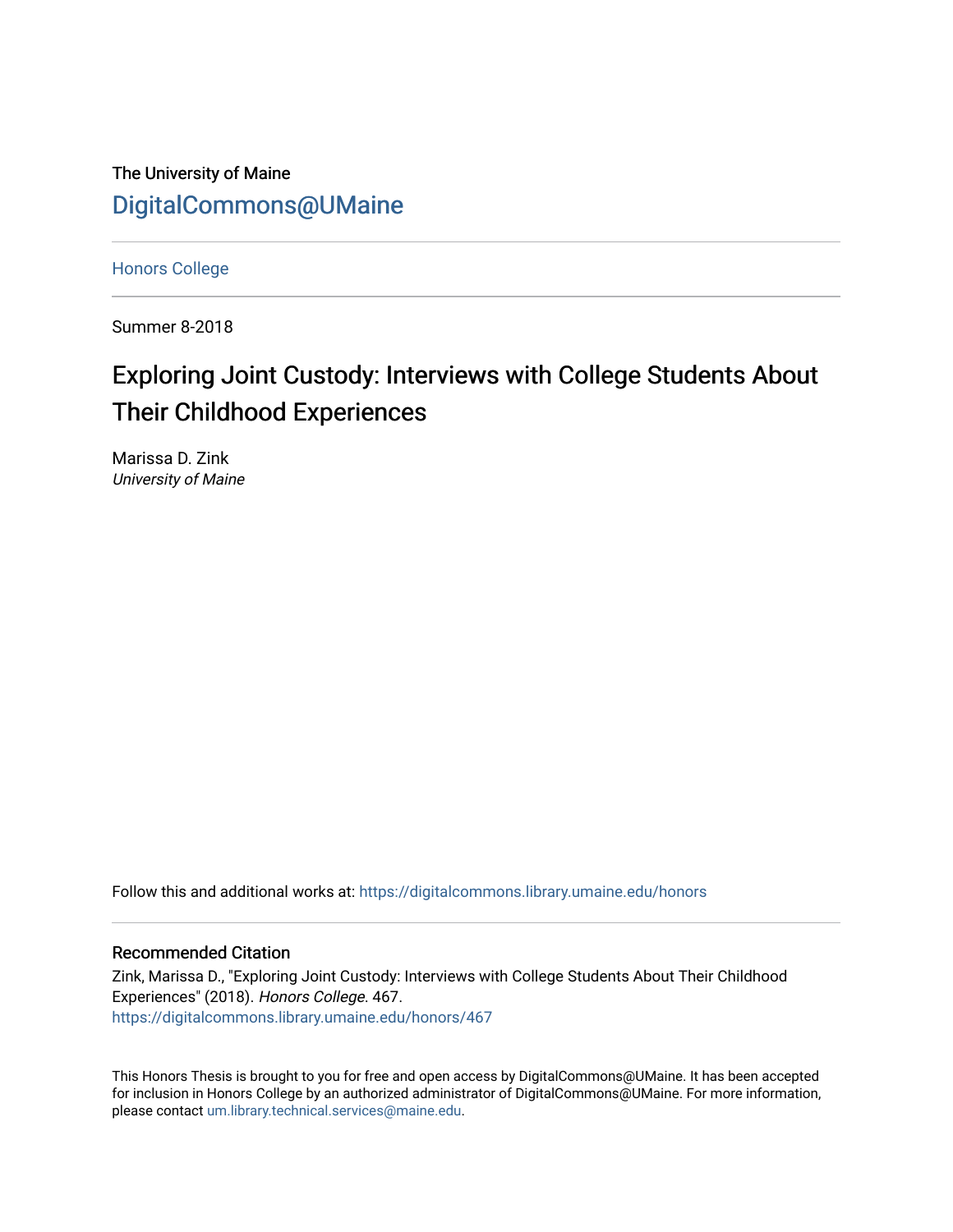### EXPLORING JOINT CUSTODY: INTERVIEWS WITH COLLEGE STUDENTS

### ABOUT THEIR CHILDHOOD EXPERIENCES

by

Marissa D. Zink

A Thesis Submitted in Partial Fulfillment of the Requirements for a Degree with Honors (Child Development and Family Relations)

The Honors College

University of Maine

August 2018

Advisory Committee:

Sandra Caron, Professor of Family Relations and Human Sexuality, Advisor Ian Cameron, Lecturer in Human Development and Family Studies

Patrick Cheek, Visiting Assistant Professor in Human Development and Family Studies

Julie DellaMattera, Associate Professor of Child Development and Family Relations

Sharon Tisher, Lecturer, Honor's College and School of Economics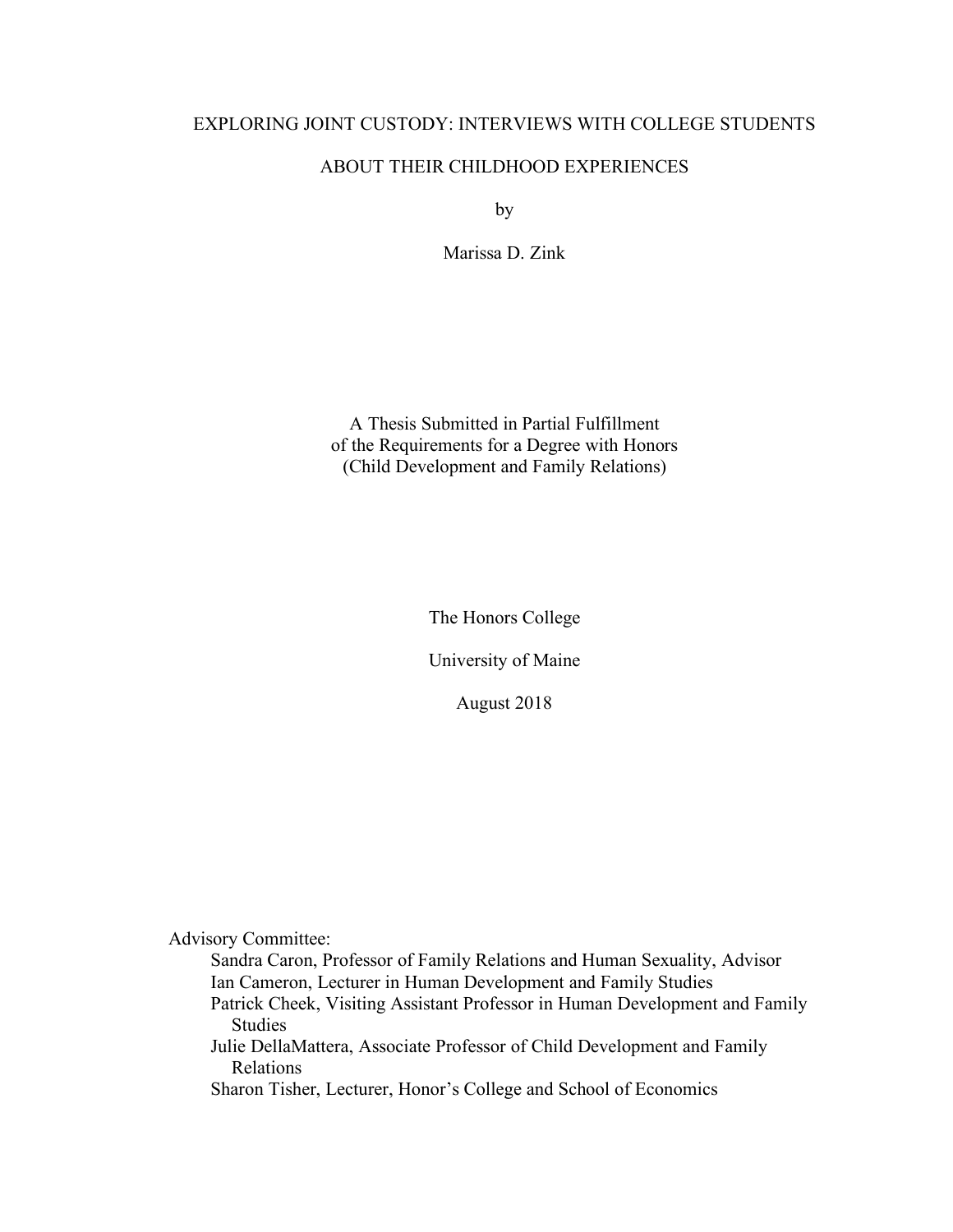2018 © Marissa Zink

All rights reserved.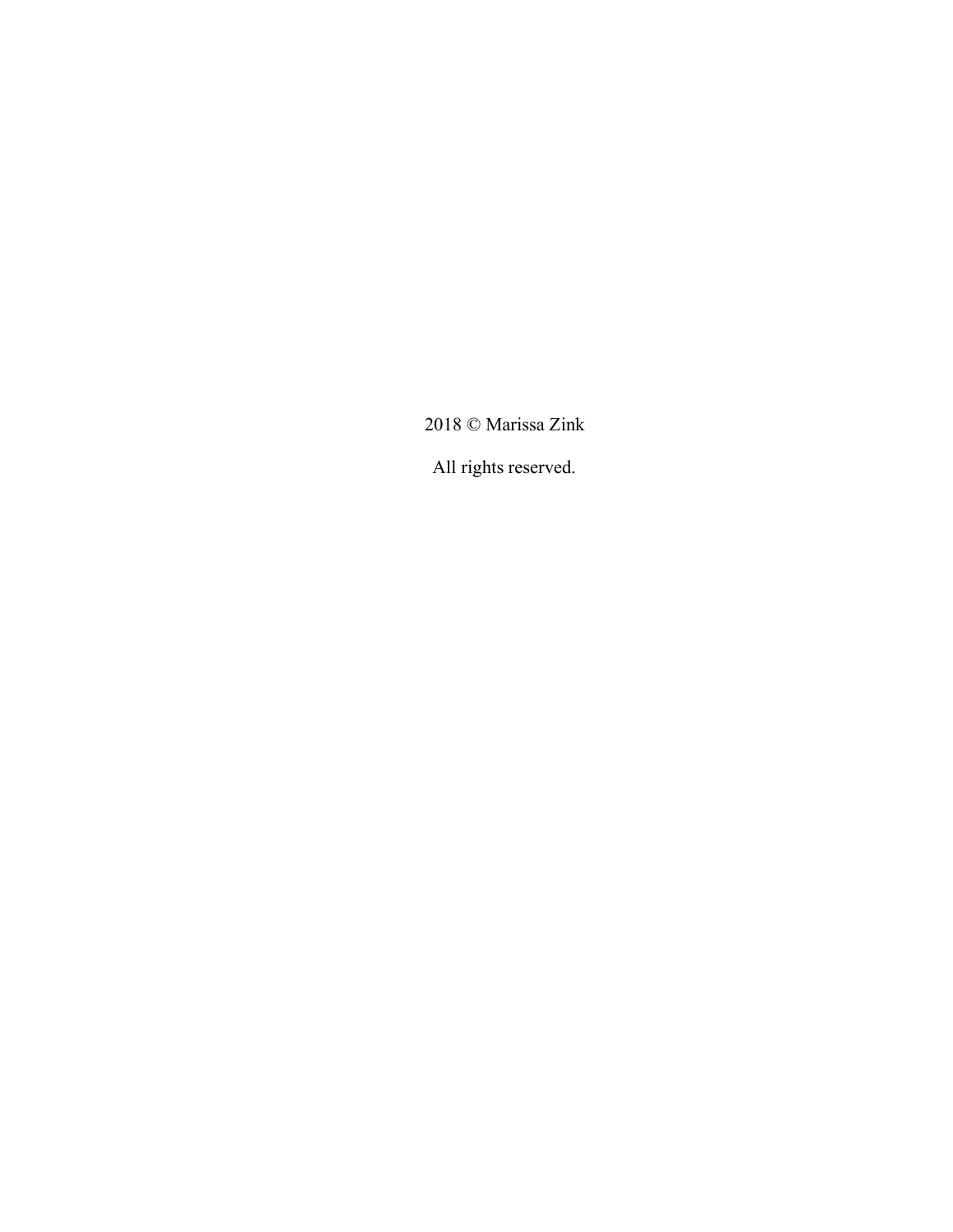### ABSTRACT

This exploratory study provides a greater understanding of the impacts of joint custody on college students. Researchers in this field of study have yet to examine the experiences of children in joint custody arrangements in depth to this date. Interviews were conducted with ten college students who grew up in joint custody arrangements. The college men and women were asked to reflect back on their experiences of their joint custody arrangements. Findings provide a greater awareness of how college students describe their experiences growing up, including residing the majority of weekdays with their mothers and long weekends with their fathers. Parents' homes also remained relatively close. The benefits of joint custody reported by participants included that they enjoyed having two homes and would not have wanted another custody arrangement.

Meanwhile, findings show college students' challenges with joint custody included, packing/forgetting belongings as well as adjusting to their father's new home(s). College students described their parent's new relationships as impacting factors on their relationships with their parents, but they added time helped heal their connection. Suggestions and recommendations to children and parents with joint custody were given by participants, such as; for children to communicate with parents and for parents to keep the peace with each other. Suggestions and recommendations were also given to lawyers and judges involved in joint custody arrangements, which included that each parent should be given equal opportunity to obtain custody and/or residential custody. Ideas for future research are provided as well.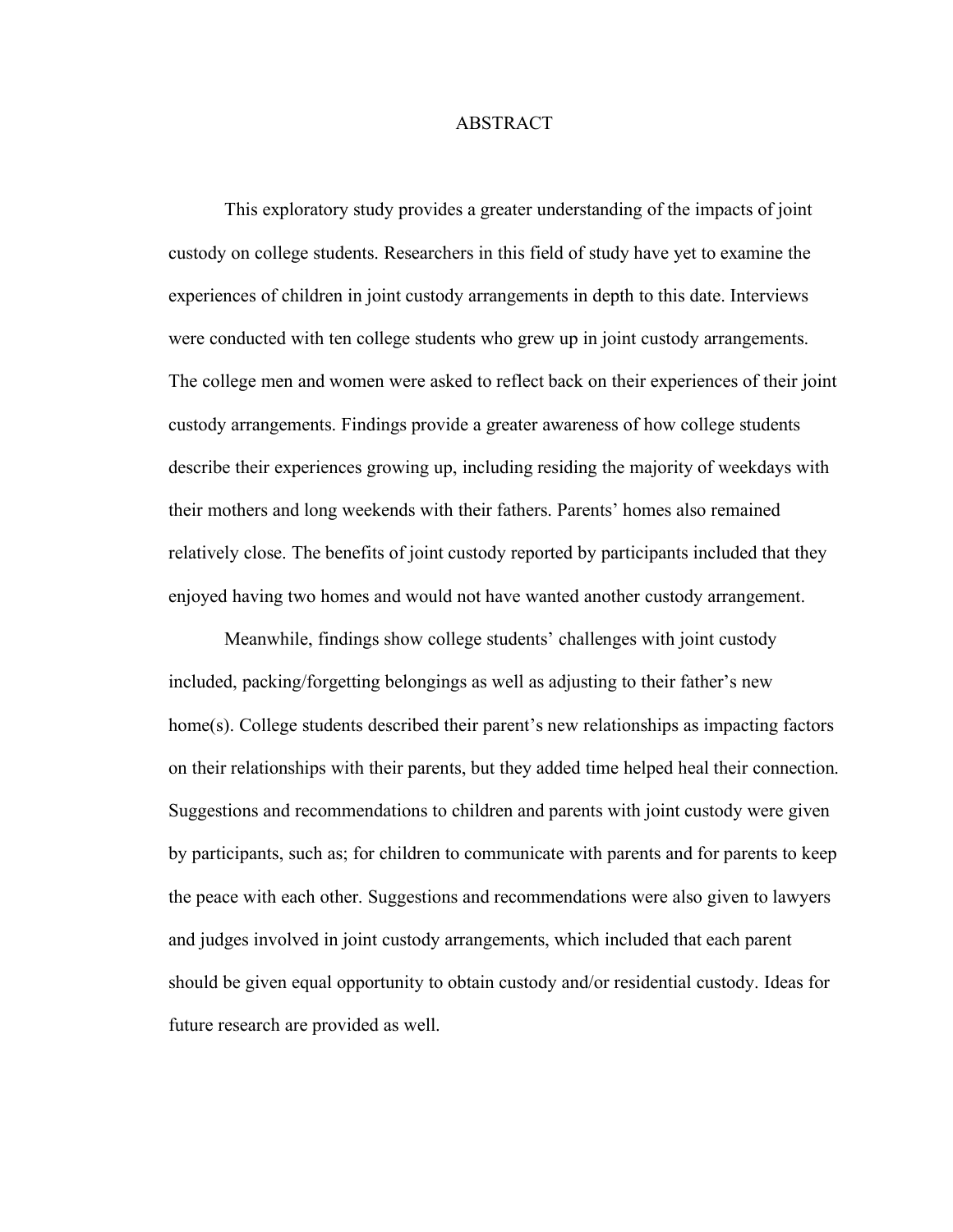### ACKNOWLEDGMENTS

First and foremost, I have to thank my honors thesis advisor as well as academic advisor, Sandra Caron. Without her assistance and dedicated involvement in every step throughout the process, this journey would have never been accomplished. I would like to thank you for your support and understanding over these past three years and especially this past year.

I would also like to show gratitude to my committee, including; Ian Cameron, Patrick Cheek, Julie DellaMattera, and Sharon Tisher. All of you have made a profound impression on me with your unique teaching styles and your immense dedication to your students. I am appreciative of your direction throughout this process and for going above and beyond by agreeing to these duties during the summer term. In addition to all of those above, I also must thank Stefano Mancini for listening to and, at times, having to tolerate me over the course of this honors thesis.

Most importantly, none of this could have happened without my family. My mother, who never let me give up and offered her encouragement through phone calls nearly every day. Also, my father, who always told me how proud he was of me and gave me hugs whenever possible. Every time I was ready to quit, you two did not let me and I am forever grateful. This honors thesis stands as a testament to your unconditional love and encouragement.

iv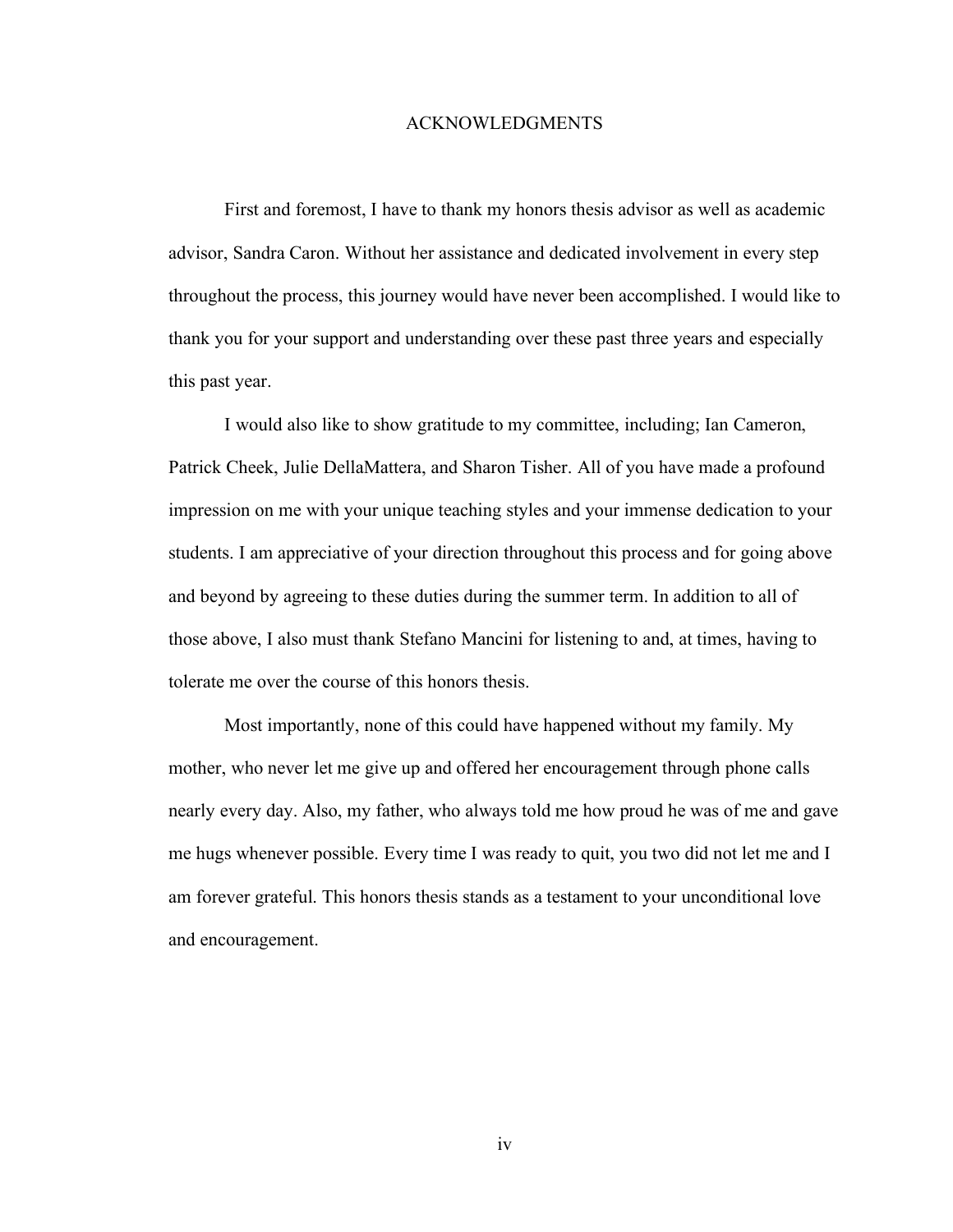### TABLE OF CONTENTS

| <b>CHAPTER ONE: REVIEW OF THE LITERATURE</b>                           | $\mathbf{1}$   |
|------------------------------------------------------------------------|----------------|
| Introduction                                                           | 1              |
| Types of Custody                                                       | $\overline{2}$ |
| Joint Custody History                                                  | $\overline{4}$ |
| Research on Joint Custody                                              | $rac{5}{7}$    |
| <b>Adjustment After Divorce</b>                                        |                |
| Inter-parental Conflict after Divorce                                  | 9              |
| Parent-Child Relationships after Divorce                               | 11             |
| Conclusion                                                             | 13             |
| <b>CHAPTER 2: METHODOLOGY</b>                                          | 14             |
| The Sample                                                             | 15             |
| <b>Interview Procedure</b>                                             | 17             |
| Interview Technique                                                    | 17             |
| <b>Interview Analysis</b>                                              | 18             |
| <b>CHAPTER THREE: RESULTS</b>                                          | 20             |
| Description of Their Experience                                        | 22             |
| I mostly lived with my mom                                             | 22             |
| My parents lived pretty close to each other                            | 23             |
| When I got my license it changed                                       | 24             |
| Describing Their Experience Summary                                    | 25             |
| <b>Benefits and Challenges</b>                                         | 26             |
| Benefit: I liked having two homes                                      | 26             |
| Benefit: I got to have fun with my Dad                                 | 27             |
| Benefit: I'm glad it was joint custody                                 | 29             |
| Challenge: Packing/Forgetting Belongings                               | 30             |
| Challenge: I didn't get a say in my own schedule (especially early on) | 31             |
| Challenge: Adjusting to Dad's new home                                 | 32             |
| Benefits and Challenges Summary                                        | 33             |
| Impact on Relationship with Parents                                    | 34             |
| I felt like I had to choose sides                                      | 35             |
| My parent's new relationship added tension                             | 36             |
| Time heals                                                             | 37             |
| Impact on Relationship with Parents Summary                            | 38             |
| <b>Suggestions and Recommendations</b>                                 | 39             |
| For children in joint custody: It's not your fault                     | 39             |
| For children in joint custody: Communicate with your parents           | 40             |
| For the parents: Keep the peace                                        | 41             |
| For the parents: It's all about the child                              | 43             |
| For the lawyers/judges: Ask the child for input                        | 44             |
| For the lawyers/judges: Focus on both parents' sides                   | 45             |
| <b>Suggestions and Recommendations Summary</b>                         | 46             |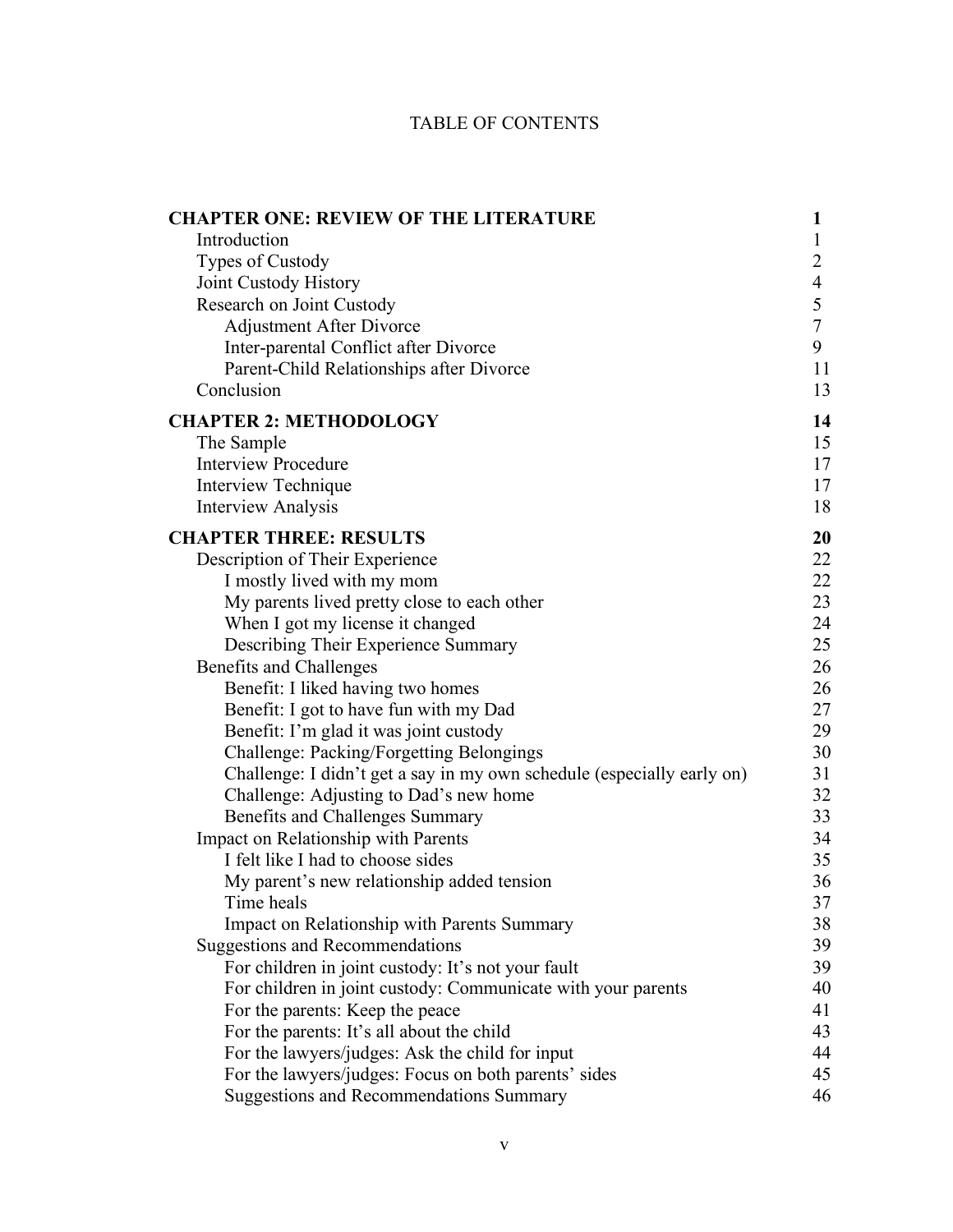| <b>Chapter Summary</b>                      | 48 |
|---------------------------------------------|----|
| <b>CHAPTER FOUR: DISCUSSION</b>             | 50 |
| Comparison of Findings to Previous Research | 51 |
| Description of their Experience             | 51 |
| Benefits and Challenges                     | 52 |
| Impact on Relationship with Parents         | 54 |
| Limitations                                 | 56 |
| Recommendations and Suggestions             | 56 |
| <b>Future Research</b>                      | 59 |
| Conclusion                                  | 60 |
| <b>REFERENCES</b>                           | 62 |
| <b>APPENDICES</b>                           | 65 |
| APPENDIX A: RECRUITMENT LETTER/ANNOUNCMENT  | 66 |
| <b>APPENDIX B: INTERVIEW QUESTIONS</b>      | 67 |
| APPENDIX C: INFORMED CONSENT                | 69 |
| <b>APPENDIX D: IRB APPROVAL</b>             | 71 |
| <b>AUTHOR'S BIOGRAPHY</b>                   | 72 |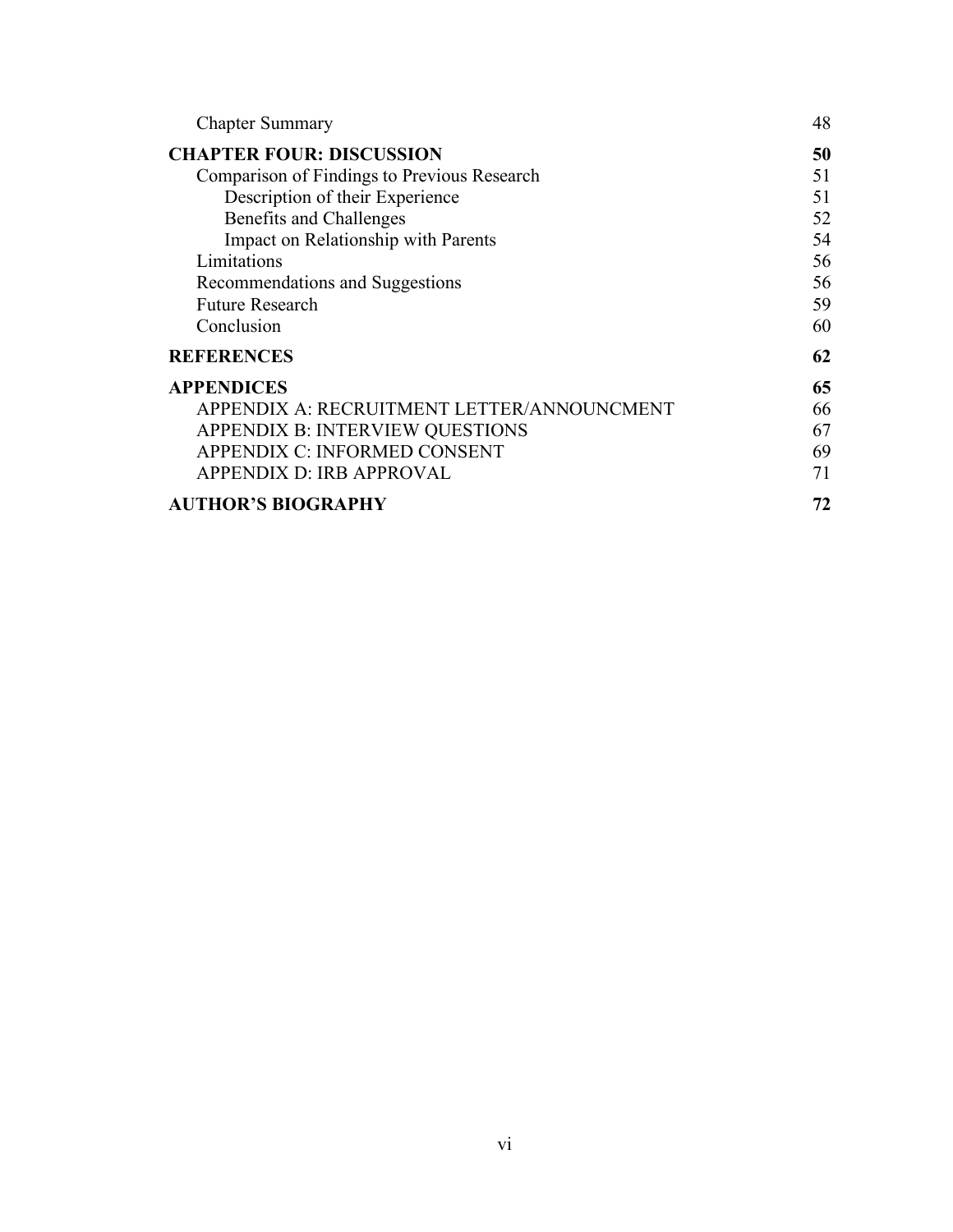## LIST OF TABLES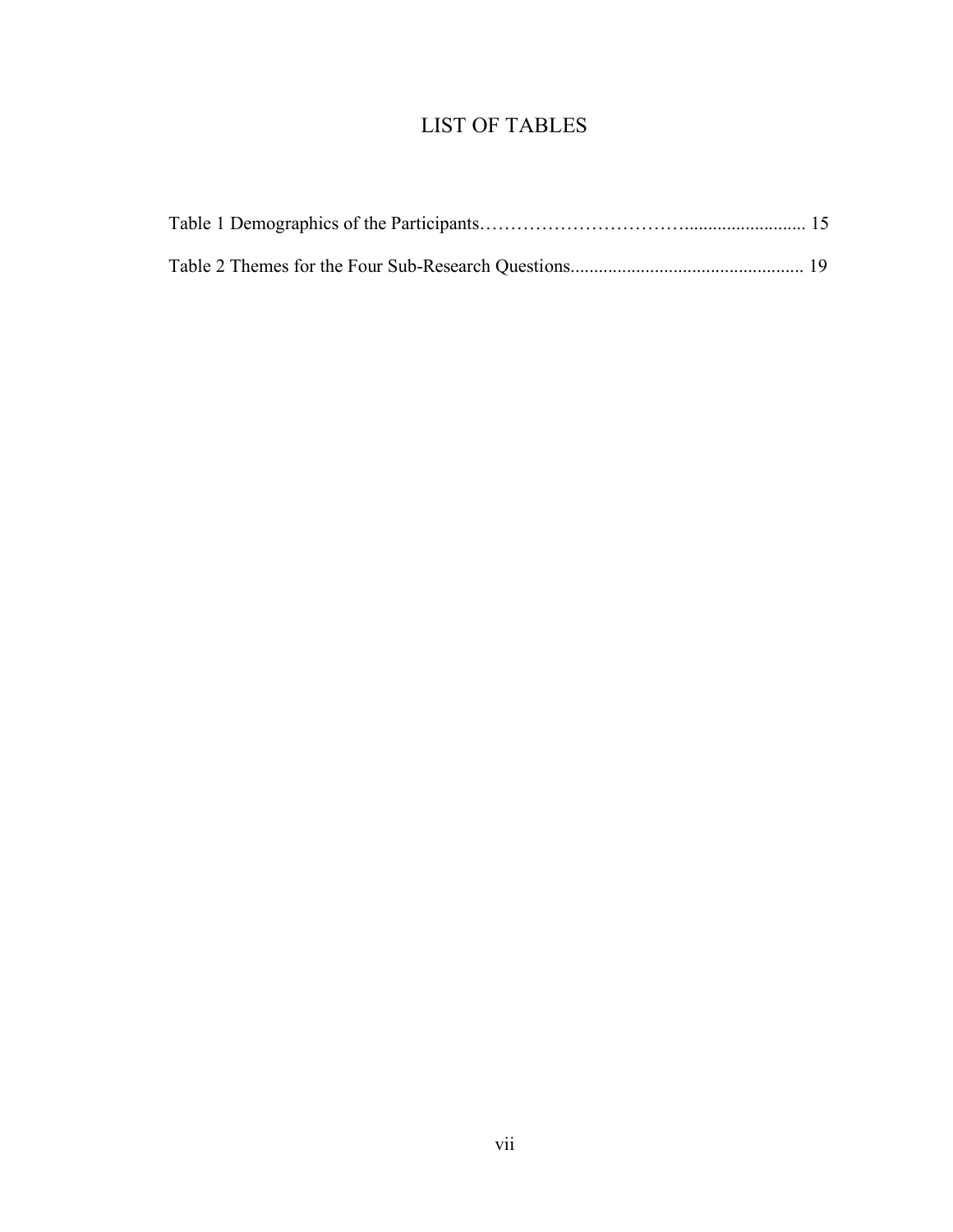### CHAPTER ONE

### REVIEW OF THE LITERATURE

#### Introduction

Divorce is a common occurrence for many families in the United States. According to the National Center for Health Statistics from the Centers for Disease Control and Prevention, the U.S has one of the highest divorce rates in the world (CDC, 2016). Divorce impacts approximately 40-50% of current marriages throughout the United States (U.S. Bureau of the Census, 2012). Even more fragile are second marriages, in which around 60% end in divorce (Coontz, 1992). Most of these divorces (65%) involve minor children. It is estimated that more than one million children under the age of 18 experience parental divorce every year (U.S. Bureau of the Census, 2012). While divorce has rescued families from domestic violence and destructive marriages, economic and psychological issues can arise throughout the aftermath of divorce (Coontz, 1997). The divorcing parents must decide how their child or children will be cared for now that their family situation has been altered.

Since the emergence of joint custody in the 1970's, many families and judges have decided that joint or shared parenting (vs. sole parenting) are in the best interests of children (Melli & Brown, 2008). Although joint custody has gained prominence within post-divorce custody arrangements, there have been no national surveys on the exact number of children that are in joint custody arrangements. The latest statistics from the U.S. Census Bureau's *America's Families and Living Arrangements: 2017,* only reported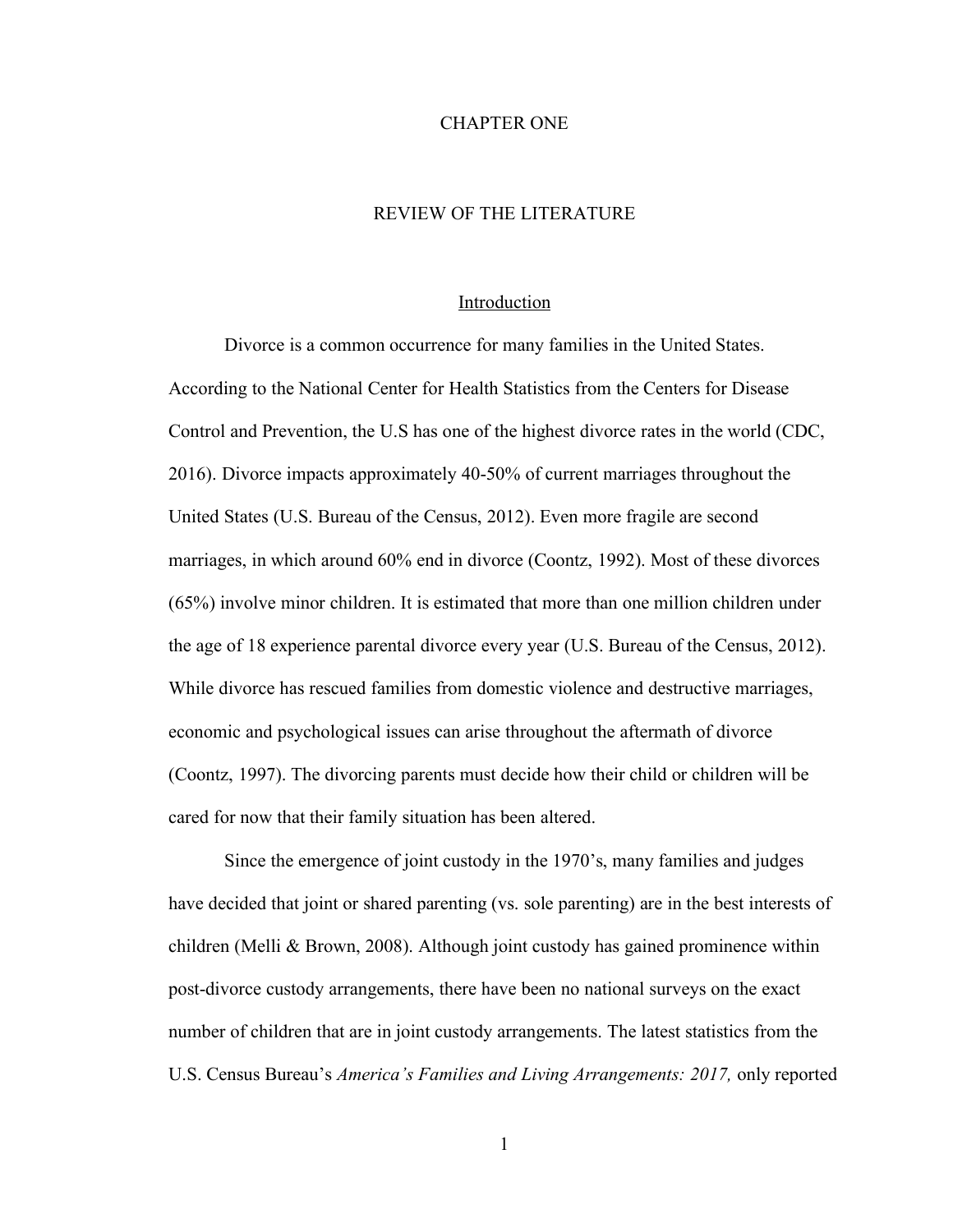children's living arrangements that included living with both parents, living with mother only, living with father only, or living with neither parent (U.S. Bureau of the Census, 2017). The U.S. Census Bureau does not distinguish children living with both parents between children living with both parents in the same household, or living with both parents in different households as part of joint custody. A 2010 study on the growth of joint custody estimated the incidence of joint custody to be 50.3% or half of all cases (Meyer, Cancian & Cook, 2017). This study concluded that joint parental custody has officially replaced sole maternal custody as the most common form of custody arrangement in the United States by accounting for over half of the thousands of cases examined by these researchers.

### Types of Custody

There are several child custody options that can occur when parents divorce. Legal custody and residential custody must be decided either through a parental agreement or through a court order. These custody decisions can result in several different types of arrangements.

• *Sole Legal Custody* awards the primary care, sole decision-making, and authority over the child to one parent (Frankel, 1985). This means that a child or children live exclusively with one parent. This parent is most often the mother. The non-custodial parent may be granted visitation rights and there may be a schedule in which the other parent may see the children (Lakin, 1994). Overnight visits with the non-custodial parent may be allowed (Meyer, Cancian & Cook, 2017).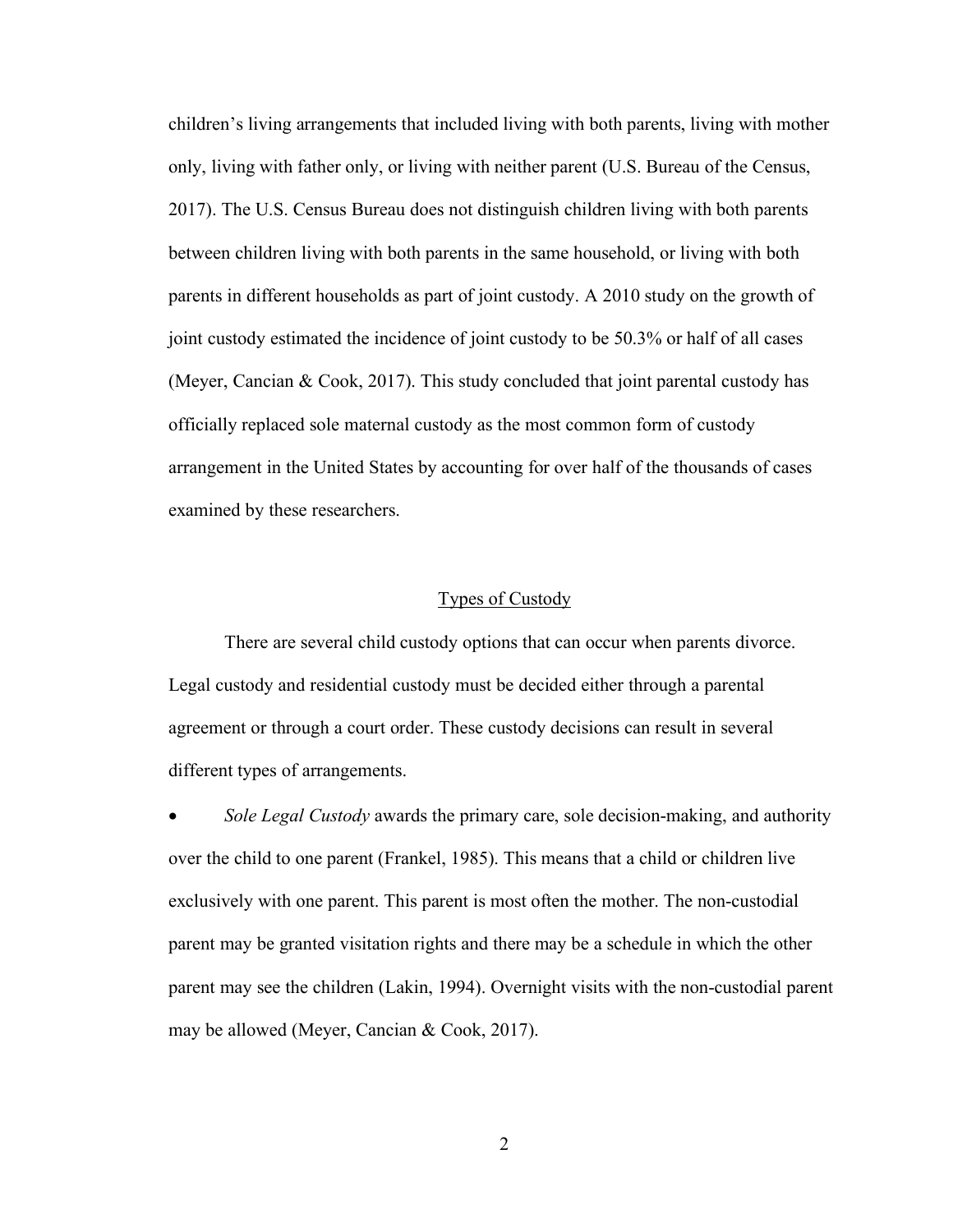• *Joint Legal Custody* is a custody arrangement that gives the authority to both parents to make educational, religious, and medical decisions for their children (Gunnoe & Braver, 2001). This does not mean that each child will physically spend time or reside with each parent equally; it simply means the decision-making concerning the child or children is shared between parents.

In joint legal custody, the question of which parent the child will physically live with ('residency") is also determined. Residential custody arrangements vary widely from children having only one primary residence (often with the mother) to a combination of shared time spent living with each parent:

• *Residential custody* refers to the child or children living with one parent who has primary residential custody, with some visitation with the other parent, or

• *Shared residential custody* is a common arrangement in joint legal custody, in which a child or children will spend some time physically residing with each parent (Gunnoe & Braver, 2001). This arrangement may also be known as "joint physical custody", "dual residence", or "shared care" (Smyth, McIntosh, Emery & Howarth, 2015). These shared living arrangements vary and can range from 35% to 50% of time spent residing with each parent (Nielson, 2011). For instance, some parents may have a weekday/weekend schedule, while others may switch off each week or mid-week to midweek. In other joint residential arrangements, children may also switch residences as often as every single day or as infrequently as every other month (Prazen, Wolfinger, Cahill & Kowaleski-Jones, 2011).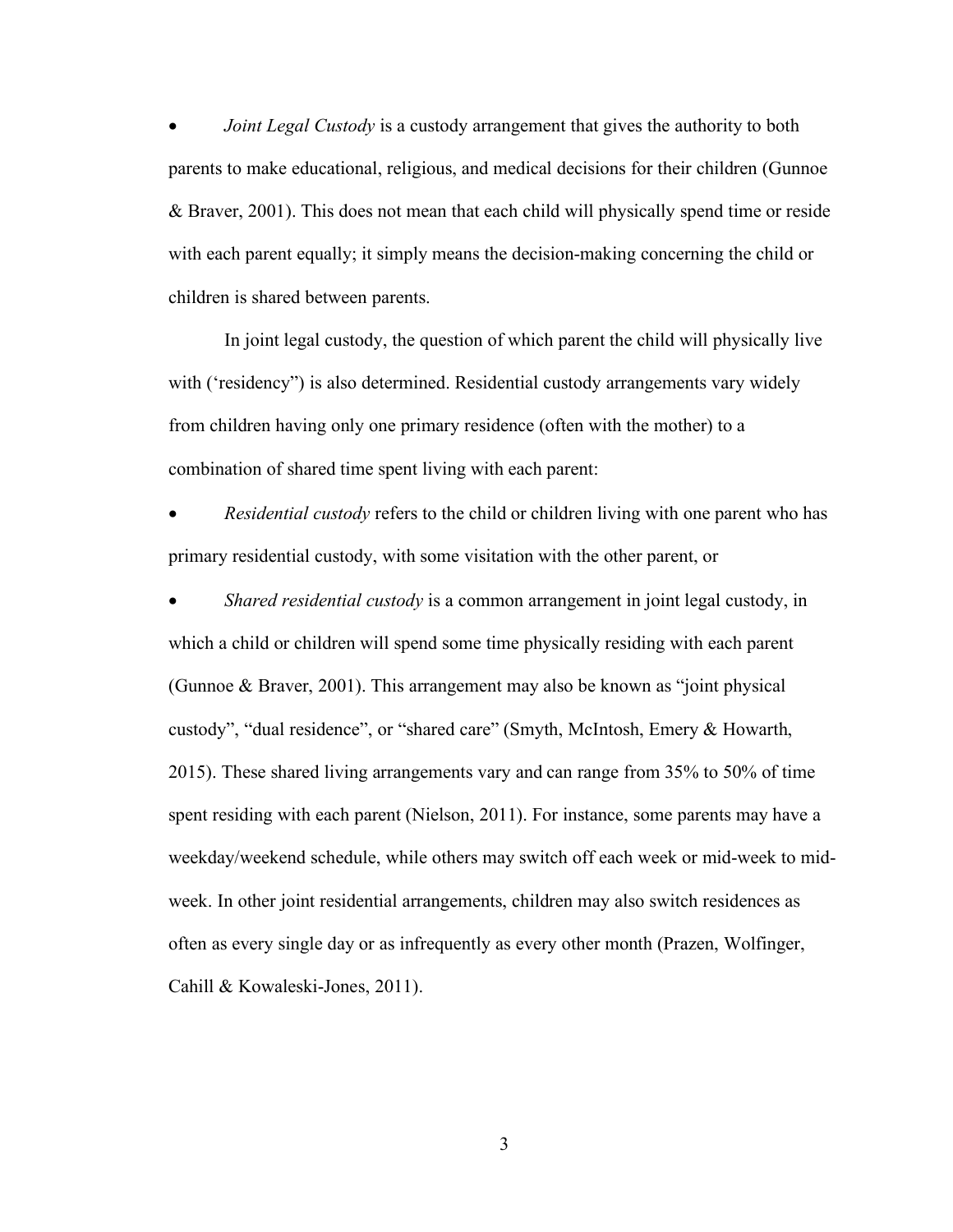### Joint Custody History

Joint custody presented itself as a custody alternative in the early 1970's and has since gained immense popularity among American policymakers (Donnelly & Finkelhor, 1992). There have been many changes, both socially and legally, which have contributed to the shifts in custody arrangements over time. However, historically, children were seen as "property" and sole custody was often granted to fathers as they had the rights and responsibilities to support, protect, and educate their children (Wilkinson, 1992).

In nineteenth century America, more research on child development began to surface and legislators began to consider that the "best interests of the child" should be taken into consideration during custody decisions (Mason, 2012). By the late nineteenth and early twentieth century, the custody preference for fathers was replaced by the *tender years presumption* which held that mothers were the best parent to take care of children during the "tender" or early years of their lives (Derevenesky & Deschamps, 1997).

Many researchers argued that the industrial revolution developed the "modern" family that solidified men as the money makers and women as responsible for taking care of the children and home (Mason, 2012). This *tender years presumption* stood strong throughout the twentieth century and by the 1960's in almost every state, it was decided that sole maternal custody should be awarded in divorce decisions (Lambert, 1997).

As a surge of research developed in the middle to late twentieth century, researchers began to highlight the benefits of having both parental figures in the lives of children. By the 1970's all 50 state had enacted legislation in favor of the "best interests of the child" which was intended to seek gender-neutral decisions (Jellum, 2004).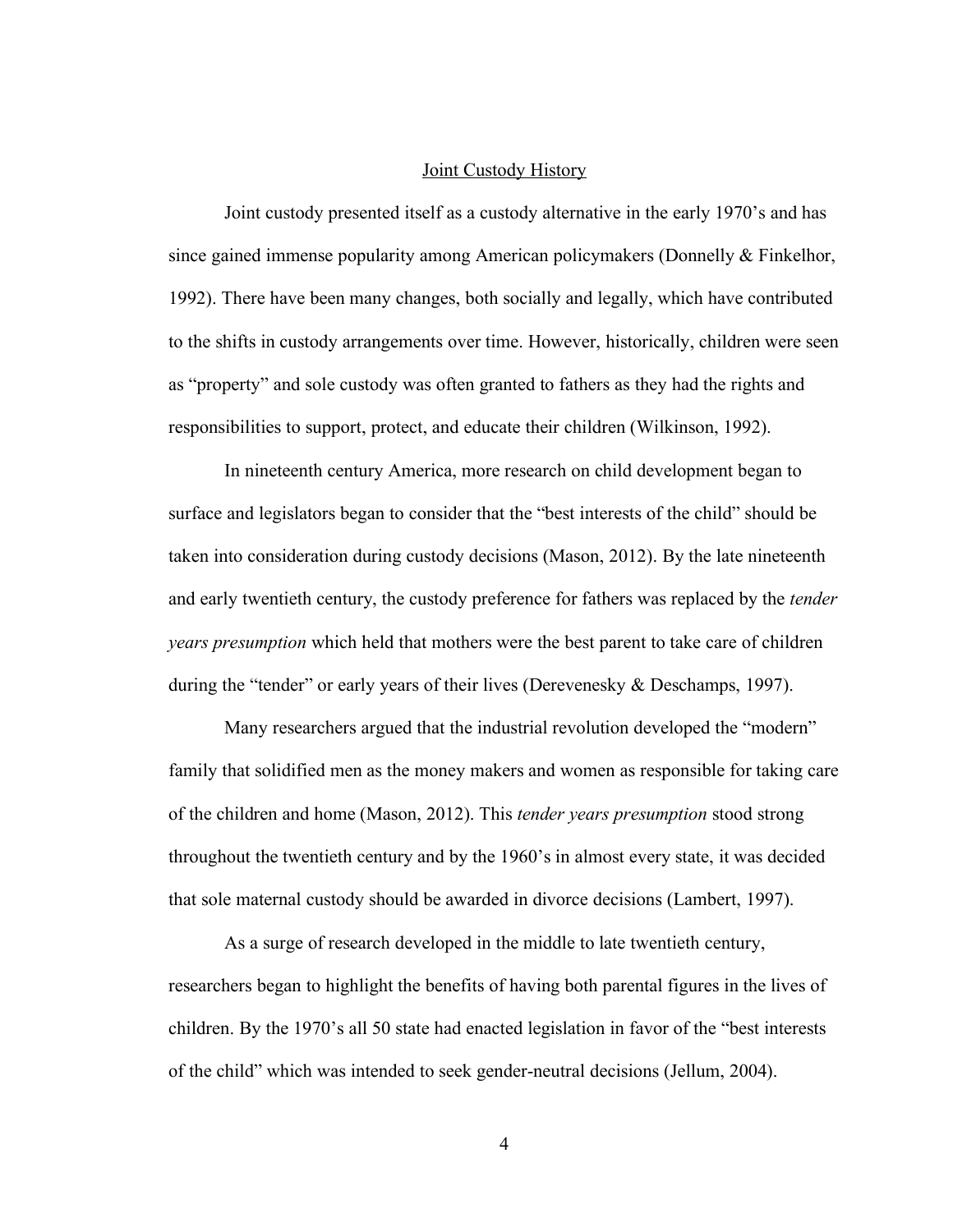The 21<sup>st</sup> century has seen the acknowledgement of other family configurations beyond a married mother and father, which has challenged the application of the "best interests" of the child rule. In more recent years, parents of children born out-of-wedlock, unwed fathers, gay and lesbian parents, and non-biological parents are all petitioning to obtain custody rights of their children (Mason, 2012).

In the United States, custody laws are not federal laws and are left to the states to decide independently. According to the American Bar Association (2014), 15 states have passed legislation that presumes or favors joint custody, which has encouraged more states to take a look into their existing custody legislation. Currently, no national data exists on the prevalence of shared time parenting; however, some researchers have made estimates. For example, a study examining the growth in shared parenting observed a rise in the incidence of joint custody in 12,279 cases they examined (Meyer, Cancian  $\&$ Cook, 2017). These researchers estimated joint custody occurred in 11.6% or 1 of every 10 cases in 1989. Two decades later, in 2010, the incidence of joint custody was estimated to be 50.3% or half of all cases, indicating joint custody has officially replaced sole maternal custody as the most common form of post-divorce custody arrangement (Meyer, Cancian & Cook, 2017).

### Research on Joint Custody

There has been a myriad of research studies on children of divorce; however, joint custody studies are more sparse. Over two decades ago, the American Psychological Association published a report to the U.S. Commission on Child and Family Welfare that summarized and evaluated research regarding joint custody (Fournier & Perry, 1995).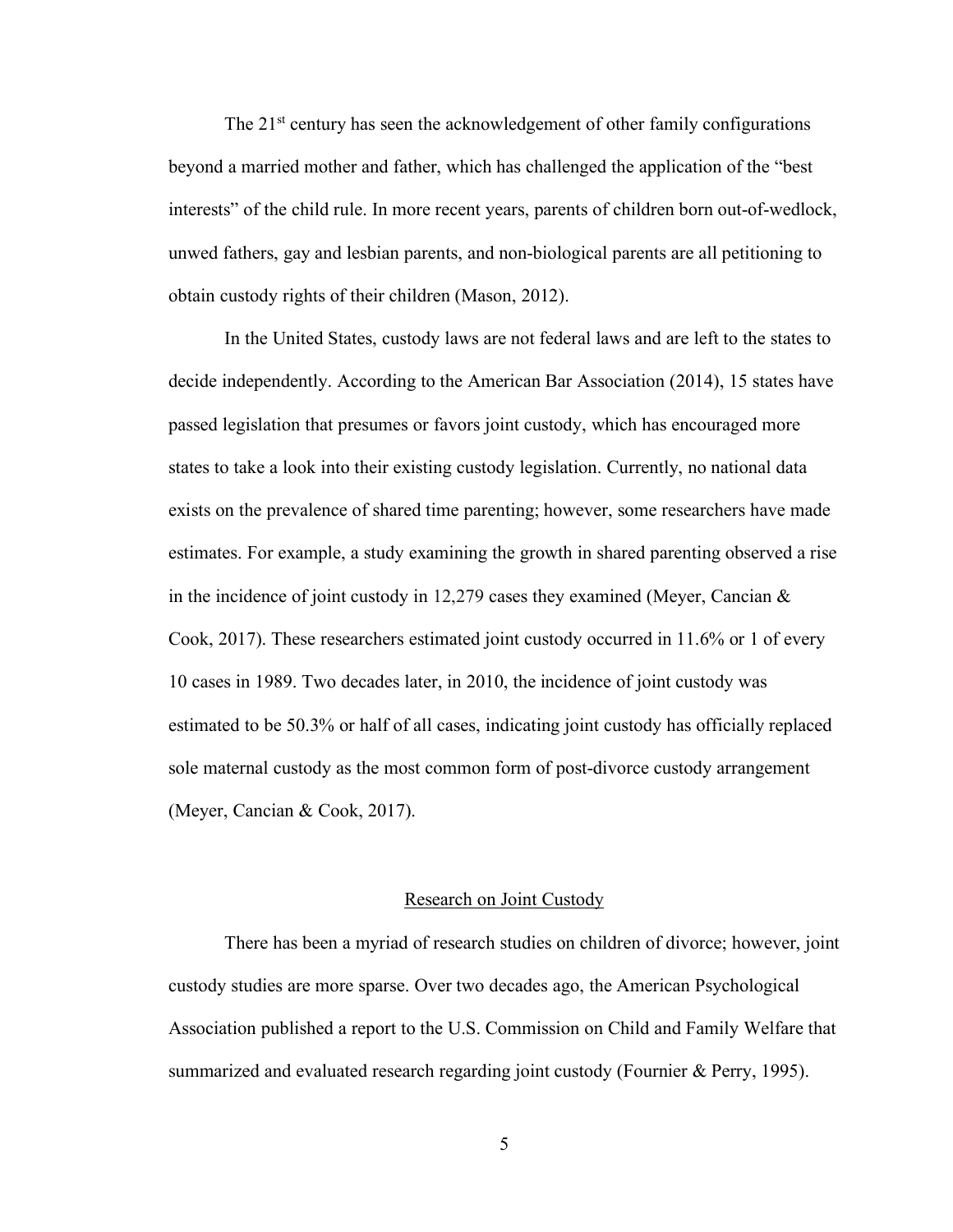The report stated that joint custody was associated with positive outcomes for children, including adjustment, decreased parent conflict, and increased parental involvement (especially father involvement). Many of these research studies obtained their information from the parents' perspectives. While their perspective is an important piece of understanding how children have dealt with joint custody arrangements, responses of parents may not accurately reflect how their children truly felt about the experiences they had within their custody arrangement (Bing, Nelson & Wesolowski, 2009).

Research on the impacts of joint custody on children continue to be limited (Kelly, 1993). There have only been a handful of studies examining joint residential custody as studies commonly categorize children as either having joint or sole custody, without deciphering how much time children lived with each parent (Nielson, 2011). Those studies that have investigated both joint and sole custody arrangements usually have grouped joint legal custody children and joint residential custody children. Therefore, it is unknown which of these children actually lived with both parents from 35% to 50% of the time. With this in mind, there are even fewer studies in which researchers focus exclusively on joint custody arrangements which have asked children how they felt about living in two homes (Nielson, 2013).

Research on joint custody has focused primarily on three main areas: (1) adjustment issues for children after divorce, (2) the impact of the parents' relationship with each other, and (3) the parent-child relationship post-divorce. The research in these areas will be discussed below.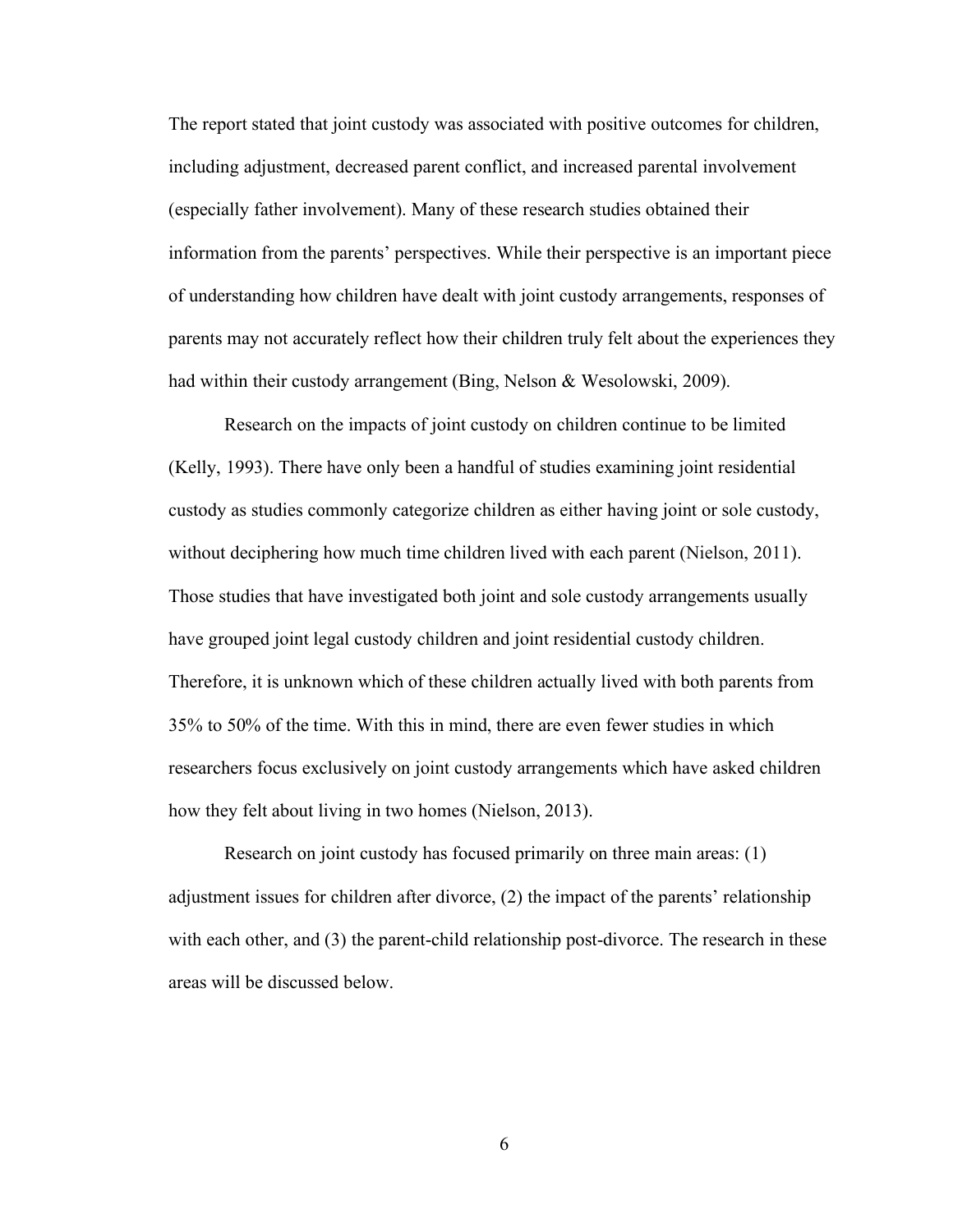### Adjustment After Divorce

Residential Adjustment.The residential aspect of joint custody has been a common focus of research in this area to see how adjusting to living in two homes may impact children. In a study by Steinman (1981), 24 families with 32 children were interviewed from the San Francisco Bay Area. In the sample of children, there were 17 girls and 15 boys, who were ages  $4\frac{1}{2}$  to 15 years old. The criteria were that the children had to have lived in a joint custody arrangement for two to nine years. This study highlighted that the children's experiences of joint custody were mixed. Specifically, while she found that the children enjoyed having access to both parents, one-third of the children felt overburdened by the demands of maintaining a strong presence in two different homes. The author concluded, however, that it was not clear if joint custody was the primary factor in the children's feelings of burden, but the researcher could conclude this arrangement did add some burden to their lives.

In a study by Sopp (2003) of adult children of divorce in Southern California, indepth interviews were conducted with 15 individuals who had lived in joint custody arrangements as children. The majority of the sample stated that they lived with their mothers primarily and visited their fathers every weekend. The researcher investigated the likes and dislikes of residing in two homes. While respondents talked about enjoying their time spent with each parent after the divorce, they also found challenges such as financial difficulties while living with their mother, and adjusting to new families as their parents remarried.

Melli & Brown (2008) compared a sample of 590 divorced mothers and fathers in Wisconsin who had shared physical custody of their children to 590 parents with sole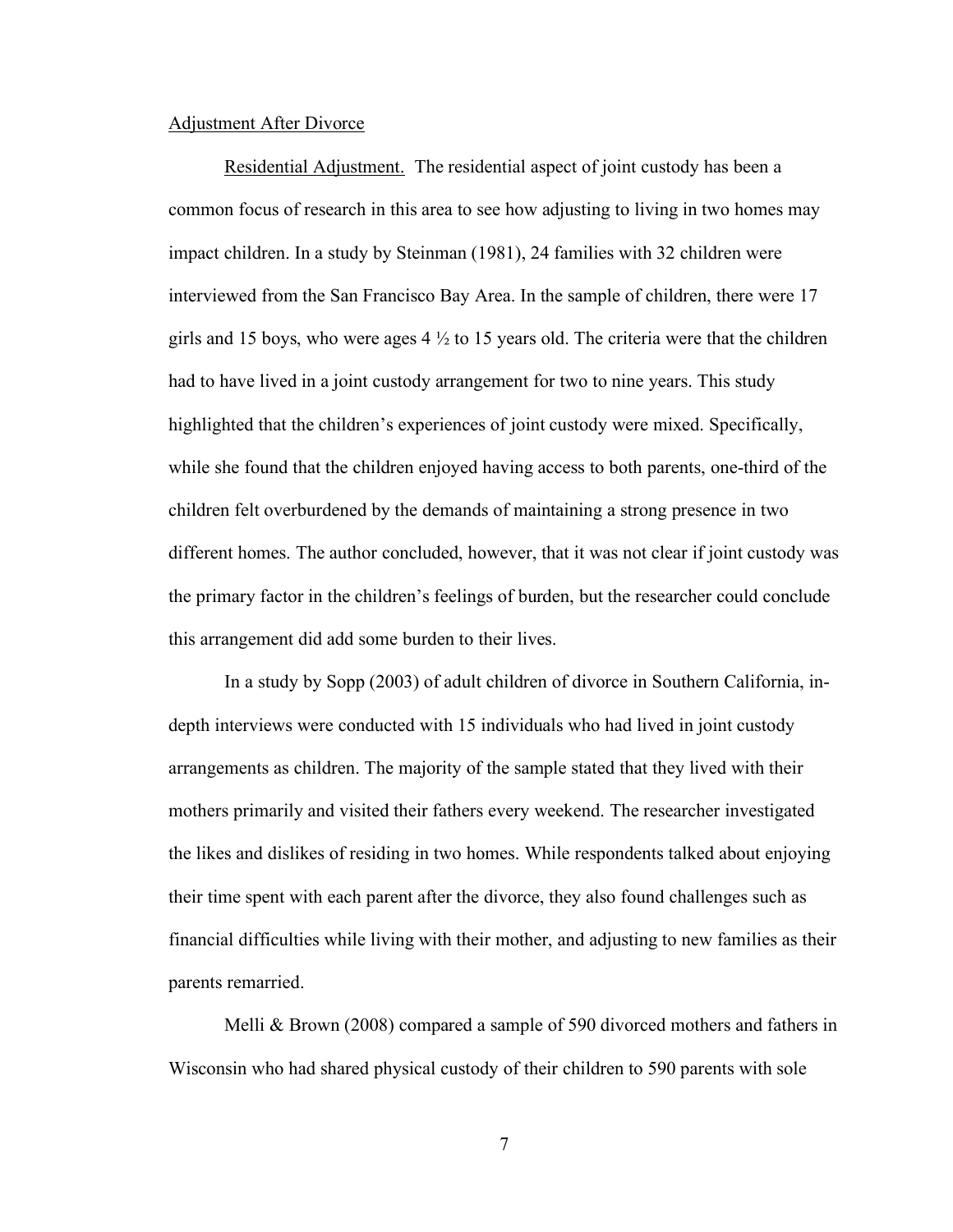maternal custody. One of the most undesirable effects of divorce this study highlighted was the number of post-divorce residential moves. Only a quarter (26%) of sole mother custody families lived in the pre-divorce home, whereas many more of the children (60%) in shared custody reported they retained their old neighborhood for a substantial amount of time with one of their parents.

Social and Emotional Adjustment. The impact of divorce on children's social and behavioral adjustment is another area of research where researchers have compared sole vs. joint custody arrangements. Kline, Tschann, Johnston & Wallerstein (1989) examined 93 children of divorce, ages three to fourteen, and followed up with them one and two years after their parent's divorce. One quarter (25%) of these children were in a joint custody arrangement. To examine emotional adjustment, researchers asked children about their self-esteem, coping with daily living, and symptoms of anger and depression. For social adjustment, children were asked about their closeness to friends, involvement in organized clubs/activities, and enjoyment of time spent with peers. The study found that children in joint custody arrangements did not show better social or emotional adjustment after divorce than sole custody children. From these results, it was concluded that custody arrangements have little effect on children's social and emotional adjustment.

Similar conclusions were found in a study by Buchanan, Maccoby and Dornbusch (1996), who surveyed 522 adolescents of divorce on their social and behavioral adjustment. The researchers looked at school adjustment, depression/anxiety, and deviance and found fixed results. As for school adjustment, students in joint custody arrangements reported higher grades. However, the study found that levels of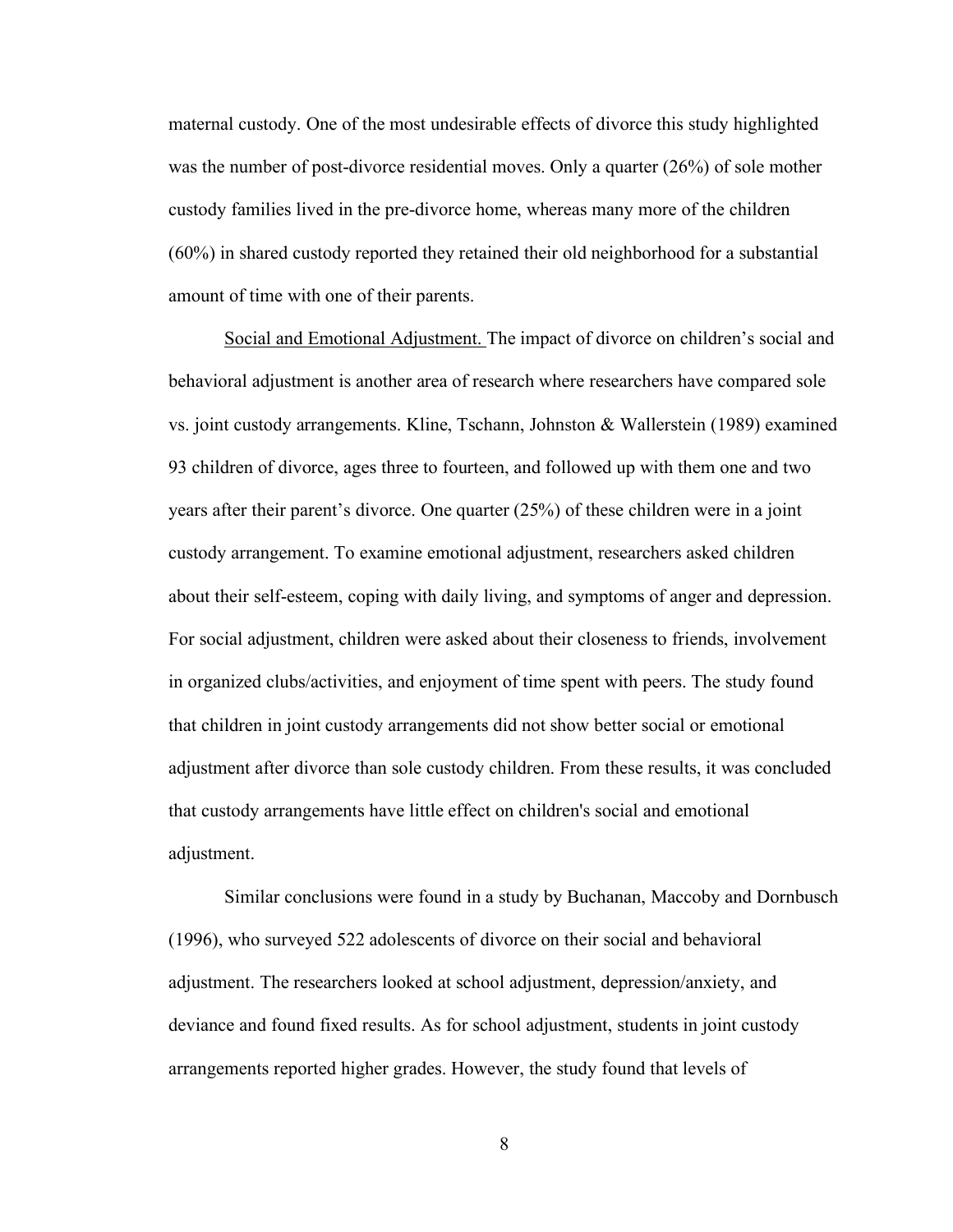depression/anxiety did not depend on the adolescent's custody arrangement. They also found that children in joint custody did not differ from children in sole maternal custody on deviance scores.

Gunnoe and Braver (2001) investigated a sample of 340 families to compare children in joint custody and sole maternal custody arrangements. They asked parents about their child's behavior problems, antisocial behaviors, impulsive behaviors, and depressive behaviors. As in previous studies above, the child's custody arrangement did not correlate with any adverse behavioral issues.

A more recent study by Hough (2006) compared the psychological adjustment of one hundred college students who had been raised in joint custody vs. sole custody arrangements. The psychological factors participants were questioned on were depression symptoms, anxiety symptoms, low self-esteem, and family problems. Consistent with the previous studies examined, there were no significant differences in the responses of joint custody participants and sole custody participants on depression, anxiety and family issues. The only significant difference reported was for those in joint custody arrangements who had more siblings. Those with more siblings reported lower selfesteem scores; those in joint custody arrangements with fewer siblings reported higher self-esteem. The researcher said one explanation for this finding could be that with fewer siblings there are less siblings to compete with and the child will get more attention from parents the fewer siblings they have.

### Inter-parental Conflict after Divorce

Another prevalent subject in the research on joint custody is the conflict which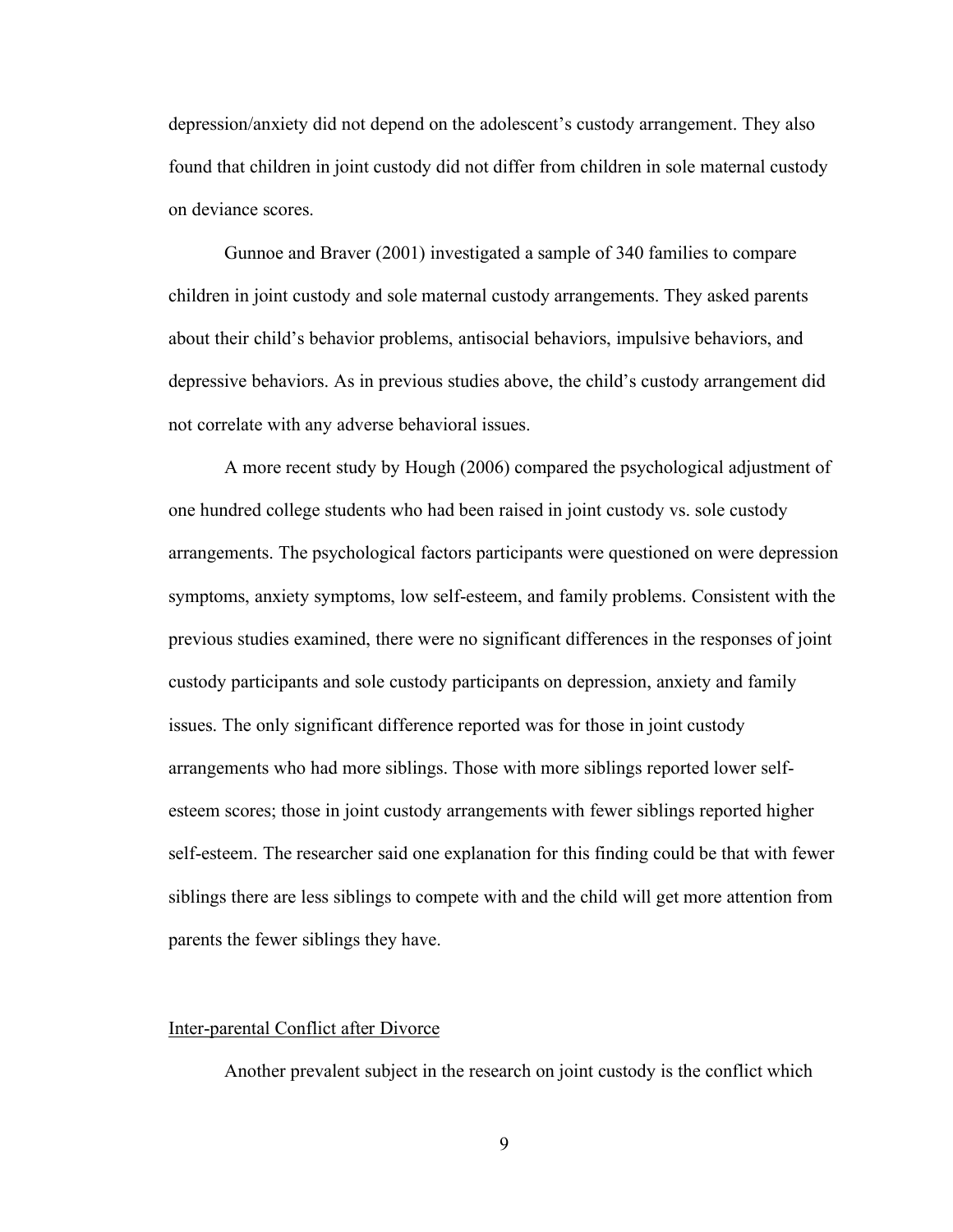may arise between parents who must co-parent. An early study by Wilkinson (1992) of 40 boys and girls between ages 8-12 in a large southwestern metropolitan area compared participants in joint and sole physical custody to find out if their parent's conflict was detrimental to their adjustment. The researcher found no significant differences in children's adjustment between sole and joint custody arrangements regarding their parent's conflict levels after divorcing.

In the study by Buchanan, Maccoby and Dornbusch (1996) of 522 adolescents with divorced parents, they asked about inter-parental conflict. While most of the adolescents in joint custody arrangements reported higher cooperation among their parents, the levels of hostility between parents was not significantly different for mother residence compared to joint residence custody.

Duran-Aydintug (1997) interviewed 60 college students of divorce at a large Southern university on the quality of their parents' relationships. They found the amount of conflict between their parents were major factors that impacted college students' attitudes and behaviors. Although this study did not look at those students in sole vs. joint custody arrangements, it offers some clues to the importance of inter-parental conflict and is important because it took into account the views of college students.

In contrast, Gunnoe & Braver's (2001) research of 340 divorced families found no evidence that outcomes for children in joint custody arrangements were moderated by the amount of parental conflict. Unlike the previous study, this study obtained these conclusions from parents rather than their children's perspectives. However, Lee's (2002) study of 59 children of joint residential custody and sole maternal custody found that inter-parental aggression is a factor which can suppress the positive impacts that the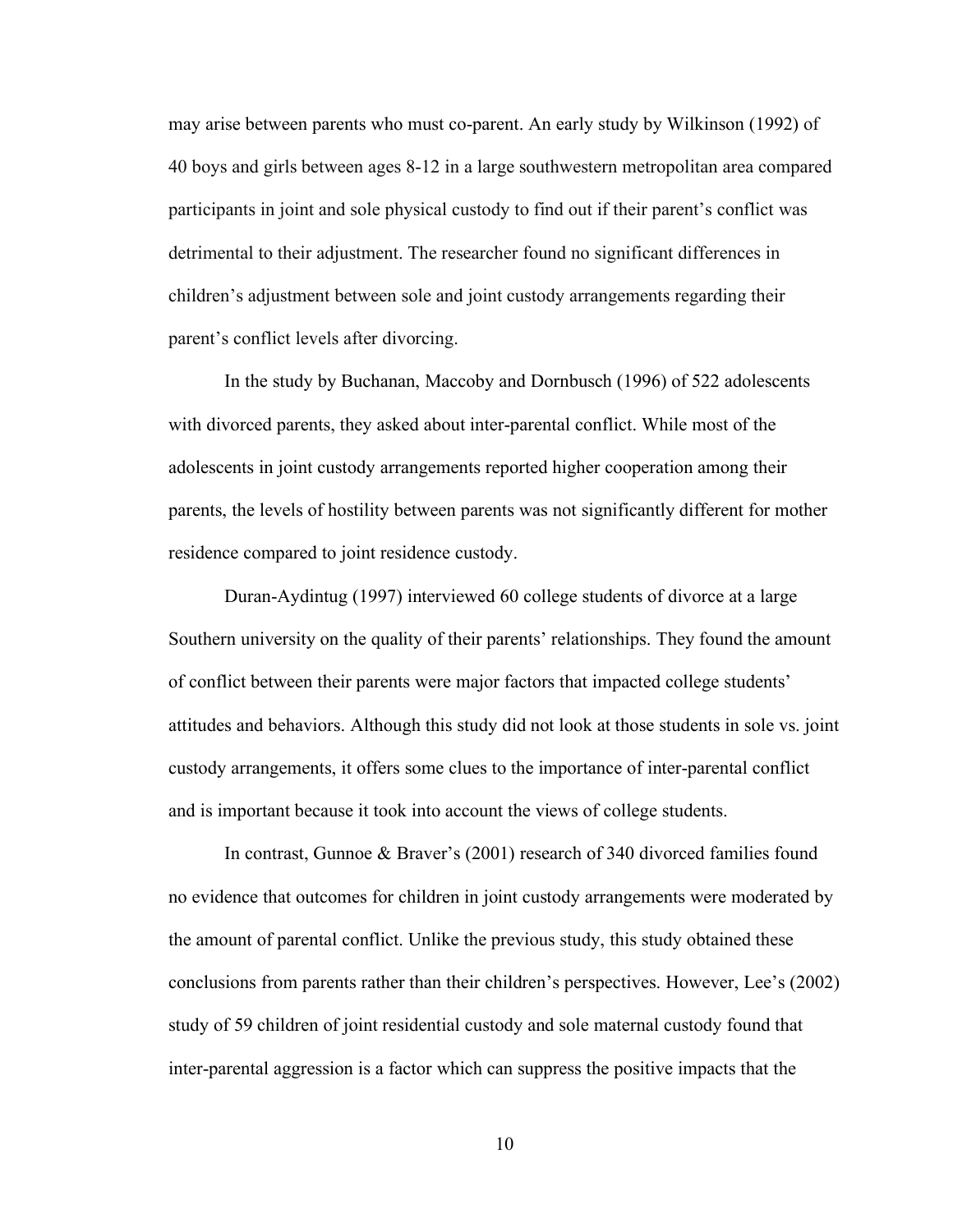study found in children of joint residential custody. Lee concluded that for children to benefit from joint residential custody, parents need to provide a low conflict environment.

Sopp's (2003) interviews with 15 adult children on their views of their custody arrangement asked how participants perceived their parent's relationship after their divorce. Forty percent classified their parent's post-divorce relationship as friendly and civilized; 33% said their parent's relationship was bad initially, but better later; and 27% reported their parent's post-divorce relationship as bad. Participants talked about the importance of their parents maintaining a good relationship with each other after divorce in order for joint custody to work smoothly.

### Parent-Child Relationships after Divorce

The relationship between parents and their children following divorce is another common topic among researchers investigating the impact of divorce on children. In a past study of 43 elementary aged children in sole and joint custody by Ilfeld (1989), the researcher examined children's relationships with their father after divorce. When comparing those in sole maternal custody arrangements to children in joint custody arrangements, the researcher found one significant difference that children in joint custody reported spending more time doing child centered activities. Therefore, children of joint custody claimed that time spent with their fathers more commonly involved activities fun and enjoyable to the child. With regard to emotional closeness to fathers, no differences were found in children's custody arrangements. The study concluded that there was no statistically significant information relating custody arrangement to better or worse outcomes in the father-child relationship.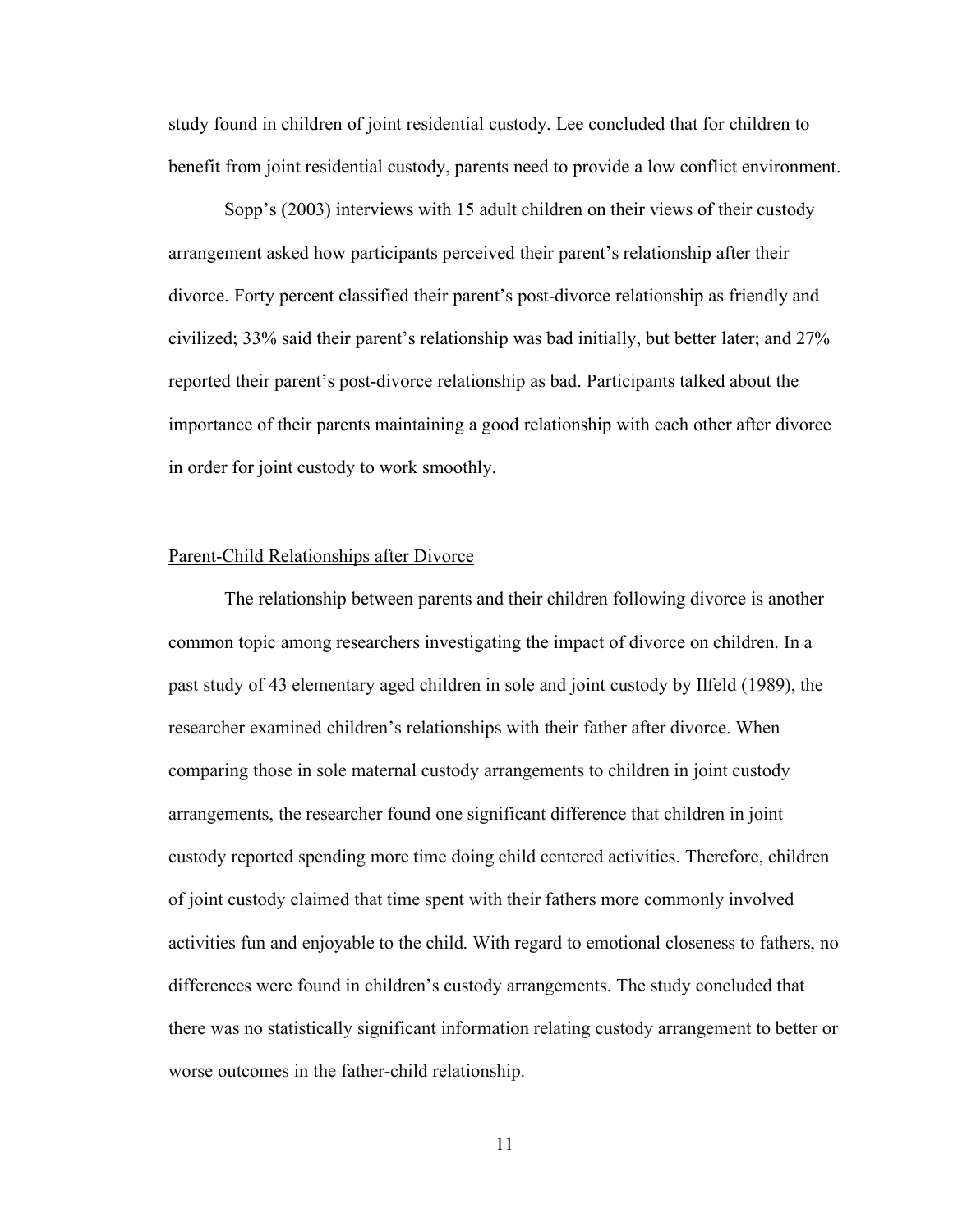Donnelly and Finkelhor (1992) conducted interviews on the relationship between 160 children over the age of five and their parents. Sole custody families, joint custody families, and intact families were all part of the sample. The study focused on how both children and parents felt about their disagreements, support, and affection between one another. The researchers concluded that children from joint custody arrangements showed less support and affection toward their parents than those in sole custody households. However, their custody arrangement (sole vs. joint) did not impact the children's level of disagreement with parents.

Buchanan, Maccoby and Dornbusch's study (1996) involving interviews with 522 adolescents of divorce examined parent-child relationships. The study found that those children in joint custody arrangements appeared to have better relationships and attributed it to feeling more engaged in both households since they occupied both frequently. Even though these children spent less time with their mothers and fathers than if in a sole custody arrangement, it did not impair their ability to remain close with both their parents.

Sopp's research (2003) involving interviews with 15 adult children of joint custody examined their relationships with both parents. Many reported having a good relationship with their mother in both the past and present; most gave reasons for how joint custody impacted their relationship with their mother in a positive way. On the other hand, over half (53%) of the participants characterized their relationship with their fathers as bad or difficult and most of participants stated that the joint custody arrangement impacted their relationship with their father negatively. Most reported that they now have a stronger relationship with their father as an adult as compared to when they were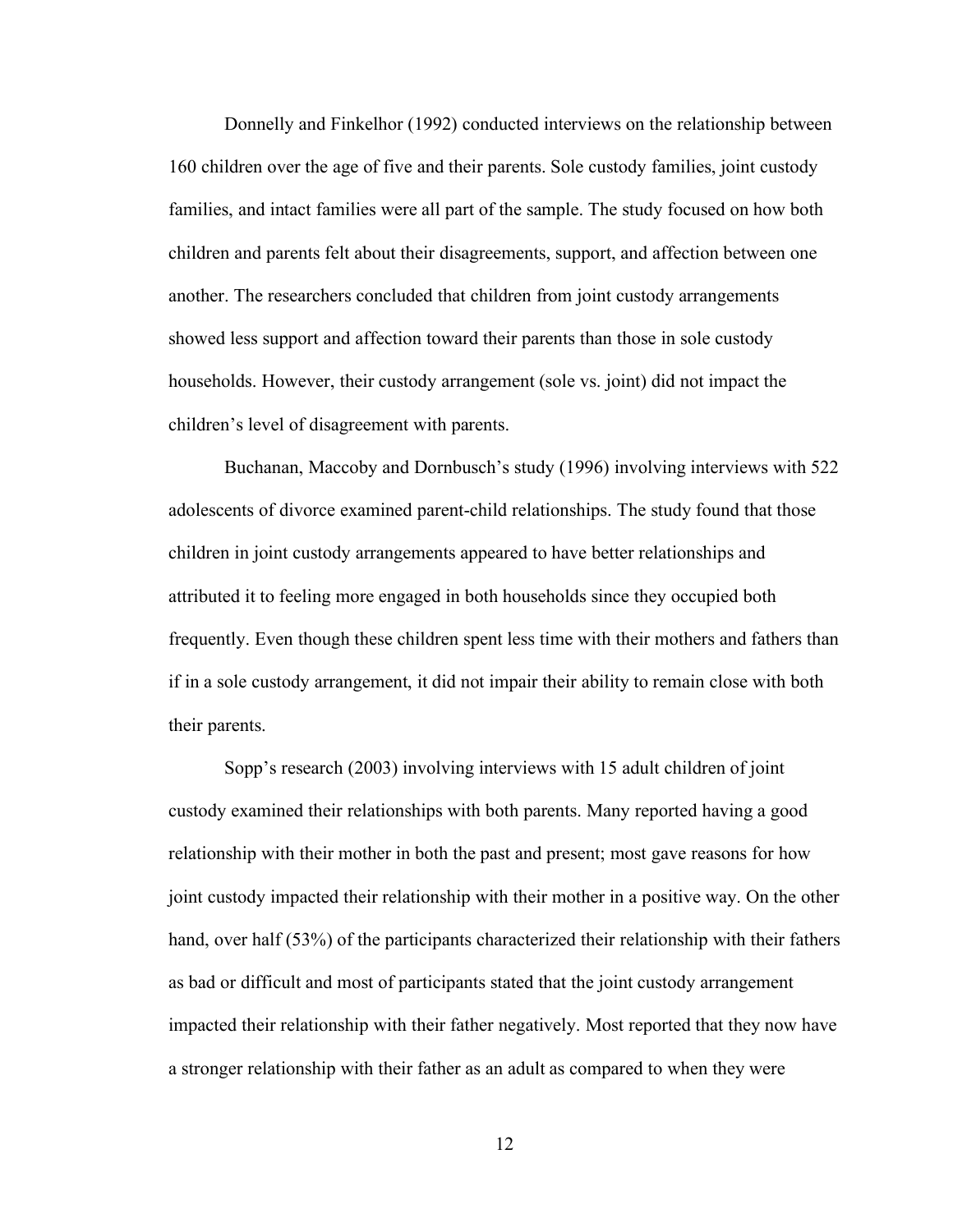younger and living in a joint custody arrangement.

### Conclusion

Joint custody has become the preferred post-divorce arrangement in more recent years. While research has found that children can be negatively impacted by their parents' divorce, some research has suggested that these negative aspects can be minimized by joint custody arrangements that serve to maintain ongoing relationships with both parents. However, as this literature review suggests, most studies on joint custody have been based on the parents' perspectives; few studies have focused on the children's perspectives of being raised in a joint custody arrangement. In the small number of studies that have investigated the experiences of children in joint custody situations, many were published several decades ago.

Two decades ago, the American Psychological Association published a report stating that joint custody was associated with positive outcomes for children, including adjustment, decreased parent conflict, and increased father involvement (Fournier & Perry, 1999). However, other studies on joint custody have yielded conflicting conclusions concerning children's perspectives of their adjustment, their parental conflict, and their parent-child relationship. These inconsistencies do not provide clear guidance for parents, lawyers, or judges to understand how joint custody may impact children specifically. The gaps in this field of research, at the same time that joint custody has gained in popularity, make the importance of this study timely. Questions still remain in terms of how adults who were raised by divorced parents in joint custody arrangements describe their childhood experiences.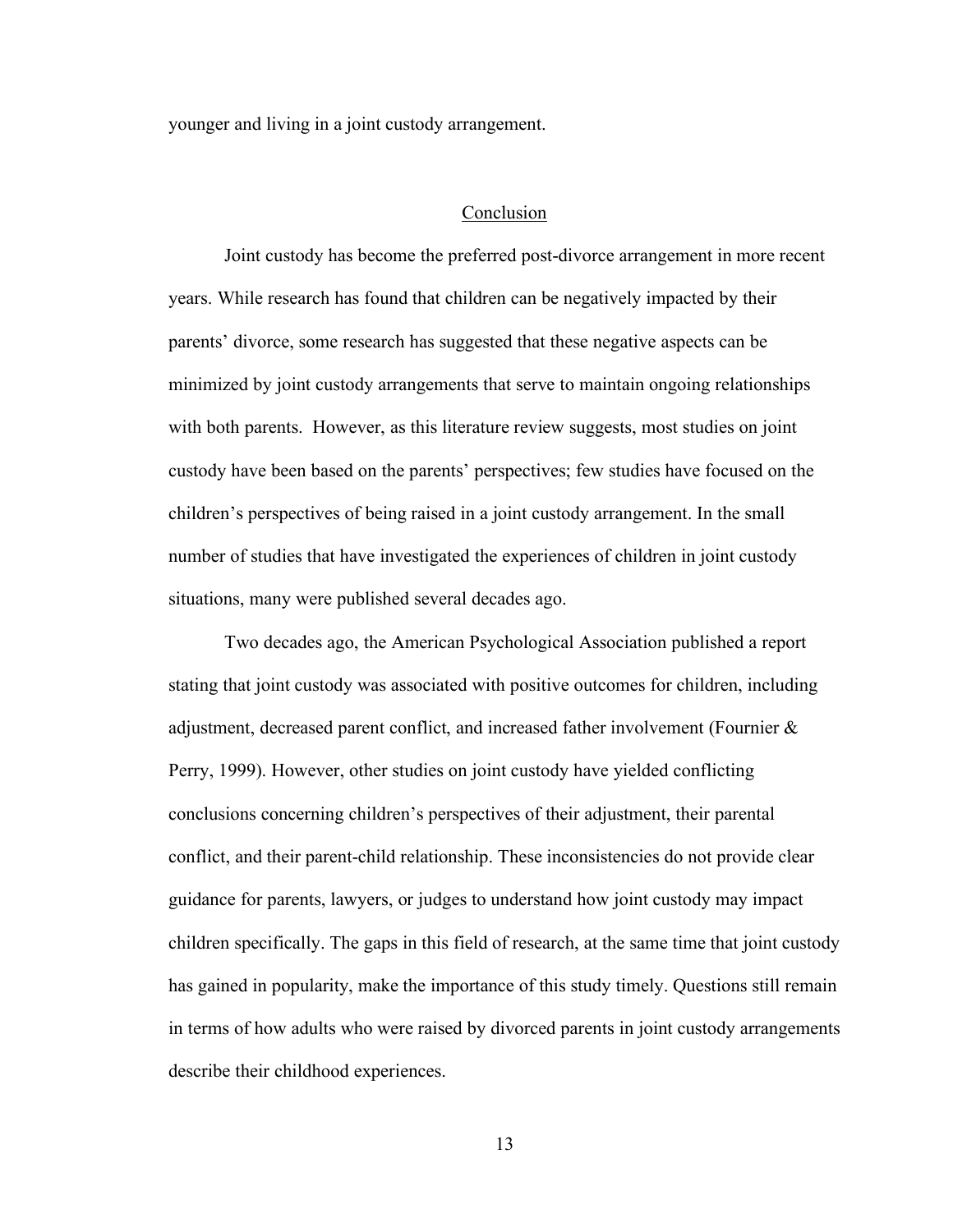### CHAPTER 2

### **METHODOLOGY**

This study used an exploratory, qualitative methodology to investigate the experiences of college students raised by divorced parents who were in joint custody arrangements. Although this custody arrangement is typical, few studies have examined how the children involved have experienced this arrangement. Much of the research has been conducted from the parents' perspective on joint custody arrangements, without the children's perspective.

In order to understand the experiences of those growing up in a joint custody arrangement in which time was spent living with both parents, the following overarching research question was developed: *How do college students who were raised by divorced parents in joint custody arrangements describe their experiences?* Four sub-questions investigated in this study were:

*1. How do college students raised by divorced parents describe their experience in their joint custody arrangement?*

*2. How do college students raised by divorced parents describe the benefits and challenges experienced in their joint custody arrangement?*

*3. How do college students raised by divorced parents describe the impact the joint custody arrangement had on their relationship with each of their parents?*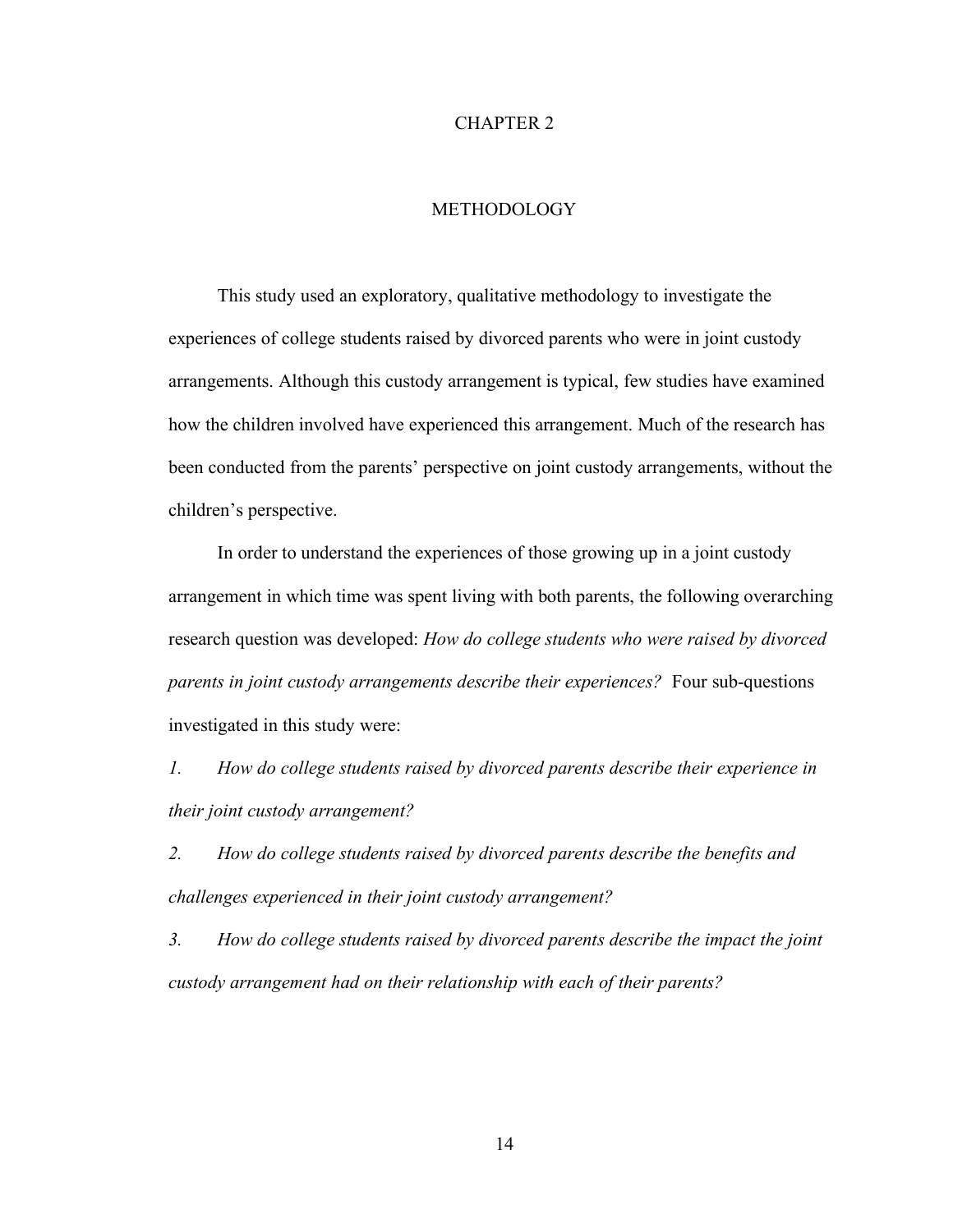*4. What suggestions/recommendations do college students who were raised by divorced parents have for others (children, parents, lawyers and judges) in order for the joint custody arrangement to be successful?*

### The Sample

The criteria for participants in the study included college students' ages 19-21 who were raised by divorced parents in a joint custody arrangement that included time residing with each parent. For the purpose of this study, joint physical custody was defined as at least one-third of their time spent residing with each parent. Their parents' divorce needed to have happened while they were in elementary school (or before) in order to have significant experience growing up in a divorced family (5 or more years). Participants were recruited using a snowball sampling technique. Participants were identified through friends and acquaintances of the researcher, word-of-mouth, announcements made in classes, and e-mail announcements sent to several university discussion boards and conferences. See Appendix A.

The final sample included 10 participants, five females and five males. See Table 1. Pseudonyms were assigned in an effort to best protect the identities of the participants. The overall age span of the participants ranged from 19 to 21 years old, with the average being 20.4 years old. Nine of the participants were Caucasian and one participant was African American. The age the participants were at the time of their parents' divorce ranged from 2 to 14 years old, with the average age at the time of their parents' divorce being 6.5 years old. Nine of the participants had siblings at the time of their parents' divorce and one participant had no siblings at the time of their parents' divorce. Of those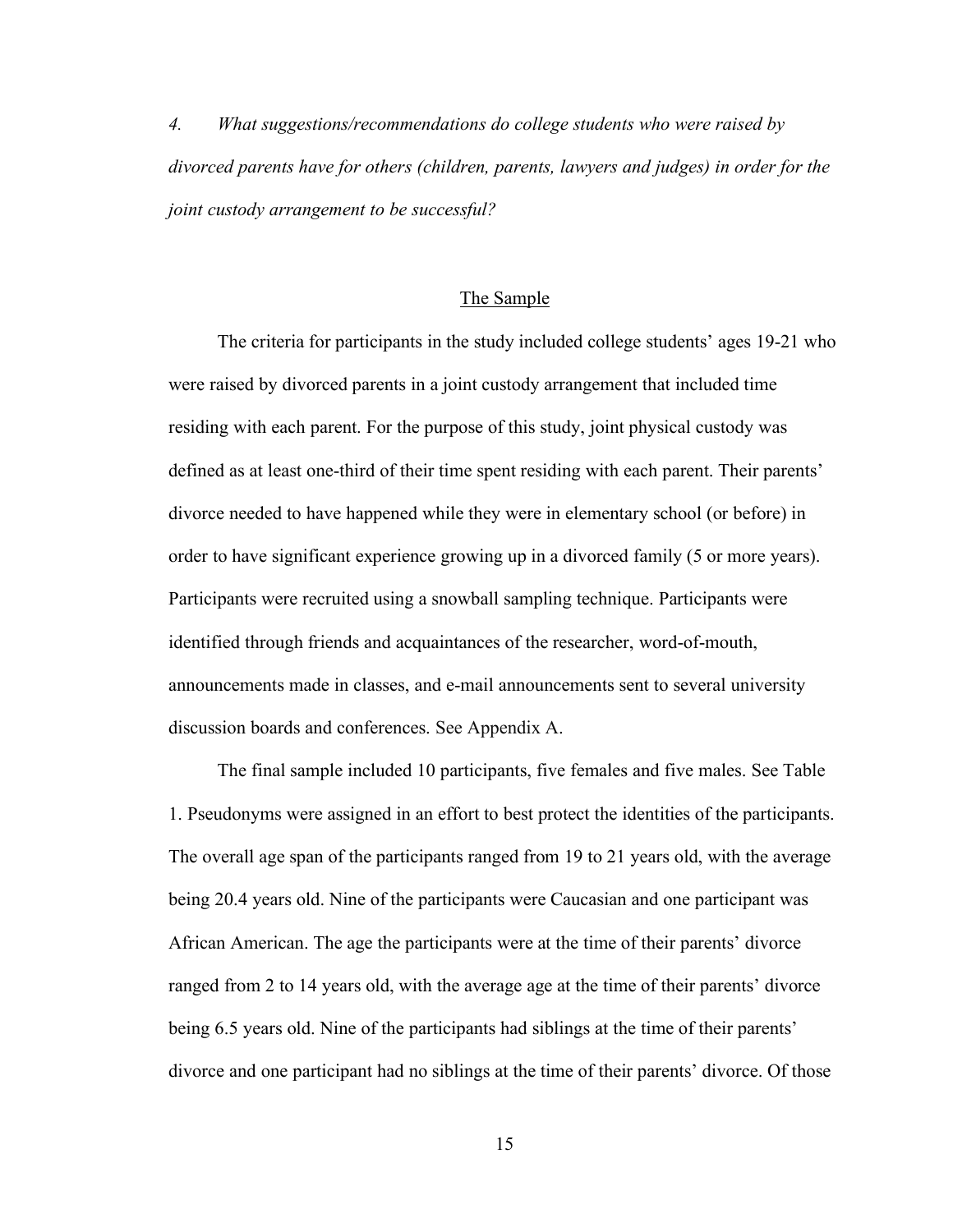participants who had siblings, they ranged from having 1-3 siblings at the time of their parents' divorce.

### **Table 1 Demographics of the Participants**

| Participant | Age | Gender         | Ethnicity           | Age at       | Number of      |
|-------------|-----|----------------|---------------------|--------------|----------------|
|             |     | Identification |                     | Parents'     | Siblings at    |
|             |     |                |                     | Divorce      | Time of        |
|             |     |                |                     |              | Parents'       |
|             |     |                |                     |              | Divorce        |
| Anne        | 21  | Female         | Caucasian           | 2 years old  | $\mathbf{1}$   |
| Grace       | 20  | Female         | Caucasian           | 4 years old  | 3              |
| Margaret    | 20  | Female         | Caucasian           | 5 years old  | $\mathbf{1}$   |
| Miranda     | 21  | Female         | Caucasian           | 10 years old | $\overline{2}$ |
| Penelope    | 20  | Female         | Caucasian           | 6 years old  | $\overline{2}$ |
| Alan        | 21  | Male           | Caucasian           | 14 years old | $\mathbf{1}$   |
| David       | 20  | Male           | Caucasian           | 4 years old  | $\mathbf{1}$   |
| Mark        | 21  | Male           | Caucasian           | 7 years old  | $\mathbf{1}$   |
| Nicholas    | 19  | Male           | Caucasian           | 2 years old  | $\theta$       |
| Trevor      | 21  | Male           | African<br>American | 11 years old | $\overline{2}$ |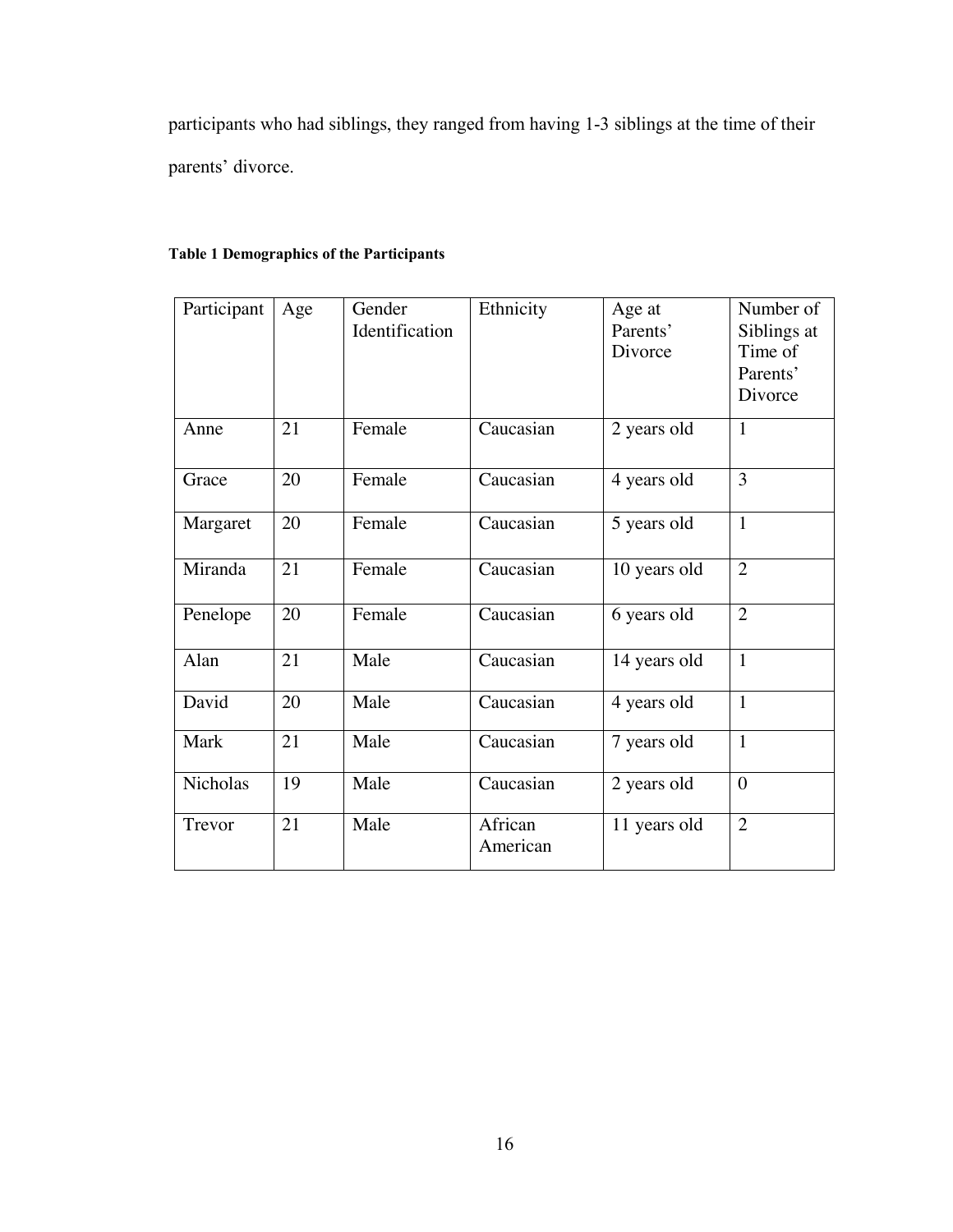### Interview Procedure

The interviews were comprised of a series of general questions which focused on the experience of being raised by divorced parents in a joint custody arrangement and was approved through the Human Subjects Committee of the university. See Appendix B and Appendix D. Interviews began with basic demographic questions (i.e., age, gender, ethnicity, age when parents' divorced, number of siblings). College students were then asked a series of questions in order for them to describe their own joint custody arrangement, the benefits and challenges, and impact on their relationship with each parent while growing up in a joint custody arrangement. Finally, college students were asked to provide any suggestions or recommendations for how others (i.e., children, parents, lawyers, judges) might ensure that this type of custody arrangement is successful.

### Interview Technique

College students who met the criteria and expressed interest in participating in the study were given a copy of the consent form before an interview was scheduled. See Appendix C. Consent was implied when they agreed to arrange an interview after reviewing the consent form. Interviews were conducted face-to-face in a private space or conference room on the university campus (i.e. Memorial Union). Participants were assured that any and all responses would be kept confidential. No names or identifying information was included in the data report and a pseudonym was assigned to each student. Each interview lasted approximately one hour. Due to the sensitive nature of the study, it was understood some students may not have been willing to be recorded. All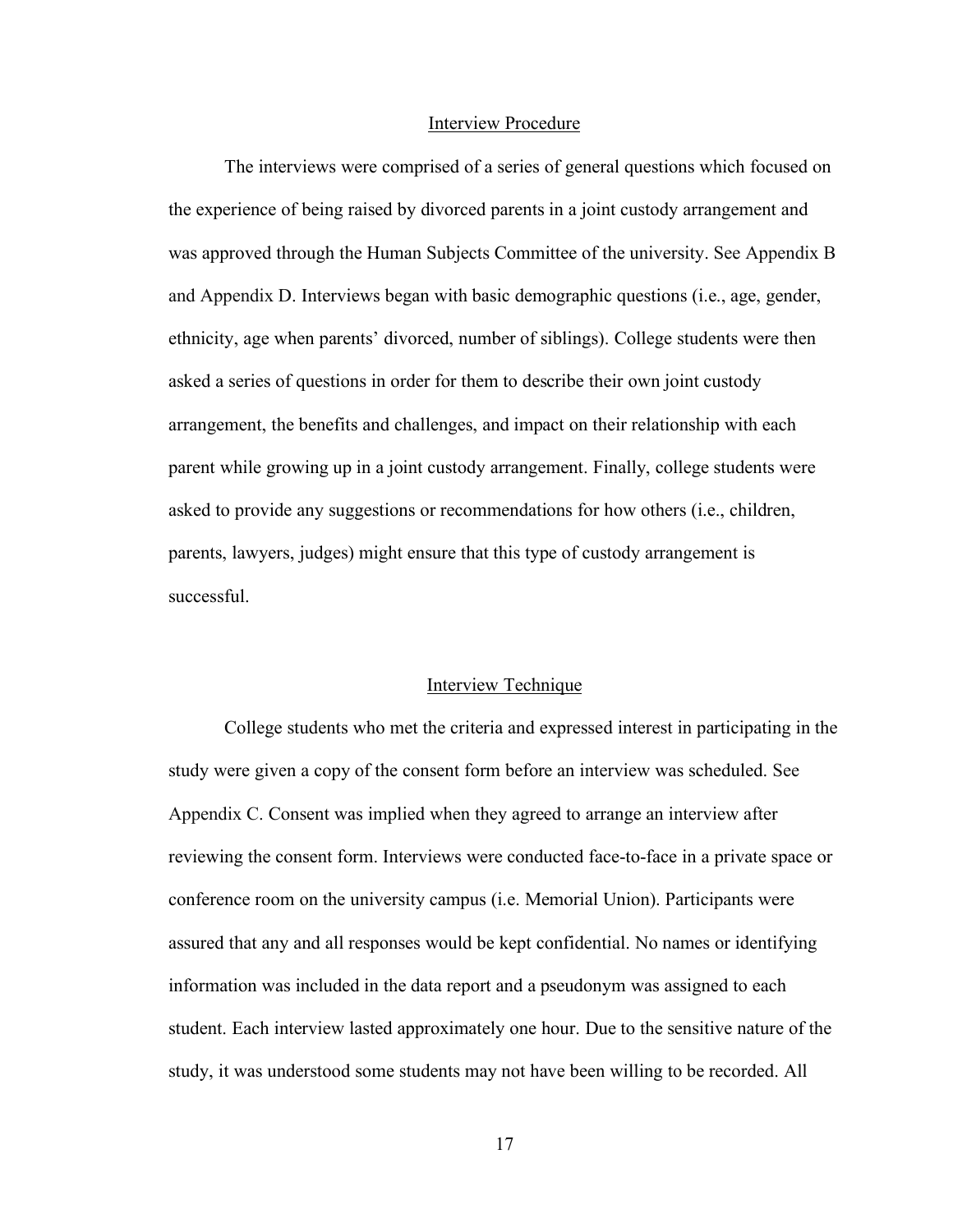participants were given the option to have the interviews recorded or to have extensive notes taken. All interviews were taped since all participants agreed prior to the beginning of the interview. QuickTime player was used to record the interviews. At the end of each interview, participants were given the opportunity to review their responses for omissions or clarifications. I transcribed all of the interviews and the content from the taped interviews were then deleted.

#### **Interview Analysis**

This was an exploratory study and involved interviews with a small number of ten college students who were raised by divorced parents in a joint custody arrangement in order to allow an in-depth examination of their experiences. Interviews were analyzed using established methods of qualitative inquiry, including coding and categorizing processes that make use of both deductive and inductive approaches (Miles & Huberman, 1994). Interviews were coded for common topics and themes were created. I began with a coding list in which I came up with words that would stand for a coding category. This made the process of systematically reading transcriptions easier by coding responses as I went. For example, some of my codes were; "benefit", "challenge", and "communication". When I read through the interviews I would place these codes next to responses. For example, when I came across a response which encompassed a challenge in the college student's joint custody arrangement I wrote "challenge" next to it. A specific topic or code was considered a theme if the majority (over 50%) of students' responses included it. For instance, if six or more college students mentioned packing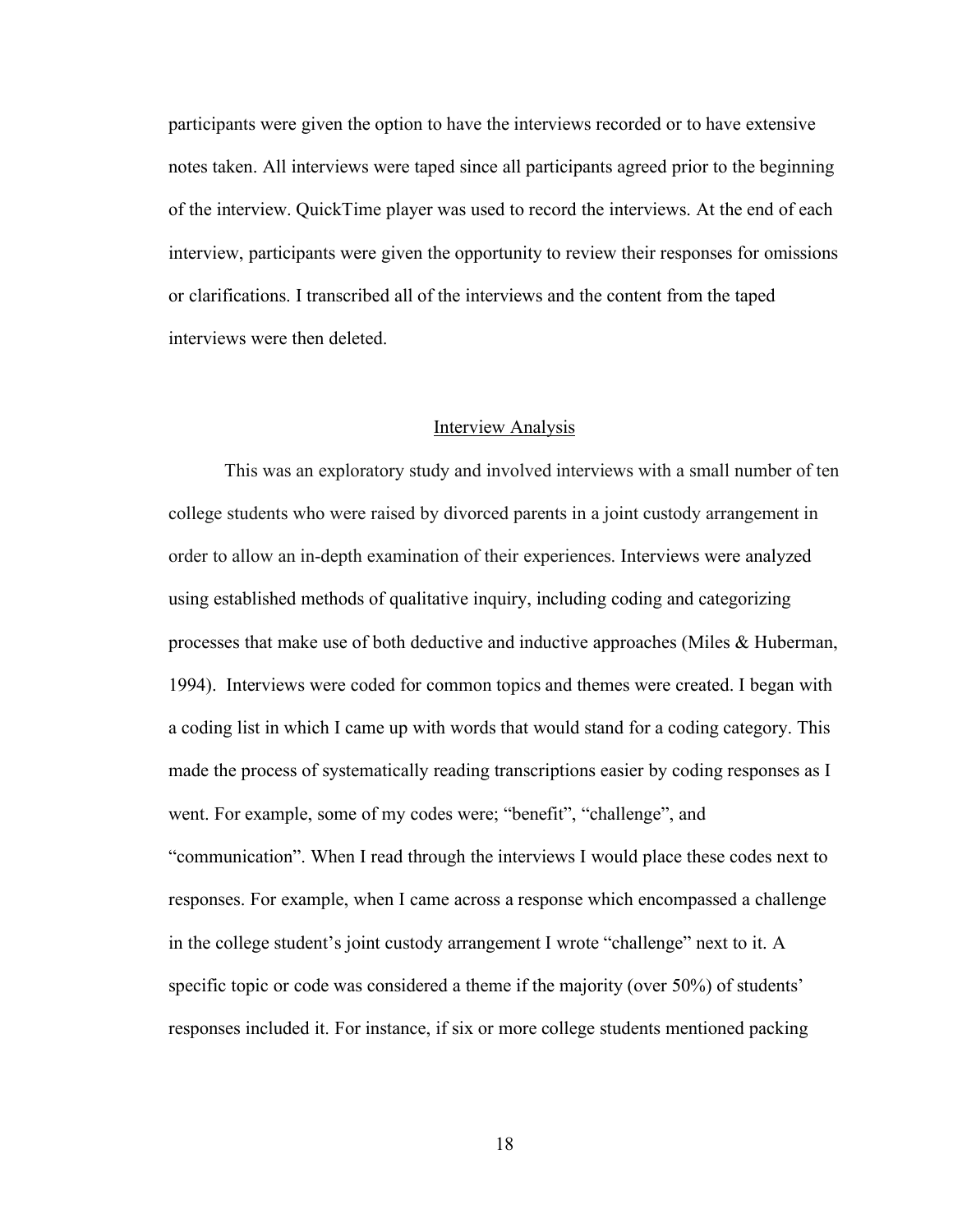was a challenge in their responses; this would have been coded as a "challenge", categorized specifically as a "packing challenge", and then considered a theme.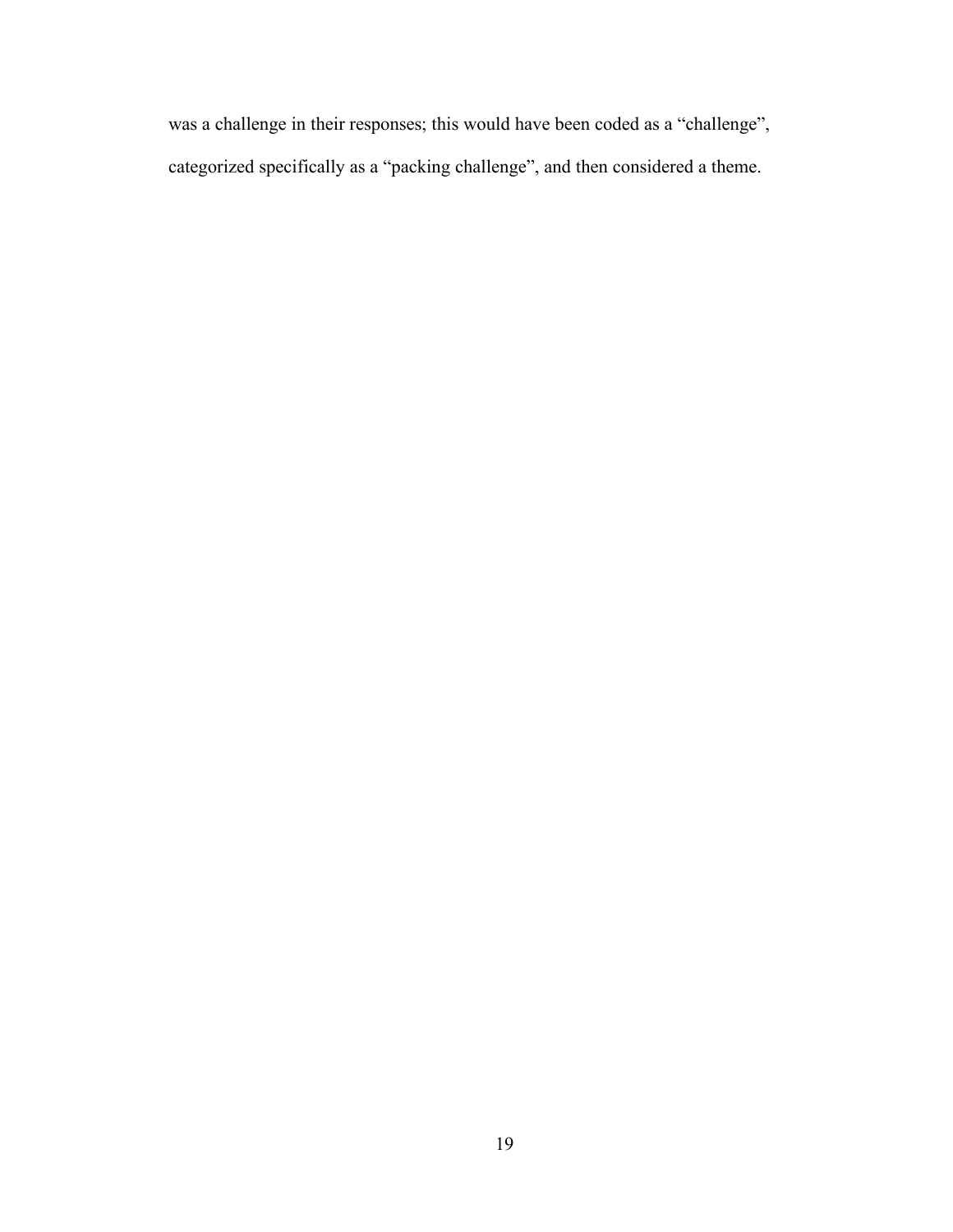#### CHAPTER THREE

### RESULTS

This chapter will provide a comprehensive portrait to answer the overarching research question: *How do college students who were raised by divorced parents in joint custody arrangements describe their experiences?* The four sub-questions that will be answered are:

*1. How do college students raised by divorced parents describe their experience in their joint custody arrangement?*

*2. How do college students raised by divorced parents describe the benefits and challenges experienced in their joint custody arrangement?*

*3. How do college students raised by divorced parents describe the impact the joint custody arrangement had on their relationship with each of their parents?*

*4. What suggestions/recommendations do college students who were raised by divorced parents have for others (children, parents, lawyers and judges) in order for the joint custody arrangement to be successful?*

Within this chapter, each of the four sub-questions will be answered in the following sections: description of their experience, benefits and challenges, the impact on relationship with parents, and suggestions and recommendations. Themes that emerged from the interviews in each of these areas will be discussed and direct quotations from the interview transcriptions are included throughout the chapter. See Table 2. Each section will conclude with a summary that highlights the main findings to answer that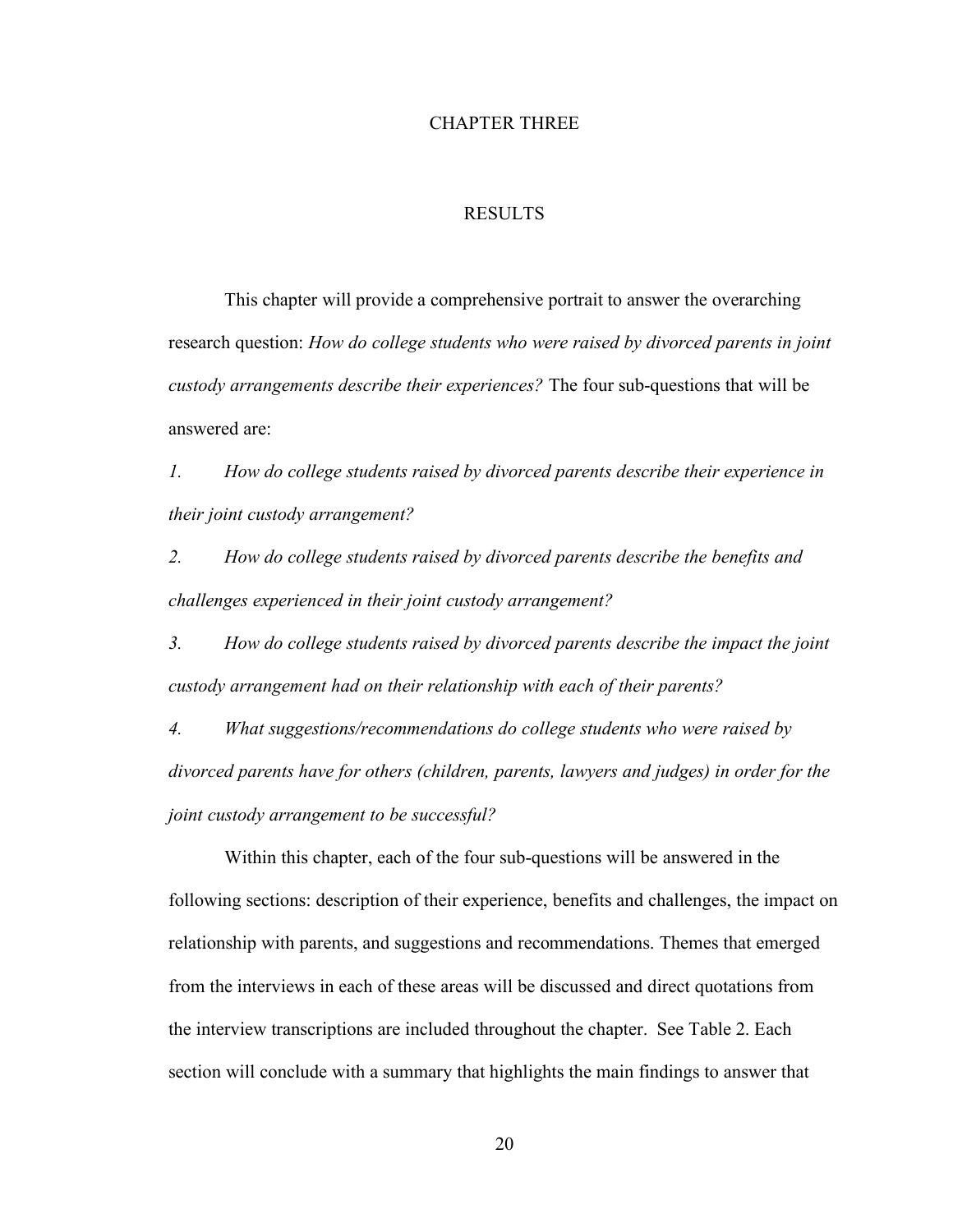research question. Finally, a chapter summary will highlight the main findings to answer

the overarching research question.

### **Table 2 Themes for the Four Sub-Research Questions**

### **Sub-Research Question #1: Description of their Experience**

- o I mostly lived with my mom
- o My parents lived pretty close to each other
- o When I got my license it changed

### **Sub-Research Question #2: Benefits and Challenges**

- Benefits:
- o I liked having two homes
- o I got to have fun with my Dad
- o I'm glad it was joint custody
- Challenges:
- o Packing/Forgetting Belongings
- o I didn't get a say in my own schedule (especially early on)
- o Adjusting to Dad's new home

### **Sub-Research Question #3: Impact on Relationship with Parents**

- o I felt like I had to choose sides
- o My parent's new relationship added tension
- o Time heals

### **Sub-Research Question #4: Suggestions and Recommendations**

- For other kids in joint custody:
- o It's not your fault
- o Communicate with your parents
- For the parents:
- o Keep the peace
- o It's all about the child
- For the lawyers/judges:
- o Ask the child for input
- o Focus on both parents' sides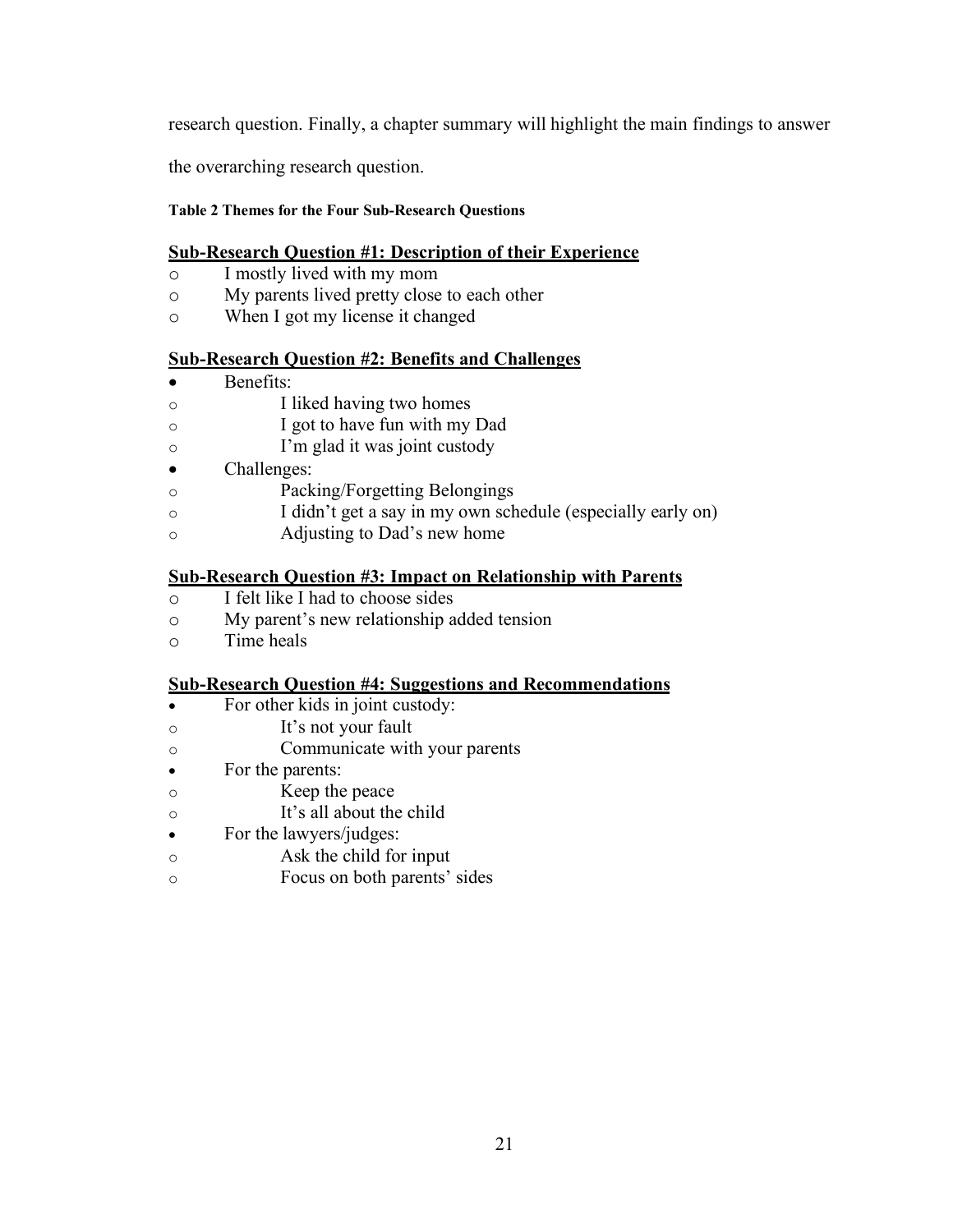#### Description of Their Experience

In this section, I describe the experiences of participants as they pertain to factors influencing their experiences while growing up in a joint custody arrangement. I will answer the first sub research question: *How do college students raised by divorced parents describe their experience in their joint custody arrangement?* There were three unique themes that emerged between the male and female participant samples of transcriptions from the in-depth interviews as they relate to describing factors influencing their experiences growing up in joint custody. See Table 2. First, although this was shared custody, the majority of the participants lived primarily with their mothers, while only one participant lived primarily with their father and another participant had equal time living with each parent. Second, the participants reported throughout their joint custody arrangement that their parents lived within driving distance. The third theme to emerge was that the majority of college students reported that changes occurred to their joint custody arrangement after obtaining their driver's license.

### I mostly lived with my mom

The first theme to emerge within college students' descriptions of their experiences was that they lived primarily with their mothers. Although college students identified and participated in the study because their parents shared joint custody that including residing with each parent, eight of the ten participants described spending more than half of their time living with their mother. In most cases, mothers were awarded residential custody of their children. One female participant described how her joint custody arrangement worked on a regular week: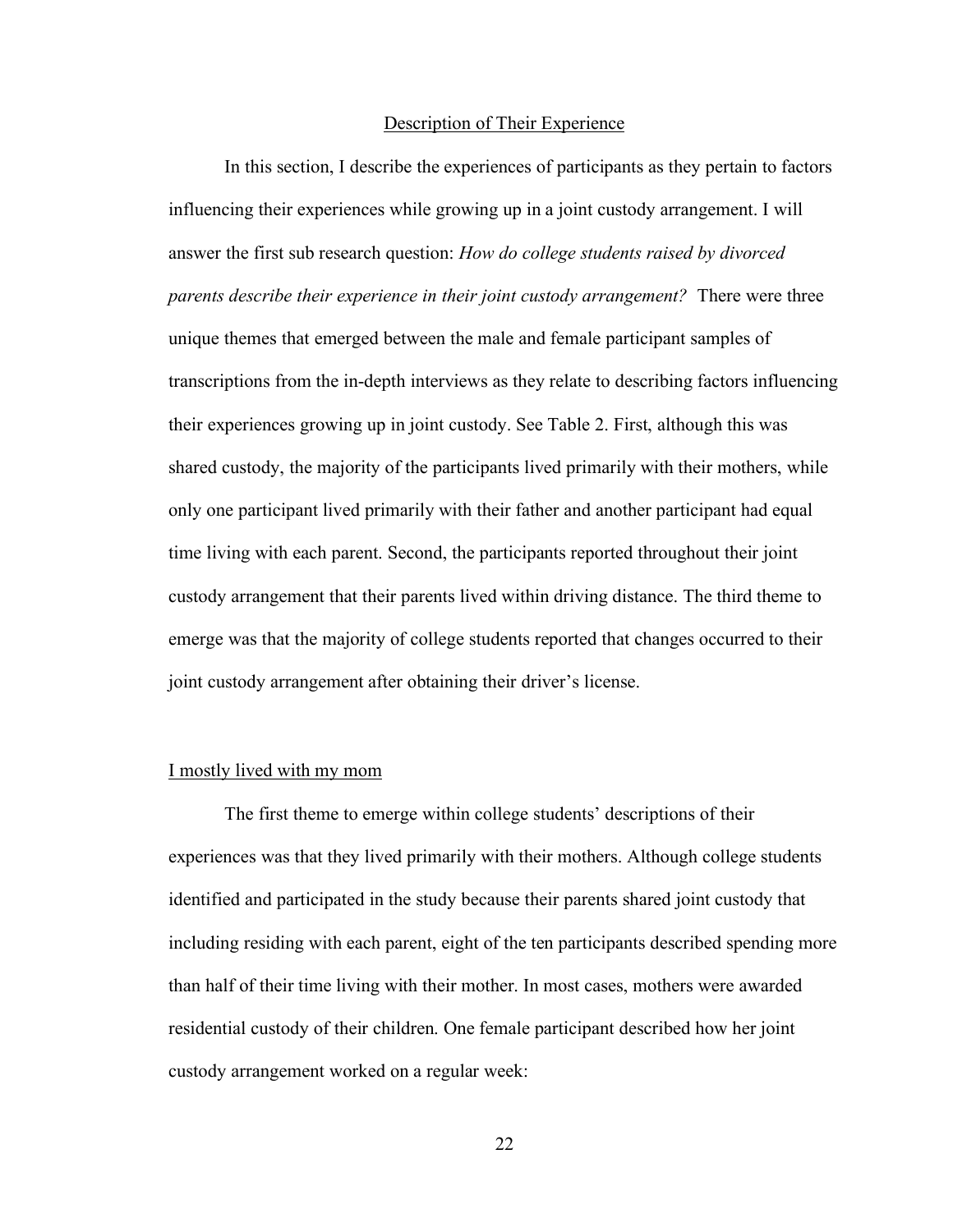It started with I would be at my mom's house primarily four out of the seven days and I think it was I would stay with her Monday until Friday, and then my dad would pick me up. I would stay with him until Monday and then I'd go to my mom's at night. So that was kind of how it started. (Anne).

She explains how she would spend the weekdays with her mother and every weekend with her father. Anne's mother had residential custody in the joint custody arrangement.

A male college student discussed how his time was shared between parents in his joint custody arrangement:

I was primarily with my mom during the week and with my dad on the weekend… She lived in the house that we grew up in, so all my things were there. I was with my dad on the weekends, so I definitely spent less time at my dad's. (Trevor).

Trevor explained that, like many college students, his joint custody arrangement consisted of him spending weekdays with his mother and weekends with his father. He stressed that his mother remained in the home he grew up in and that he spent less time with his father than with his mother.

### My parents lived pretty close to each other

A second theme that surfaced from the interviews was that their parents lived fairly close during their joint custody arrangements. Collectively, the participants experienced having their parents' homes near one another while growing up. Their commutes from their parent's houses ranged from being within walking distance from each other to being a 30-minute drive as the longest commute. One female participant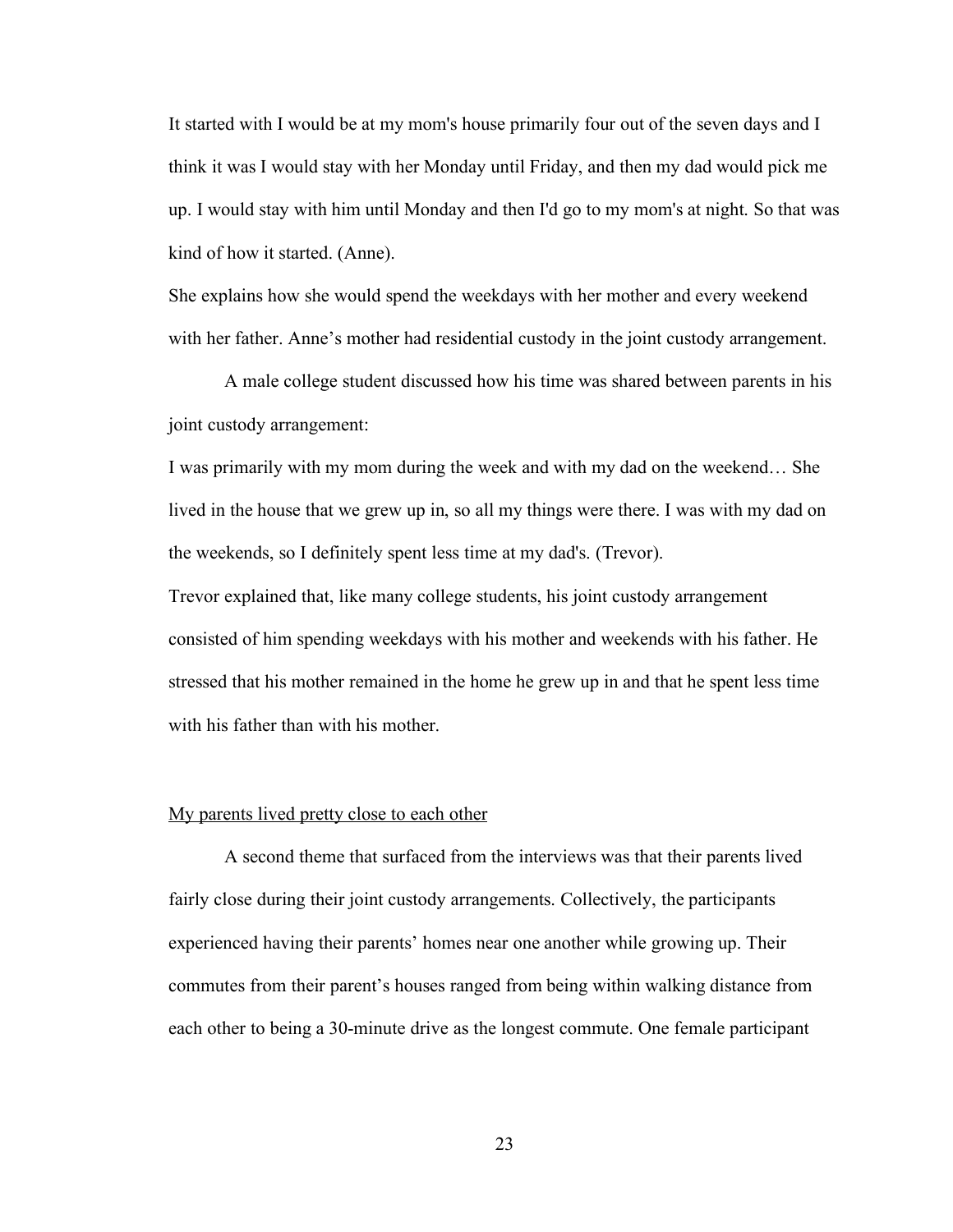described how far her father lived from her mother's home throughout her joint custody arrangement:

He first lived in an apartment complex in the same town that my mom was living in. Then he ended up buying a house literally three miles from where my mom lived. So, proximity wise, my parents lived pretty close to each other, which made things easier. (Penelope).

Penelope explains that although her father moved a couple of times, he stayed in the area of her mother's home. She added that her parents living close to each other made things easier on her joint custody arrangement.

Another female college student described how far her parents lived from each other during her joint custody arrangement:

Oh yeah. Well first my dad, when they first got separated or whatever he lived on the opposite side of town, but then he moved to the town over from us, which is ... and his house now is only like five minutes away from my house, so. (Miranda). Miranda describes that right after her parents' divorce that her father lived across town from her mother's house. As time went on, Miranda's father moved even closer to her

mother's home making the commute a short five-minute drive.

### When I got my license it changed

The third theme which was discussed by the majority of college students was when they got their driver's license, changes were able to occur in their joint custody arrangements. Only one participant stated that their arrangement stayed exactly the same throughout their childhood. The majority of college students cited once they (and in some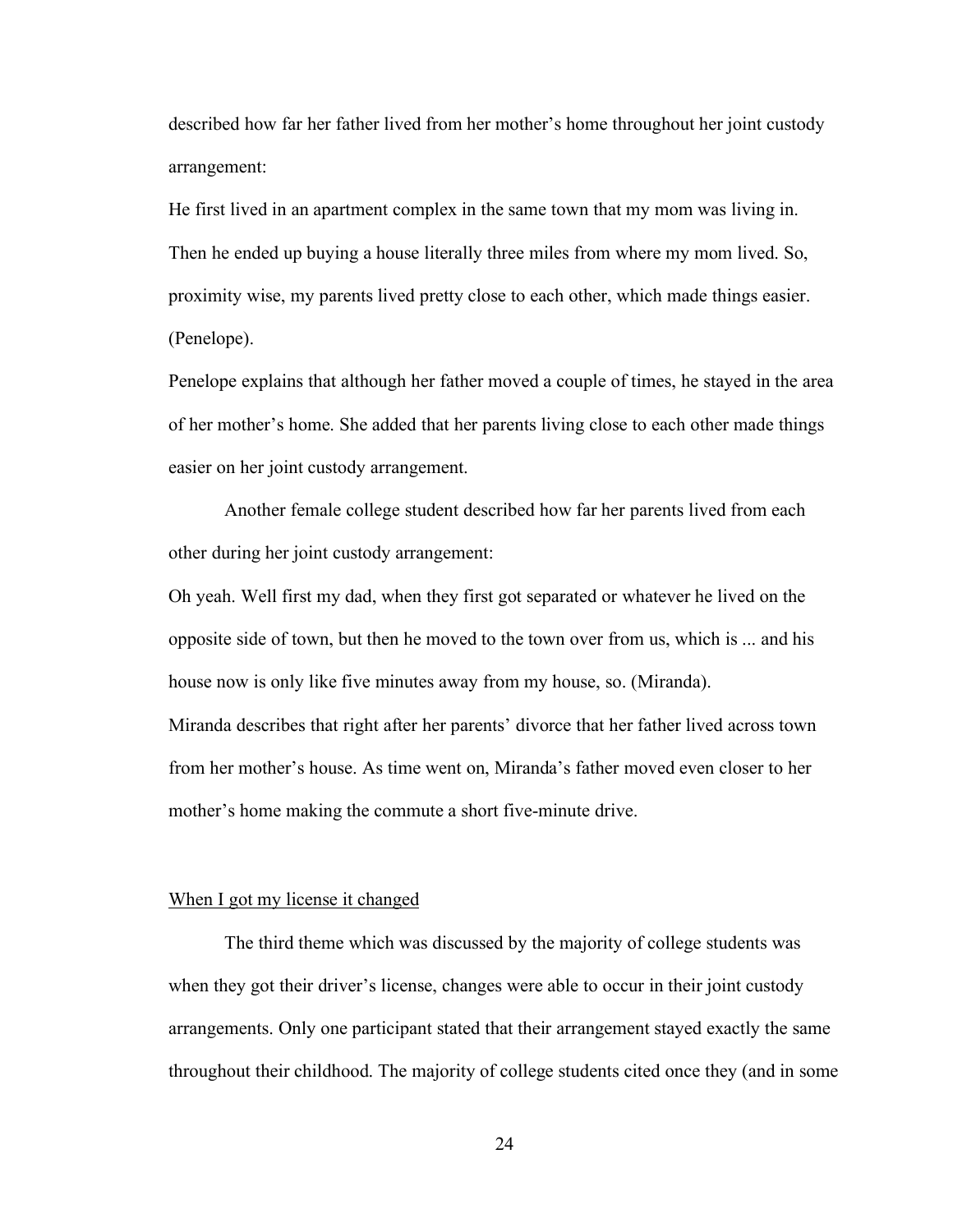cases their sibling, too) got their license this made their arrangements more fluid, enabling them to go back and forth from homes easier. One male college student described the impact getting their license had on his joint custody arrangement: Yeah. I'd say probably when I got my license it changed a little because then I started being on my own schedule. Like if I wanted to hang out with friends and I was supposed to go to my mom's that night or something, I could just push it to another night. (Mark) Mark explains how getting his license enabled him to create his own joint custody schedule that worked out how he wanted it to.

A female participant also described the impact that getting her license had on her joint custody arrangement:

Yeah, when my brother and I got to high school and he and I, we shared a car and everything… We were more in charge of the situation if that makes sense. We could go to our dad's a little bit more often if we wanted to or stay with our mom because we weren't relying on our parents for pickups and drop-offs anymore. (Grace). Grace also described how her obtaining her driver's license, as well as her brother getting his license, allowed them to take charge of how they wanted their joint custody arrangement to work. She stated that not relying on her parents for transportation made the siblings free to make more decisions on when, where, and what house they wanted to be at.

### Describing Their Experience Summary

Across all the interviews, three common themes emerged in their description of their joint custody arrangement. When college students described their living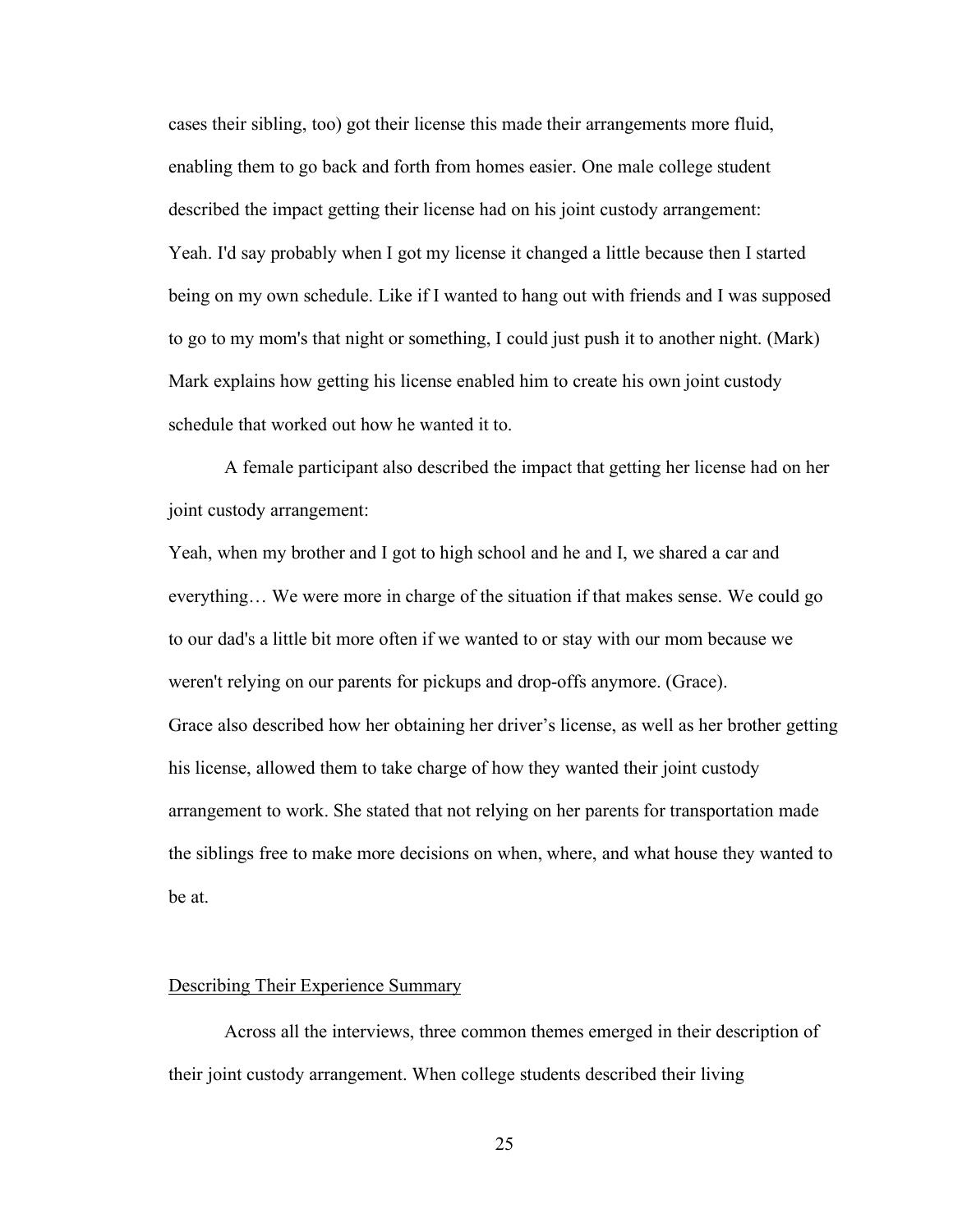arrangements, the majority of the participants described joint custody arrangements in which they lived with their mothers primarily. Many of the college students described joint custody arrangements where they lived with their mothers on weekdays and their fathers on the weekends. The majority of college students also described their parents as living close to each other while growing up, enabling them to see both parents often. Finally, most of the participants described that changes in the joint custody arrangement occurred when they got their driver's license. Getting their license allowed them to go back and forth between homes as they pleased, rather than depending on their parents for transportation.

### Benefits and Challenges

In this section I describe the experiences of participants as they pertain to their benefits and challenges being raised in a joint custody arrangement. I will answer the second sub-research question: *How do college students raised by divorced parents describe the benefits and challenges experienced in their joint custody arrangement?*  There were three distinct themes for benefits and three distinct themes for challenges that emerged from the in-depth interviews with the male and female college students. See Table 2. Each of these have been described below.

### Benefit: I liked having two homes

The first theme described as a benefit about their joint custody arrangements related to having two households. Nine out of ten participants discussed the positive experience of spending time in two different homes growing up. The majority of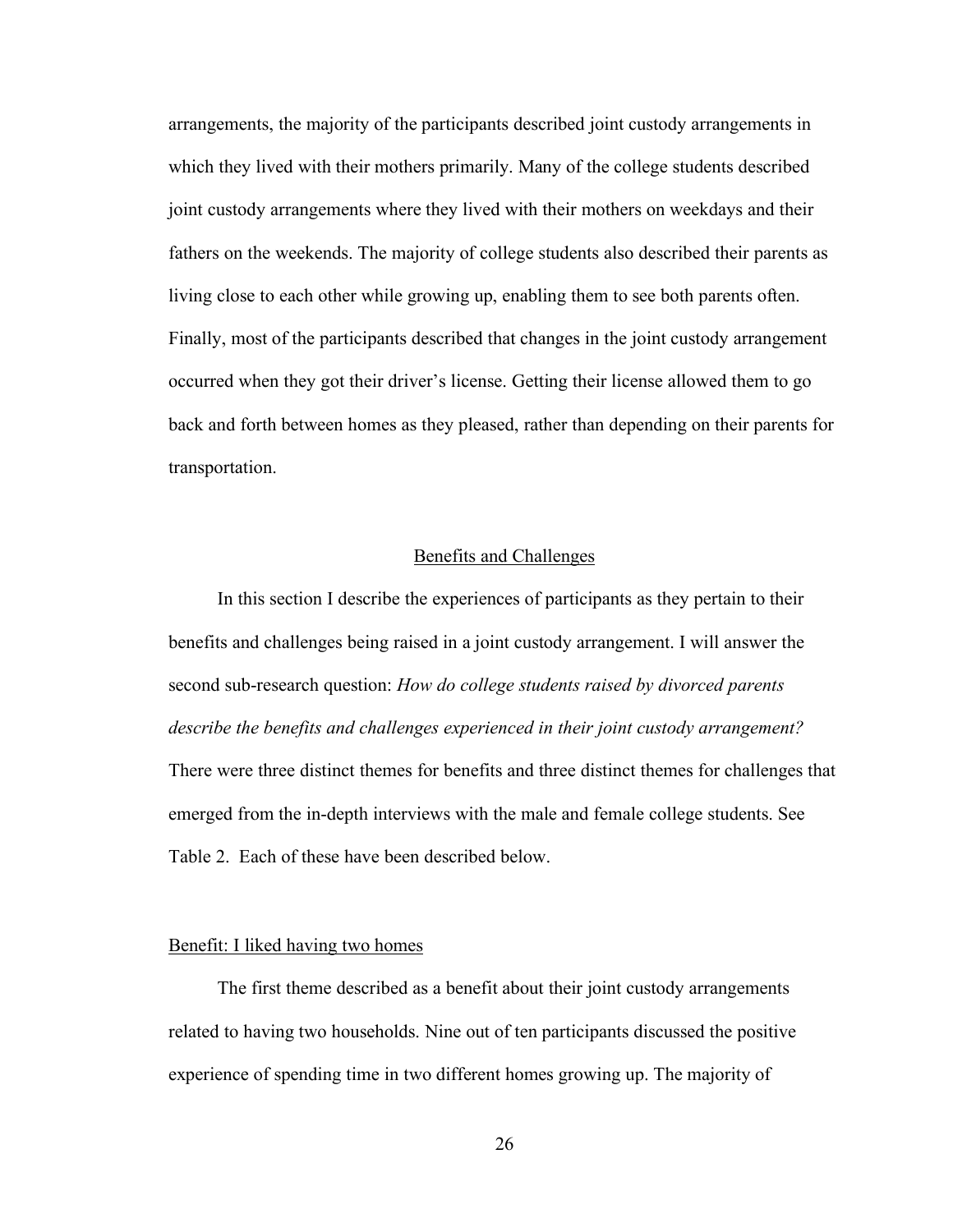participants with siblings also stated benefits of spending time at the two homes allowed them to see their siblings. For example, one female participant described how having the opportunity to spend time with each of her parents benefitted her experience in a joint custody arrangement:

I liked that I could see both of my parents and have kind of like two different lifestyles and I had a brother and sister at my mom's house so that was nice and with my dad it was just him and me. So it was kind of like only child and then siblings at the other place so it was like the best of both worlds kind of thing. (Anne).

Anne described how being able to spend time with each of her parents gave her the opportunity to have different lifestyles growing up. She felt this benefitted her by giving her the "best of both worlds."

One male participant recounted how beneficial his experience in two different households was and the added benefits that came from having two homes: I liked that I got to spend time with each of my parents. I liked having two homes I guess to go back and forth to. I felt like my parents were more attentive in the time that I was with them. (Trevor).

Trevor explains the benefits he got from having two households was that he was still able to see both parents and that they were more attentive in the moments he spent with each of them.

#### Benefit: I got to have fun with my Dad

The second theme to emerge as a benefit within their joint custody arrangements was that they got to do many fun activities with their fathers. Most of the participants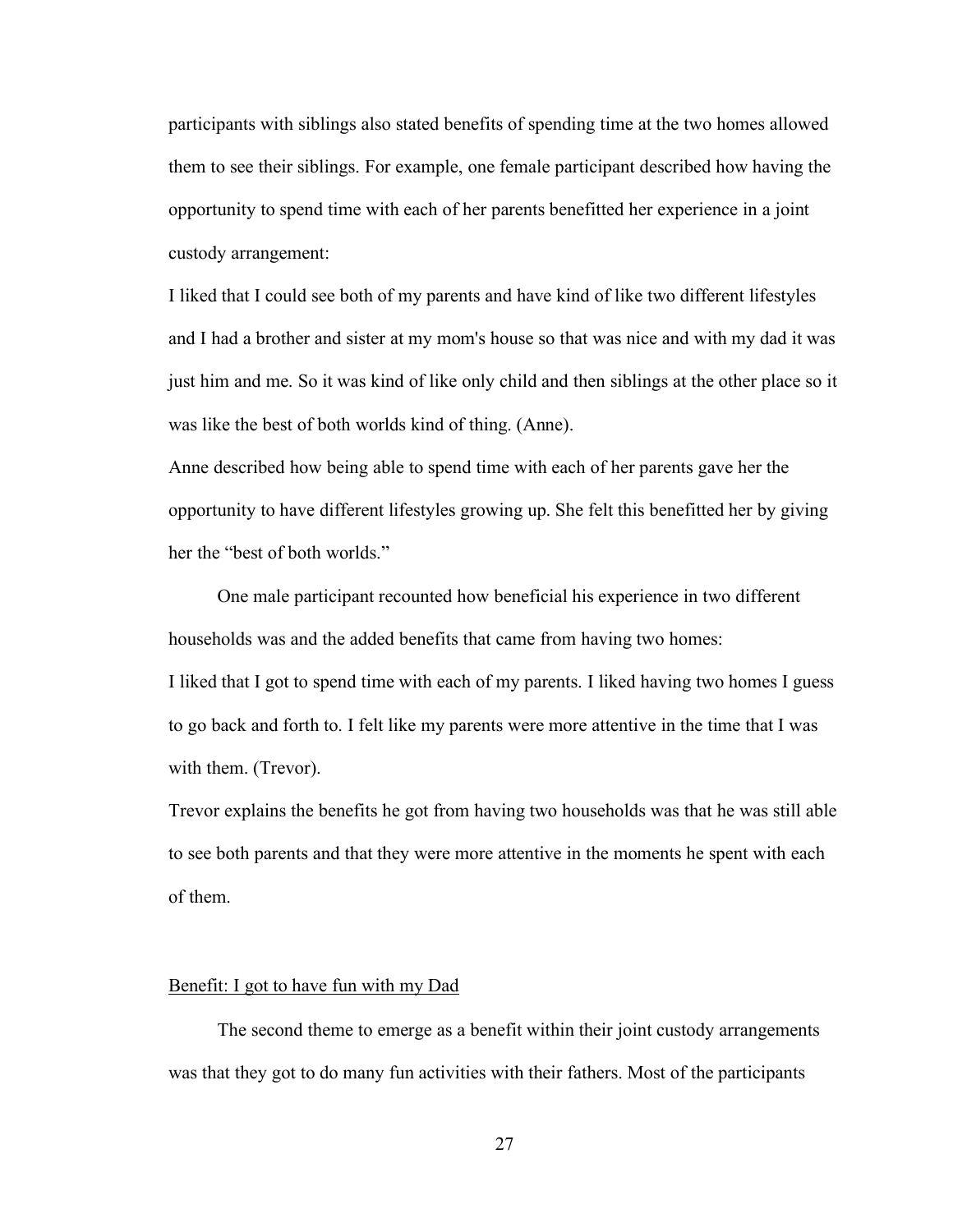spent weekdays with their mothers and weekends with their fathers. Therefore, this allowed for the participants' fathers to do fun things with them since they did not watch over their children on school nights. These fathers tended not to make the participants have responsibilities at their homes as they saw their children for less time. The majority of college students explained fun activities or fun benefits they had when they spent time with their fathers. One female participant described the benefits of spending time with her father while in a joint custody arrangement this way:

I liked to be with my dad because we would actually go out to eat and go on trips to Bar Harbor, whatever and there was always snack food and we'd get takeout and whatever. He had more money to get me stuff and I was like an only child so I had more stuff to do and it was pretty cool. (Anne).

Anne explained that during the times with her father she was able to go on fun trips and get delicious dinners. She also described he had more of an ability to pay for fun activities than her mother did.

Another female college student described the benefits of seeing her father on the weekends:

I always saw my mom in the parental role and when I was with my dad it was more of the fun times. We could go and have a really good weekend and I was never really parented or disciplined by him. It was more just fun times. (Margaret).

Margaret explained when she spent time with her father that since she mostly saw him on the weekends they could have fun times together. She also mentioned how she was not disciplined by her father often because of their time spent together being on the weekends rather than on weekdays.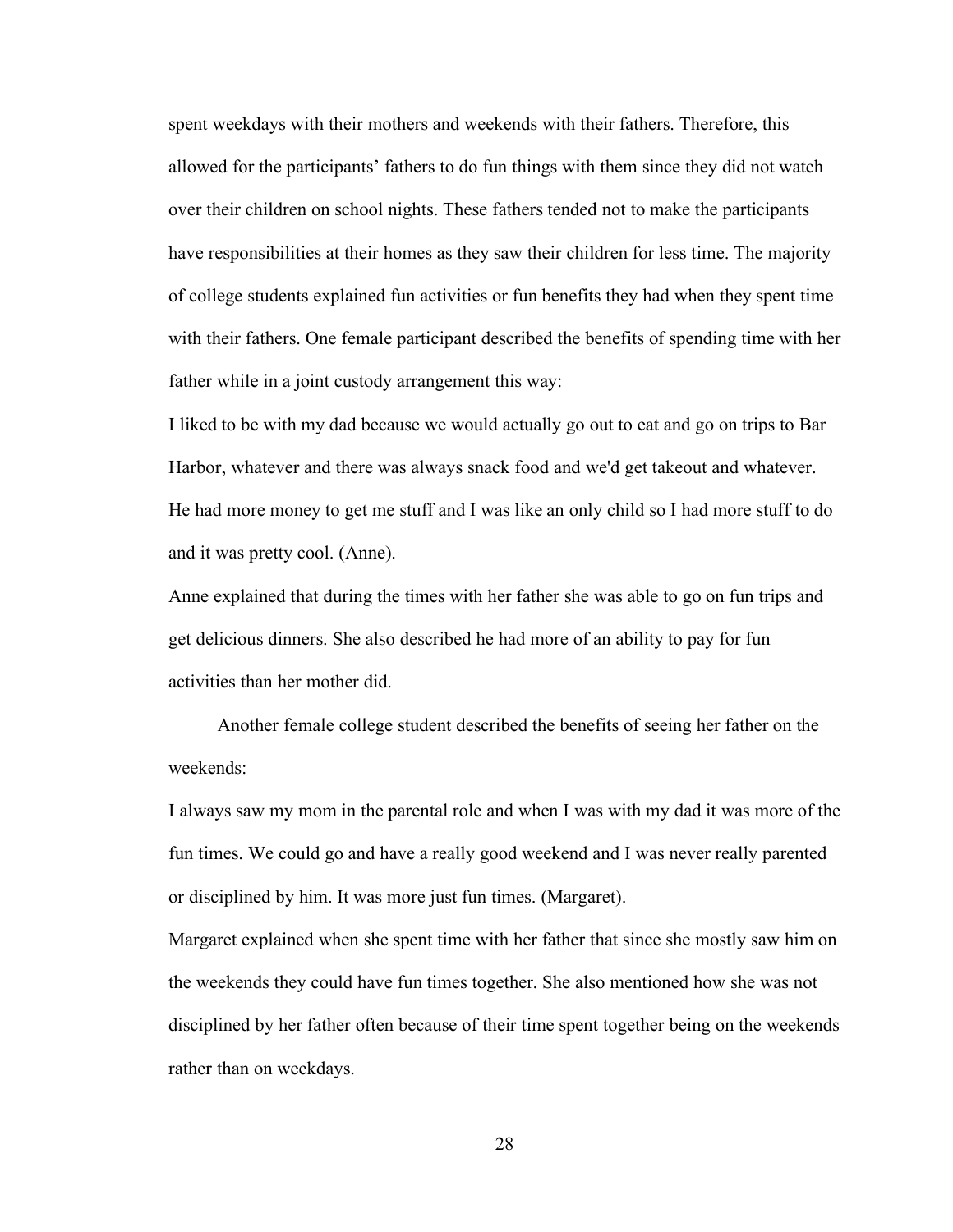#### Benefit: I'm glad it was joint custody

The third theme discussed as a benefit by the college students was that they were glad their parents were awarded joint physical custody, and not sole custody. The majority of the participants stated that while the arrangement was difficult, they would not change it. The overwhelming majority discussed how joint custody was the best option. One male participant stated that joint custody was a benefit to him because it was better than seeing just one parent:

I don't know if I really would have changed anything. Like if it was going to happen, like if it was going to be a joint custody ... Or if it was going to be some sort of custody arrangement, I guess I'm glad it was a joint custody because like I said, I got to move between households pretty freely, for the most part. (Mark).

Mark stated that he was able to move between households as a benefit of having joint custody that he wouldn't have had if he had been in a sole custody arrangement.

Another female participant reasoned that although there were struggles, she would not have changed the joint custody arrangement she had:

I guess just that it wasn't all sunshine and rainbows but at the same time, there were benefits to it. It would have been amazing if my family could have stayed together, but at the same time, it didn't and I've accepted that. I think, for the most part, my family worked with what they got well. (Grace).

Grace described how not everything about having a joint custody arrangement was perfect; however, that there were benefits to the arrangement. She then concluded that she would not have changed her joint custody arrangement since she felt as though her family worked well with their circumstances.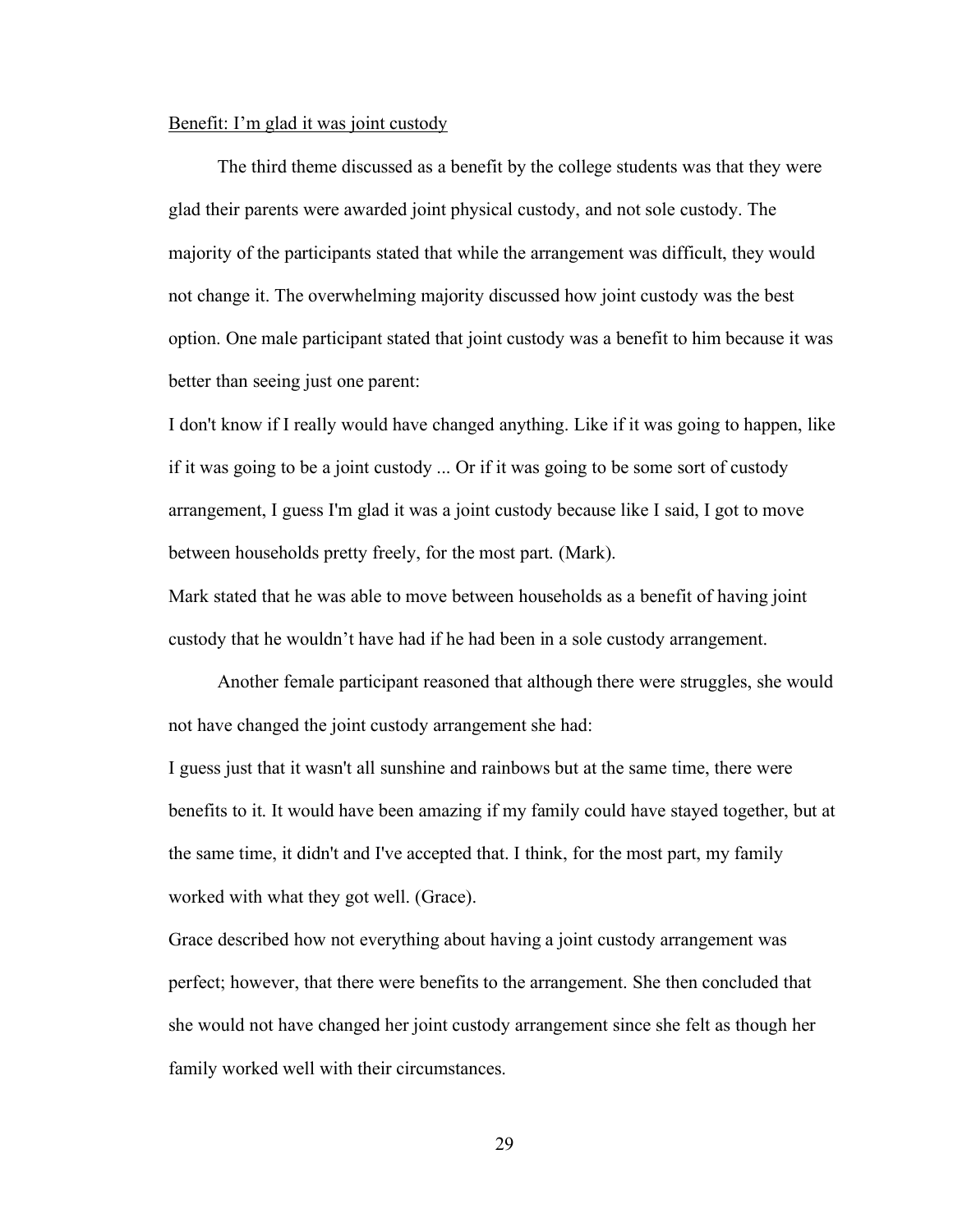# Challenge: Packing/Forgetting Belongings

One theme that emerged as a challenge related to packing or forgetting belongings. Nine of the ten participants brought up packing and/or forgetting belongings as a major difficulty in their joint physical custody arrangements. In the following example, one female participant explained this challenge:

That's a big one actually. So, before I'd have to sleep at my dad's, this is a divorce-kid problem, but I had to pack a bag. You're young, so you never remember to pack everything. You have to plan for your entire weekend. It's really stressful, lugging all your stuff. (Penelope).

Penelope described the troubles packing to go to her father's home as forgetting her belongings and the stress it brought her.

A male participant recounts his experience with packing and forgetting belongings throughout his joint custody as a challenge:

Just living out of a gym bag sometimes, forgetting stuff at my dad's house or at my mom's house, not having things that I needed for the next day or for that day. I can remember leaving my baseball glove at my dad's house when I was going to practice from my mom's house. Just little inconvenient things like that were challenges. (Trevor). Trevor described the challenge of packing and forgetting belongings with specific instances where he left important belongings for sports at one house when he was staying at another. He described this challenge as inconvenient for him growing up.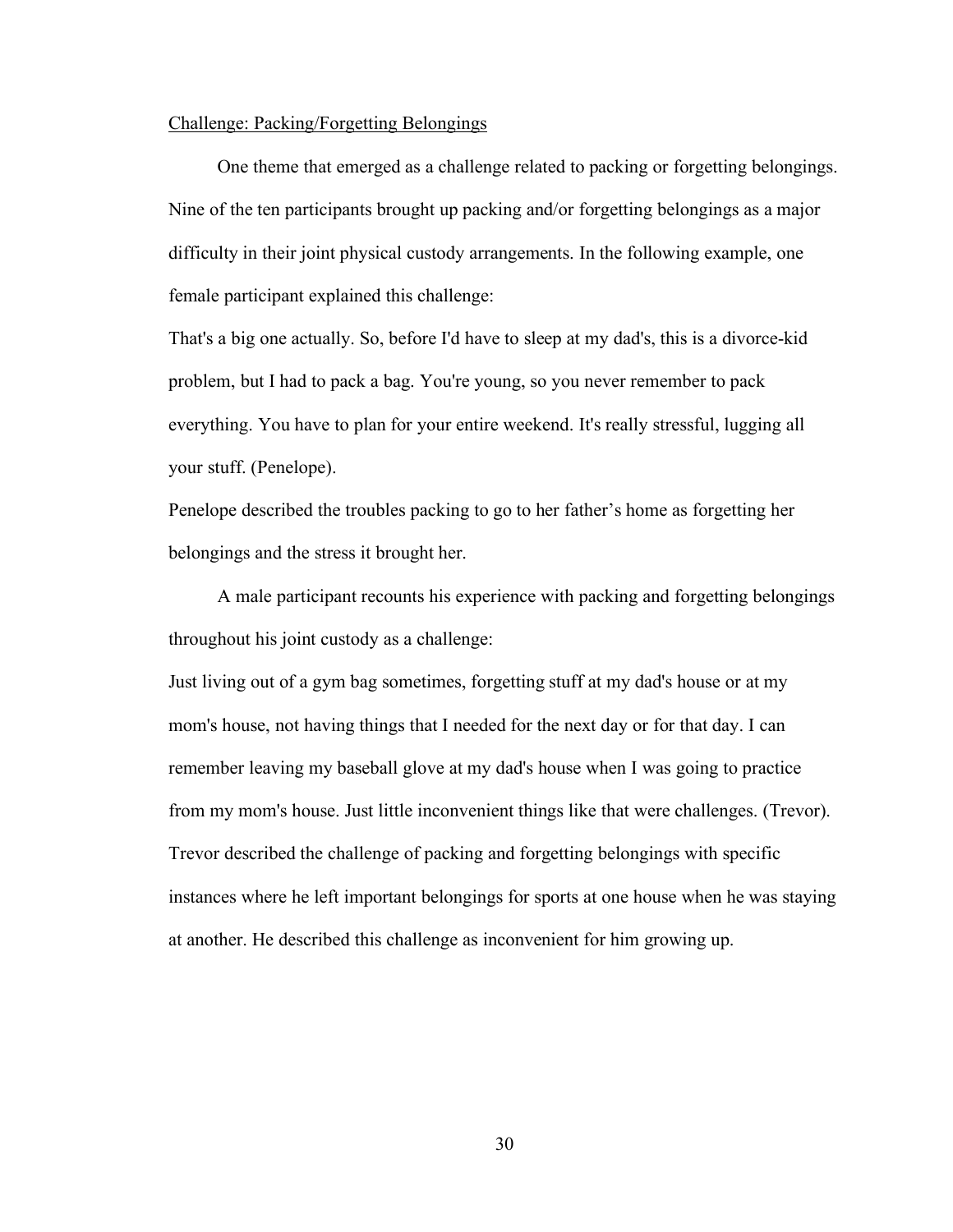#### Challenge: I didn't get a say in my own schedule (especially early on)

A second theme discussed by the college students as a challenge was feeling as though they did not have a say in their schedule during their joint custody arrangement, especially in the early years. The majority of participants described in their interviews that they felt forced to go from one house to another and could not express their feelings about where and when they wanted to go between homes. A female college student mentioned how not having a say was a challenge in her experience in a joint custody arrangement:

I really didn't like not having a say in where I wanted to be, because in middle school if there would be an event or a birthday party or a school dance on my dad's weekend, I wasn't allowed to go because I had to be traveling to his house. I just really didn't like my whole life pretty much being planned out for me and having to tell people, "Oh no, it's my dad's weekend to have me." (Margaret).

Margaret explained the challenge of believing she didn't have a say in her joint custody arrangement as feeling as though her life was, "pretty much being planned out for [her]". This immense feeling of not having a say led her to feel obligated to miss social events that she wanted to attend. This was expressed by many of the college students interviewed for this study.

A male participant discussed how he felt as though he did not have a say in his joint custody arrangement:

I didn't like how it had to be split up and on certain holidays you'd have to visit one person's house, and then at a certain time, we'd go over to the other person's house. Like on Christmas, it would vary every year, so I'd spent Christmas Eve at my dad's house one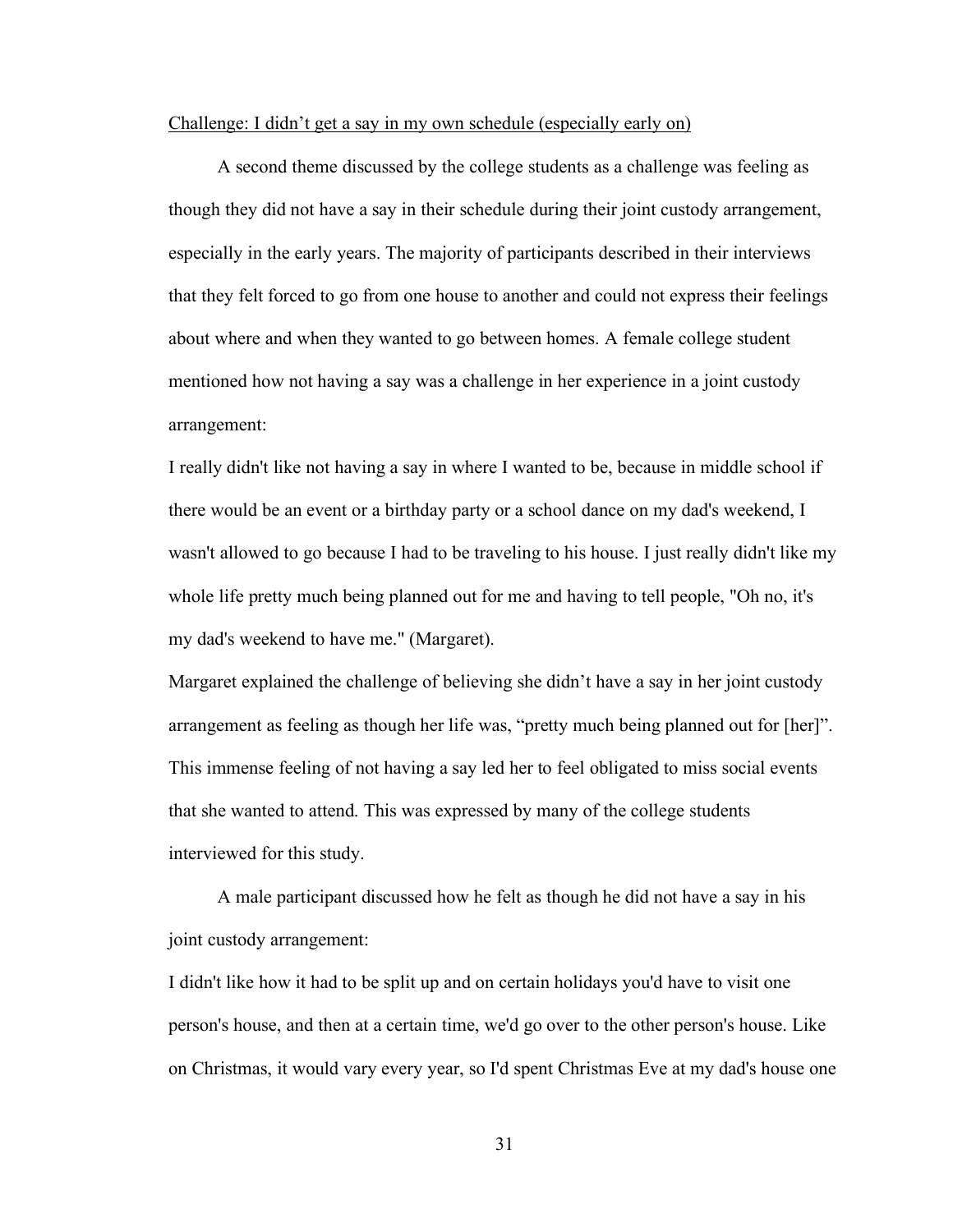year, then I'd spend it at my mother's house the next year. I just didn't like how that was split up. (Nicholas).

Nicholas discussed his major problem with not having a say in his schedule for holidays. This college student described the challenge of not having a say in what home he wanted to be in for certain holidays.

# Challenge: Adjusting to Dad's new home

The third theme that was a challenge discussed by the college students was adjusting to their father's new apartment or home. Since the majority of participants lived primarily with their mothers, they spent less time at their fathers' residences. Many of the college students described how their father had moved multiple times after their parents' divorce. The majority of participants expressed that at some point in their joint custody arrangement they felt uncomfortable staying or bringing friends to their father's home. One female participant talked about how she felt when going to her father's new apartment and eventually his new house:

It was hard too because my dad's apartment that he first lived in was really dingy and rundown. It didn't smell like home; it didn't feel like home. You always knew you were walking into a place that someone was calling home, but didn't really feel like it. It was just really uncomfortable. And the same kind of happened when he bought his house. It was just, it didn't feel right, and it didn't smell like my room, it was just an uncomfortable transition every time. It was just really uncomfortable. (Penelope).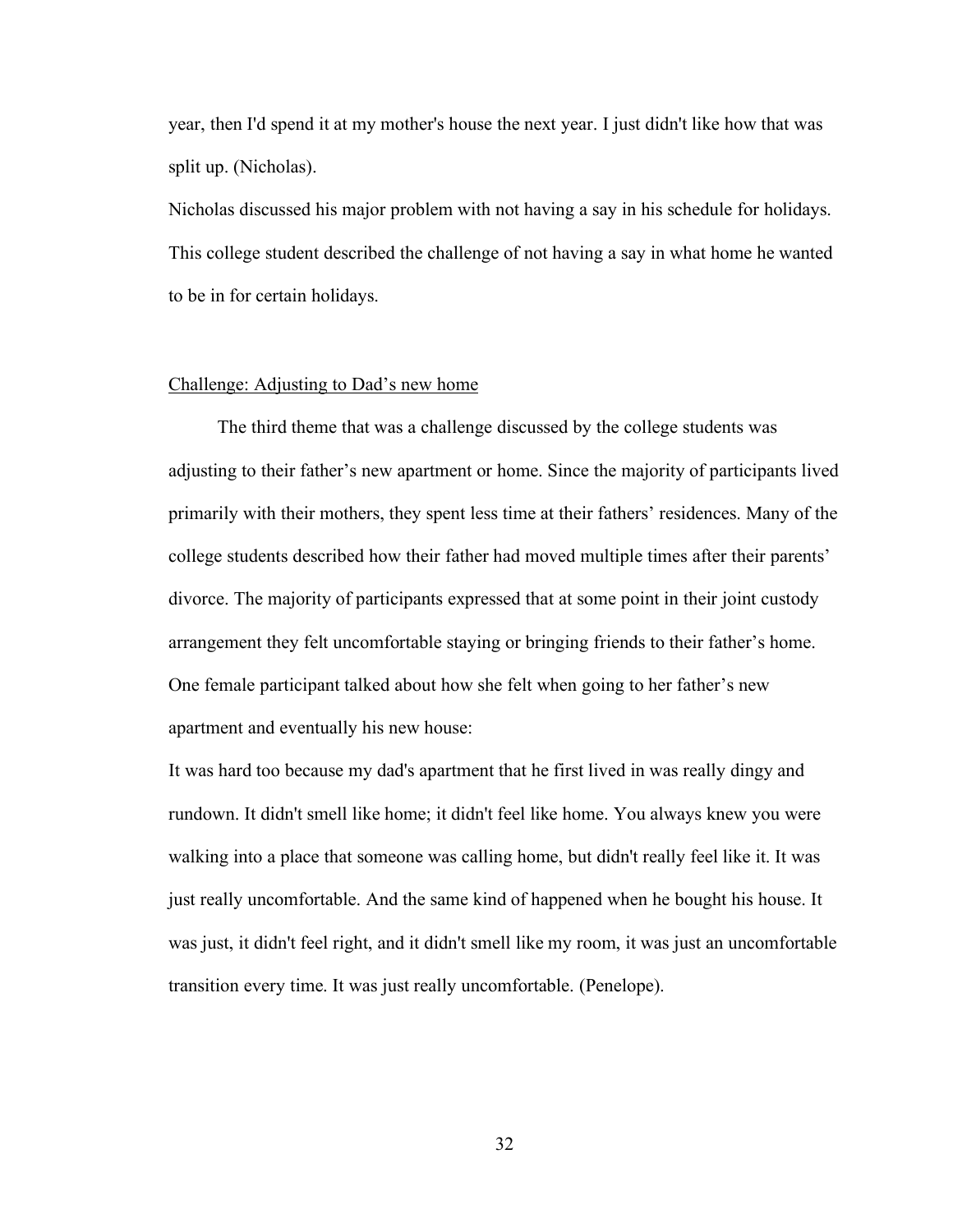Penelope brought up how the places her father lived felt uncomfortable to her. This challenge of her father moving to multiple places when she was young made Penelope feel like she was not really home when she went over to his house.

Another male college student recounted a time when his father lived in a temporary apartment that he felt uncomfortable in:

Yeah, I just didn't really like switching where I lived, and whatever. I hated my dad's temporary house thing because it was, like I said, it was empty when we were gone. So when we would go there, there would be no food, no drinks, and hardly any furniture because he was only going to be there for a short amount of time. (Alan). Alan touched upon the challenge of hating his father living in a temporary apartment right after his parents' divorce. He stated aspects that made him uncomfortable including the apartment having no food, drinks, or much furniture since it was temporary.

# Benefits and Challenges Summary

When asked about their experience being raised in a joint custody situation, three themes emerged as benefits of this arrangement, while three challenges emerged in the college students' description of being raised in a joint custody situation. As for a benefit that college students mentioned one was that they enjoyed having two homes. Furthermore, participants described that having two homes was beneficial as they could have different lifestyles at each home. For example, some participants mentioned they could see different siblings at one home and be an only child at their other home. Another benefit the college students explained was how they could have fun with their fathers. The majority of participants described being able to eat out and go on trips on the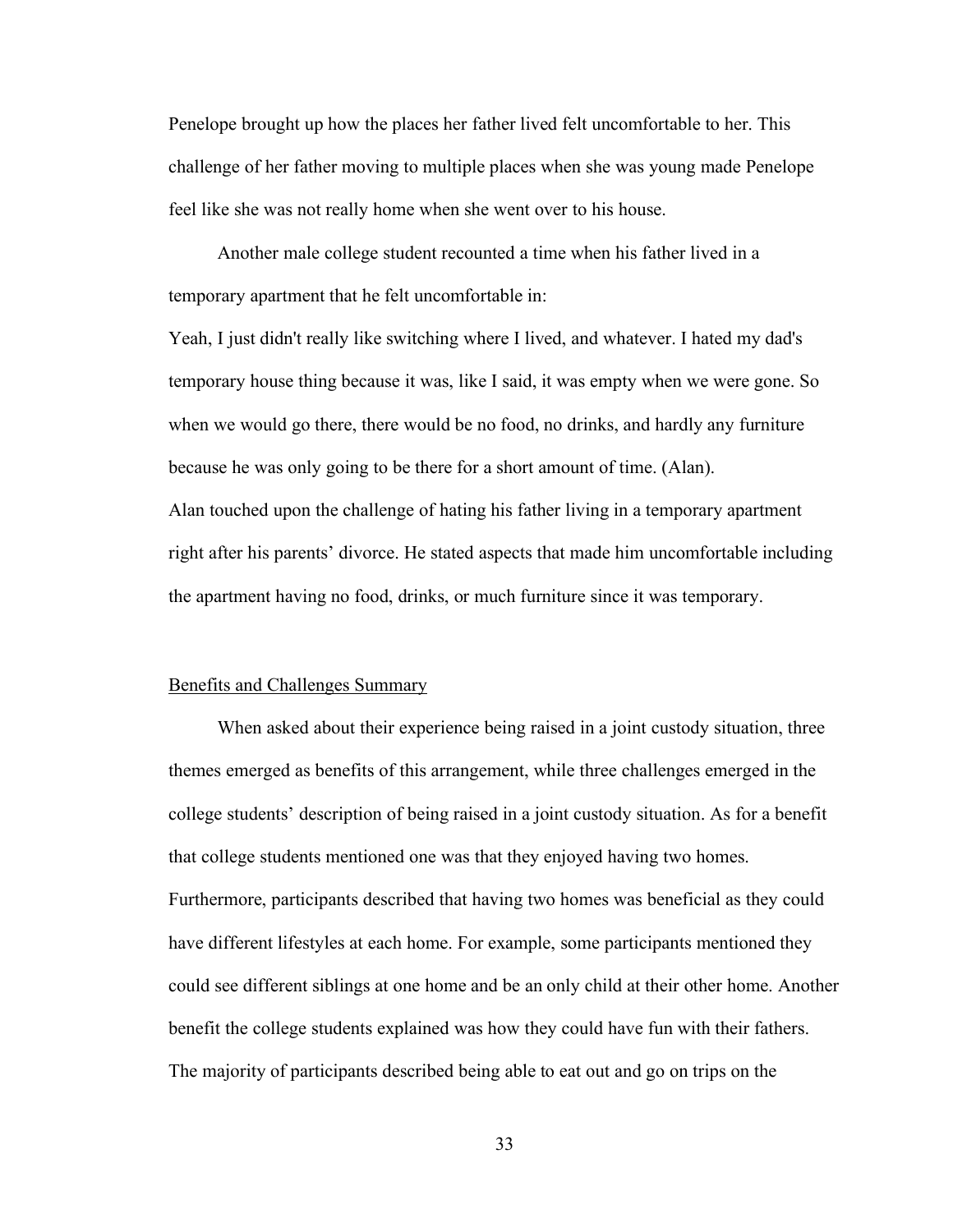weekends with their father as a benefit. The final theme found within the benefits that college students described was they were glad they had a joint custody arrangement growing up as opposed to a sole custody arrangement. Collectively, the college students agreed that it was beneficial for them to see both of their parents growing up because of their joint custody arrangement.

Themes found within college students' discussions of challenges within joint custody included packing and forgetting belongings, not having a say in the arrangement when they were younger, and having to adjust to their father's new home. The majority of college students described immense challenges with packing and forgetting their belongings. They explained going back and forth between homes often lead them to the challenge of packing and forgetting their belongings. The majority of participants also felt that early on, a challenge of their joint custody arrangement was not having a say in what home they wanted to go to and when. This challenge occurred until participants got their driver's license (mentioned previously) and were then able to have more say in where they went. The final challenge college students collectively mentioned was adjusting to their father's new homes. College students seemed to struggle adjusting to their father moving to different places they were unfamiliar with.

# Impact on Relationship with Parents

In this section, I will discuss how participants describe the impact of joint custody on their relationship with each of their parents. I will answer the third sub-research question: *How do college students raised by divorced parents describe the impact the joint custody arrangement had on their relationship with each of their parents?* There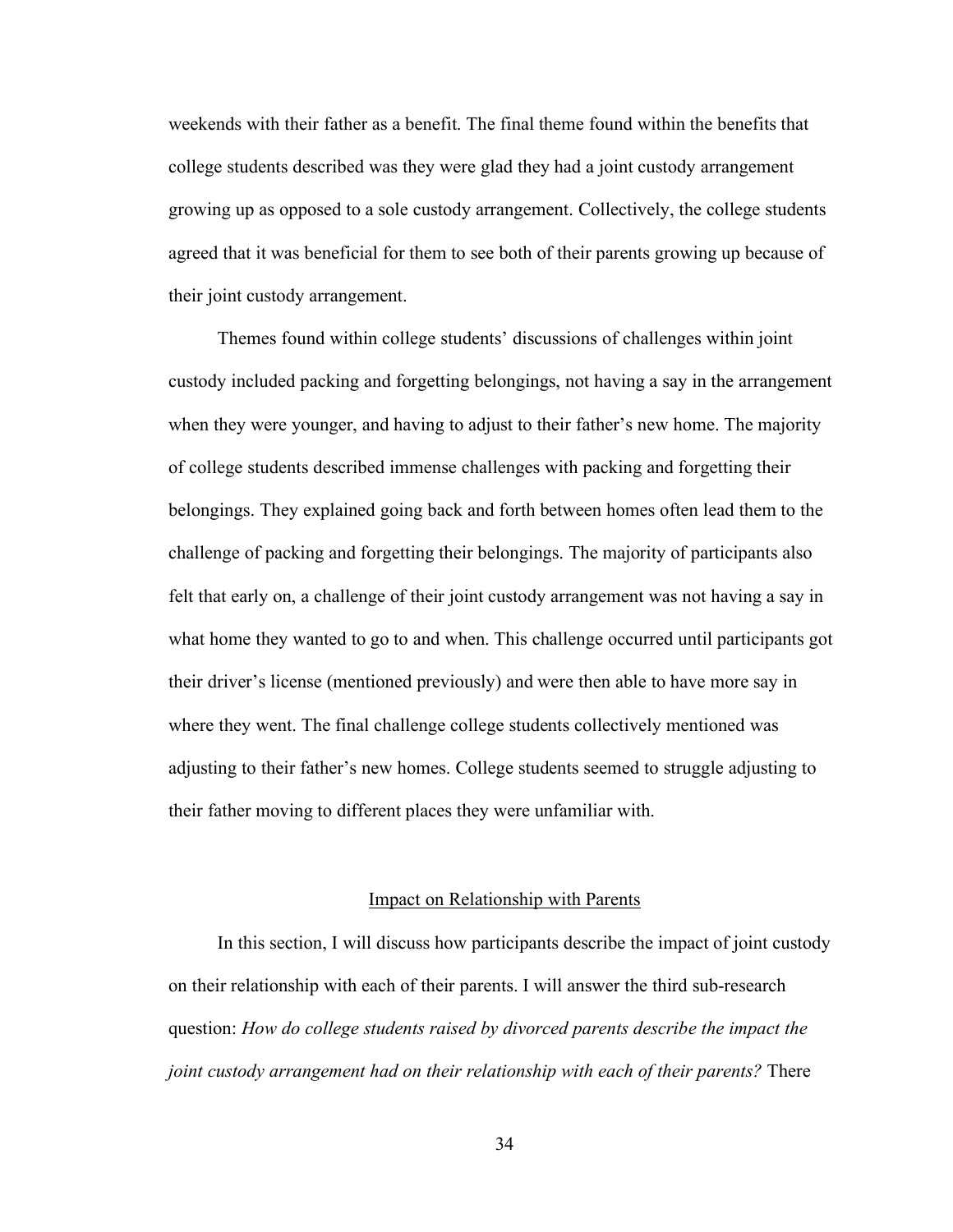were three unique themes that emerged including a feeling of having to take a side, tensions when a parent had a new relationship, and feeling that their relationships with their parents improved with time. See Table 2. These are discussed below.

## I felt like I had to choose sides

The first theme that related to college student's perceived impact on their relationship with their parents was feelings they needed to choose sides. The majority of college students expressed they felt as though they were often put in the middle and had to choose between parents during their joint custody arrangement. One female participant discussed why she felt as though she had to choose sides:

My mom would never bash my dad to us, but my dad would talk so bad about my mom, and we would see how he would treat her. So I think that it kind of made us pick sides, even though we were never told that we had to. We just kind of wanted to. (Penelope). Penelope discussed how her parents' treatment of one another led to her and her siblings feeling though they chose sides, impacting their relationship with their father. She added that her parents never told them to choose between them, but they wanted to because of how her parents were acting.

A male participant referred to similar aspects of feeling the need to choose sides and how it impacted his relationship with his parents:

I had asked her why her and my father weren't together anymore, and she was saying all these nasty things about my father. Then I'd asked my dad the same question, and he'd say all these nasty things about my mother. It's one nasty thing where it's them constantly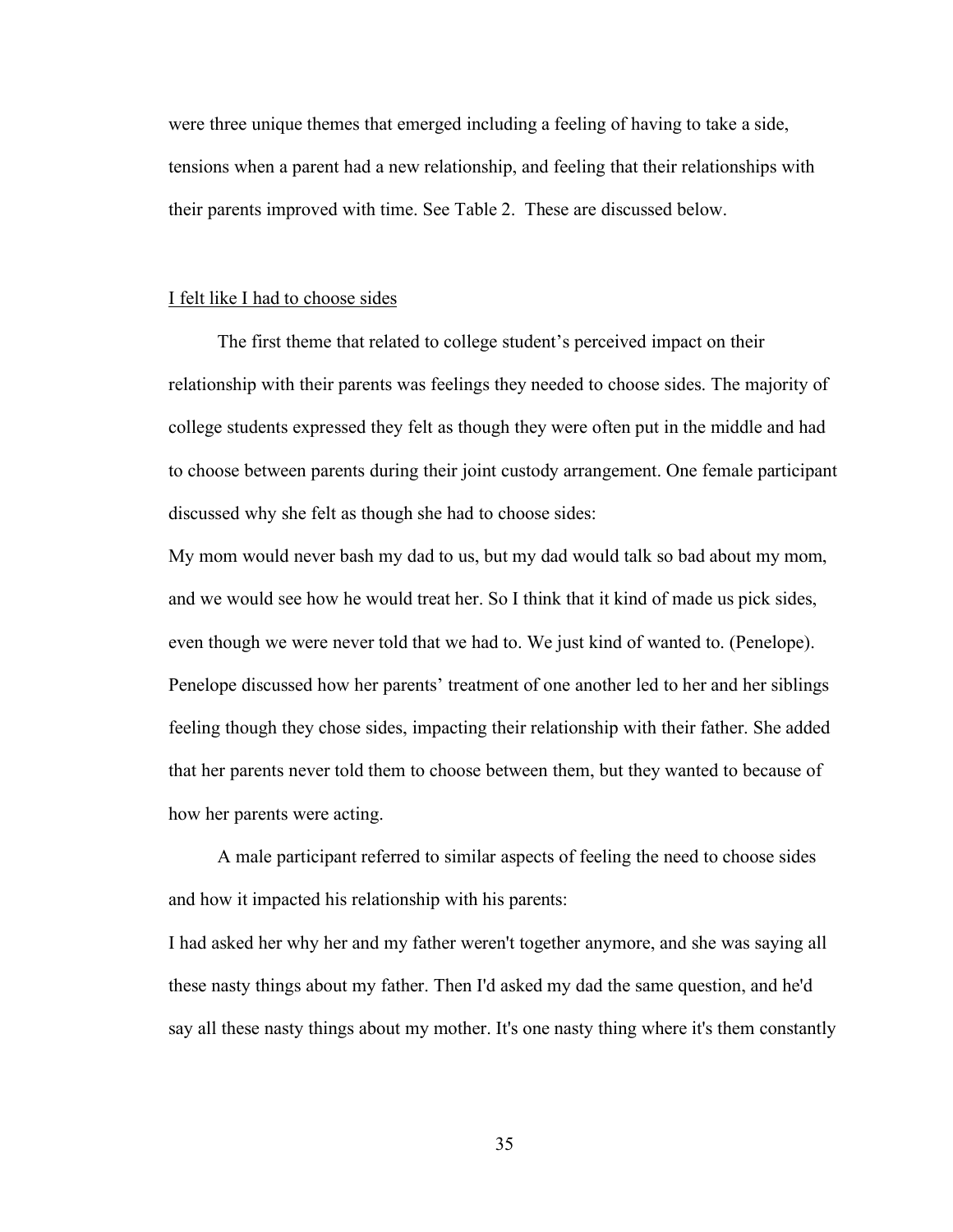talking bad about the other to try and make them look better. I definitely felt like I had to pick sides. (Nicholas).

Nicholas experienced choosing sides between both of his parents who would talk poorly about each other to him. He discussed how his relationship with his parents included hearing bad things about both parents, leading him to pick different sides throughout his joint custody arrangement.

## My parent's new relationship added tension

The second theme to emerge related to the impact on college student's relationships with their parents was when their parents got into a new relationship. Half of the participants had at least one parent remarry; and for the other half whose parents did not remarry, they discussed their parents' new relationships after their divorce as being impactful. Seven of the ten college students discussed how they felt their parent was choosing their new spouse or significant other over them, which negatively impacted their relationship with their parent(s). One female participant described her experience with both parents who remarried:

With my mom, I really did not get along with my step-dad for a really long time, probably from age seven to 17. It was probably the first 10 years of them being together. We didn't get along. We fought a lot, and I always felt like my mom was picking my step-dad over me. But as I got older, I really started to appreciate both of them. So I think, with my mom, her remarriage made me kind of disrespect her a little bit, because I really didn't agree with her decision to get married. But at the end, I realized they were really just doing their best to raise me. (Margaret).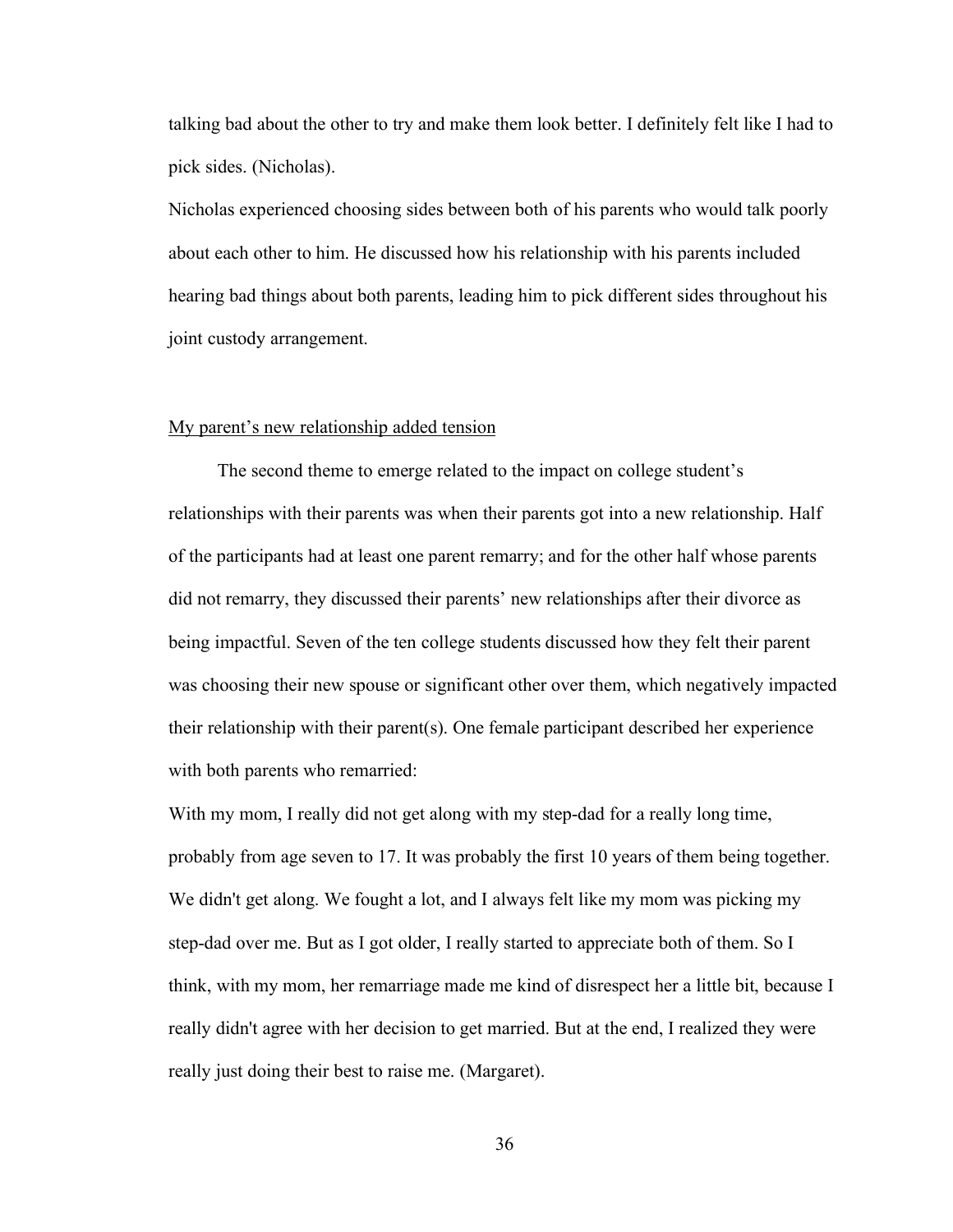Margaret expressed exactly how her parents' remarriages impacted her relationship growing up with her parents. With her mother, she felt as though her mother was picking her step-dad over her which lead to fights growing up. However, she understood as time passed that this was a decision made in her best interest, as many other college students described.

One male college student mentioned how his father's new relationships impacted his relationship with his father growing up:

I'd say for a while, I guess, I would give him ... not give him a hard time, but he had a couple of serious girlfriends in the time and I wouldn't always be the most enthusiastic about meeting them. Some of them had kids and I really didn't care to hang out or talk to the kids. Sometimes you get upset about that but that got better as I got older, though. (Mark).

Mark explained that when his father would get into new relationships this added tension with their relationship, especially when the girlfriend had kids of her own. He added that although he got upset growing up that he became more understanding as he aged.

#### Time heals

The third and final theme that related to the impact on the relationship with their parents was that time heals. Collectively, the participants all agreed that as time went on in the joint custody arrangement that their relationship with their parent(s) grew stronger. One male participant described how time healed his relationship with his parents this way: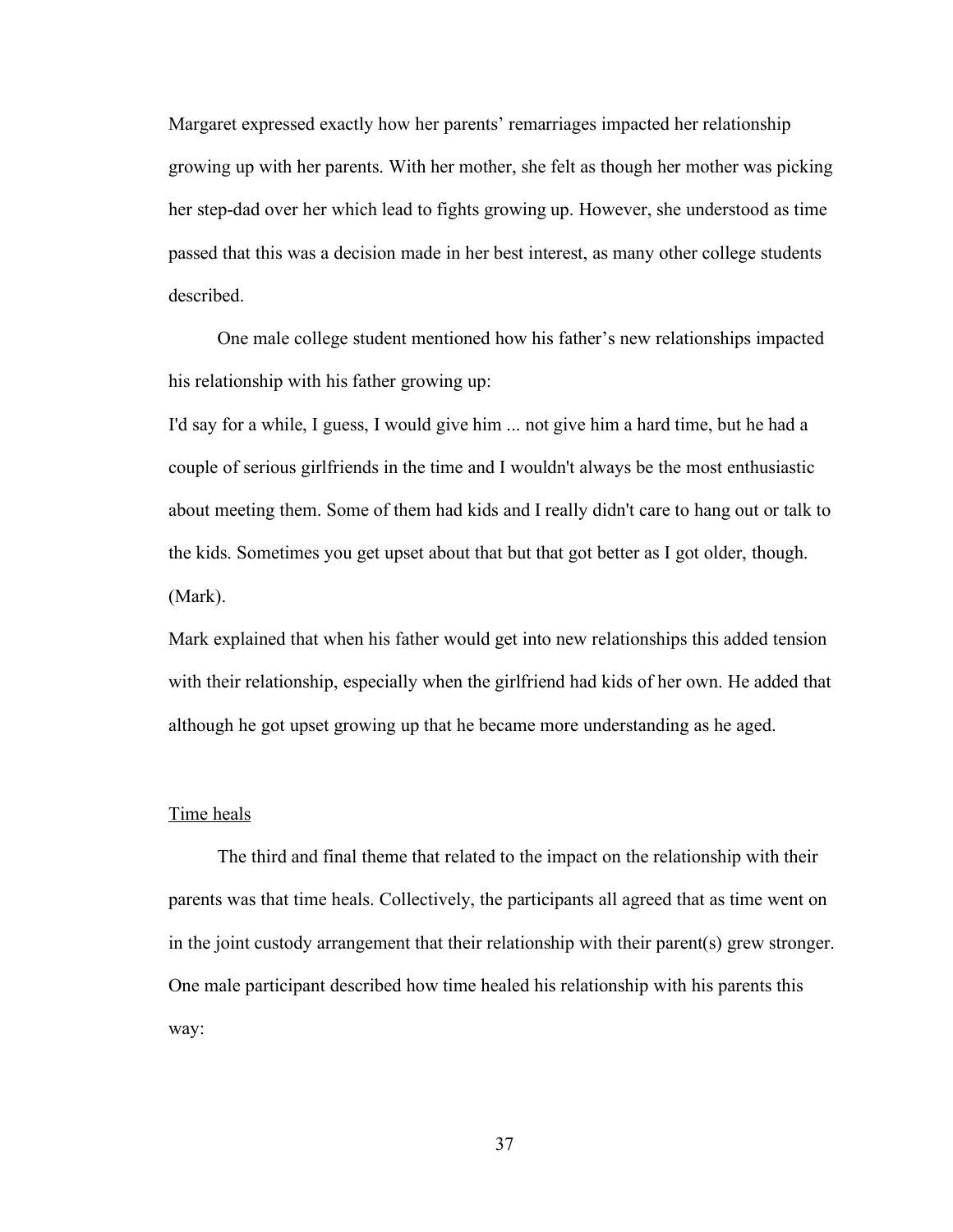Yeah, I would say the same, if anything, better. Like I said, I have respect for both of them that they have to go through that. As hard as it was on us, I know it was hard on them as well. (Trevor).

Trevor, looking back on his joint custody arrangement, stated how he now realized how his relationships have improved with his parents and how he respects all that his parents went through to raise him while co-parenting.

Another female participant explained the growth the relationship with her mother has undergone over time:

I respect her a lot more because I saw how much she struggled to raise me by her own. She never got any child support from my dad. So I really respect that she did it all by herself and had me so much of the time. So I think it really made our relationship a lot stronger now, 'cause I really recognize how much she did for me. (Margaret). Margaret did not see all her mother did for her as a child, but now as time has passed she can appreciate her mother in a way she did not growing up making time heal the relationship.

## Impact on Relationship with Parents Summary

The interviews revealed three common themes related to how the joint custody arrangement impacted participant's relationships with their parents. The first theme was the majority of college students felt like they had to choose sides and this was often attributed to negative feelings their parents had toward each other. Second, the majority of college students discussed how their parent's new relationship added tension between them and their parents. Many had parents who went on to establish other romantic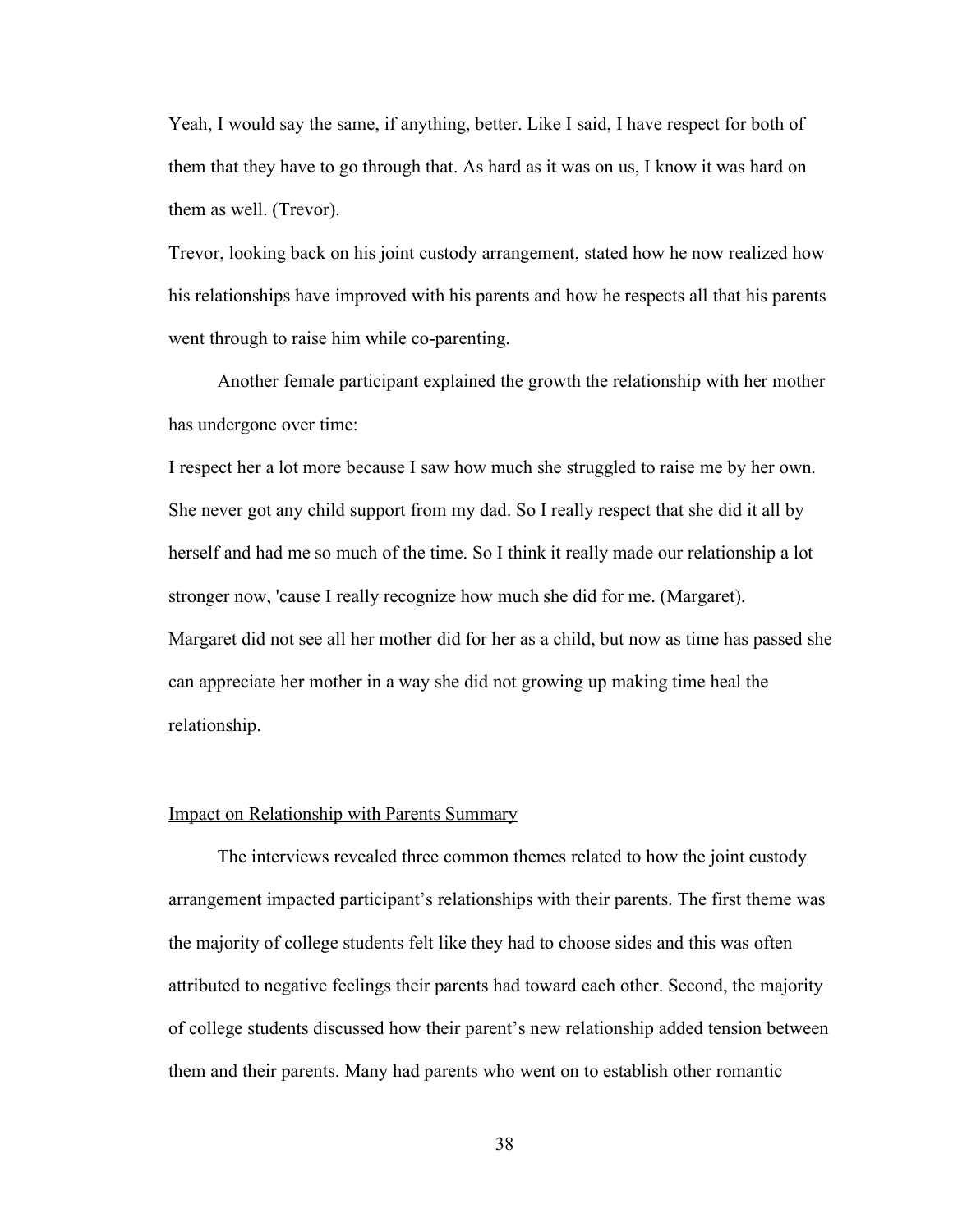relationships or remarried and this created stress in the parent-child relationship. Finally, the participants collectively described that as time progressed, their relationships with their parents improved. Many acknowledged the strain experienced in their relationship with their parents in the early years following the divorce, and how time healed the strain in the relationships with their parents.

# Suggestions and Recommendations

The fourth section will address suggestions and recommendations for specific groups that emerged from the interviews. In this section, I will answer the fourth sub research question: *What suggestions/recommendations do college students who were raised by divorced parents have for others (children, parents, lawyers and judges) in order to make the joint custody arrangement successful?* In terms of what college students offered for suggestions and recommendations in order to make joint custody arrangements successful, two distinct themes emerged for children who find themselves in joint custody arrangements, as well as two themes for parents, and two themes for the lawyers and judges. See Table 2. These will be discussed below.

## For children in joint custody: It's not your fault

The first of two themes to emerge related to college students' suggestions recommendations to other children in joint custody was to not think their parent's divorce was their fault. Eight of the ten participants when asked about what suggestions or recommendations they would give children in joint custody they stated children must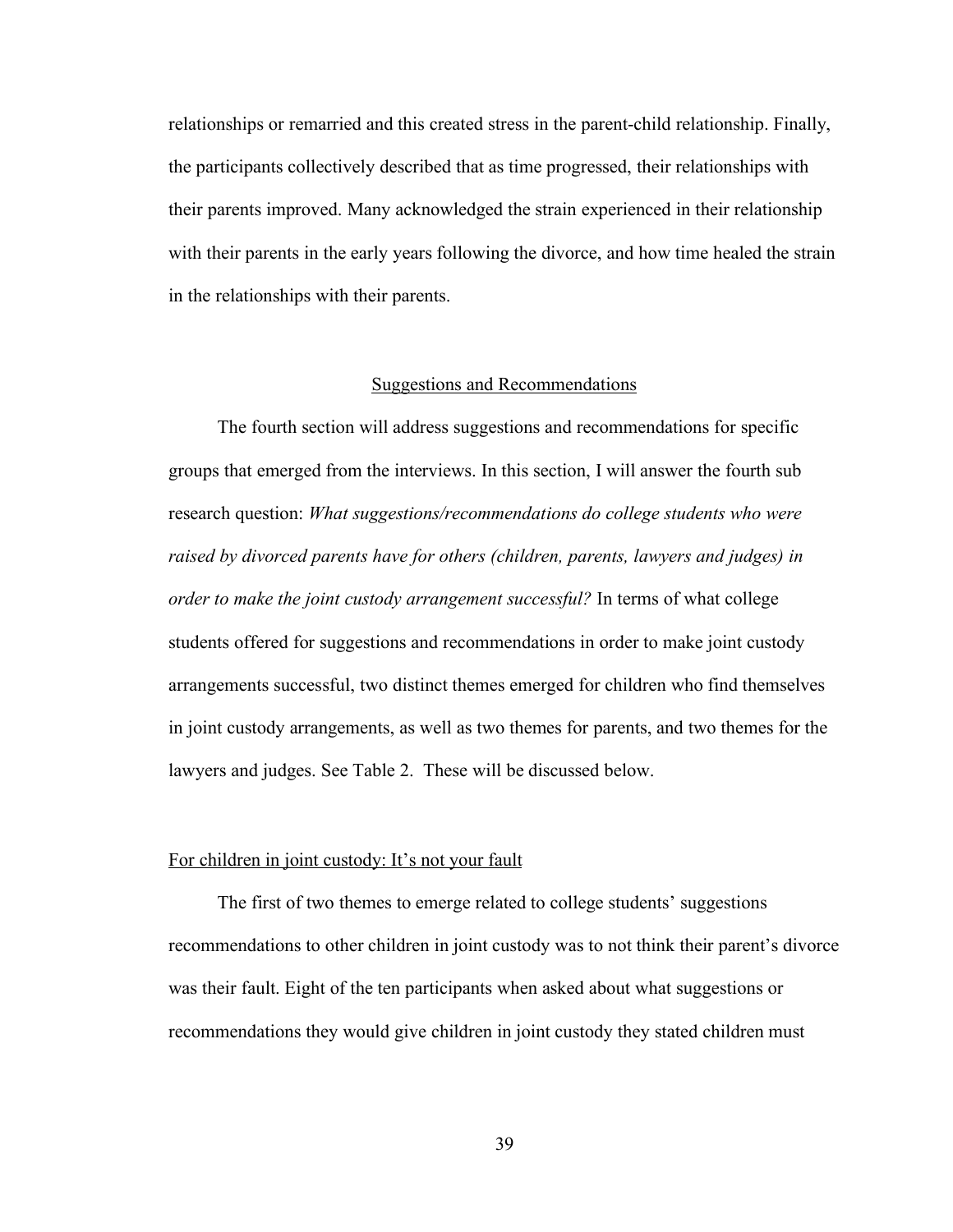know their parent's separation was not because of them. One male participant discussed what he would tell a child in the same situation he went through growing up: I feel that kids always have that preconceived thing where it's when their parents go through a divorce; they think it's their fault, which a lot of the time isn't the case. I would say that nine times out of 10, it's probably not because of you, it's their own ... it's a thing between the two of them and hopefully, they're just trying to do what's best for the child. (Nicholas).

Nicholas wanted children in joint custody to know that their parents' divorce was not because of them. He notes that parents' divorces are between them and that children should never place blame on themselves, even if this may be difficult.

Another female participant echoed what Nicholas stated when giving suggestions and recommendations to other children in joint custody:

I would definitely say that it is not your fault and that you are not the reason or the cause of the problem. And it gets better, I guess. (Miranda).

Miranda gave the recommendation to children in joint custody to never think they are the cause of the problem between their parents and to not blame themselves for those problems. She finally concluded that joint custody gets better.

# For children in joint custody: Communicate with your parents

The second theme that emerged when college students described their suggestions and recommendations to other children in joint custody was to communicate with their parents. All of the participants echoed that communication is a necessary key to creating a successful joint custody arrangement. One female participant's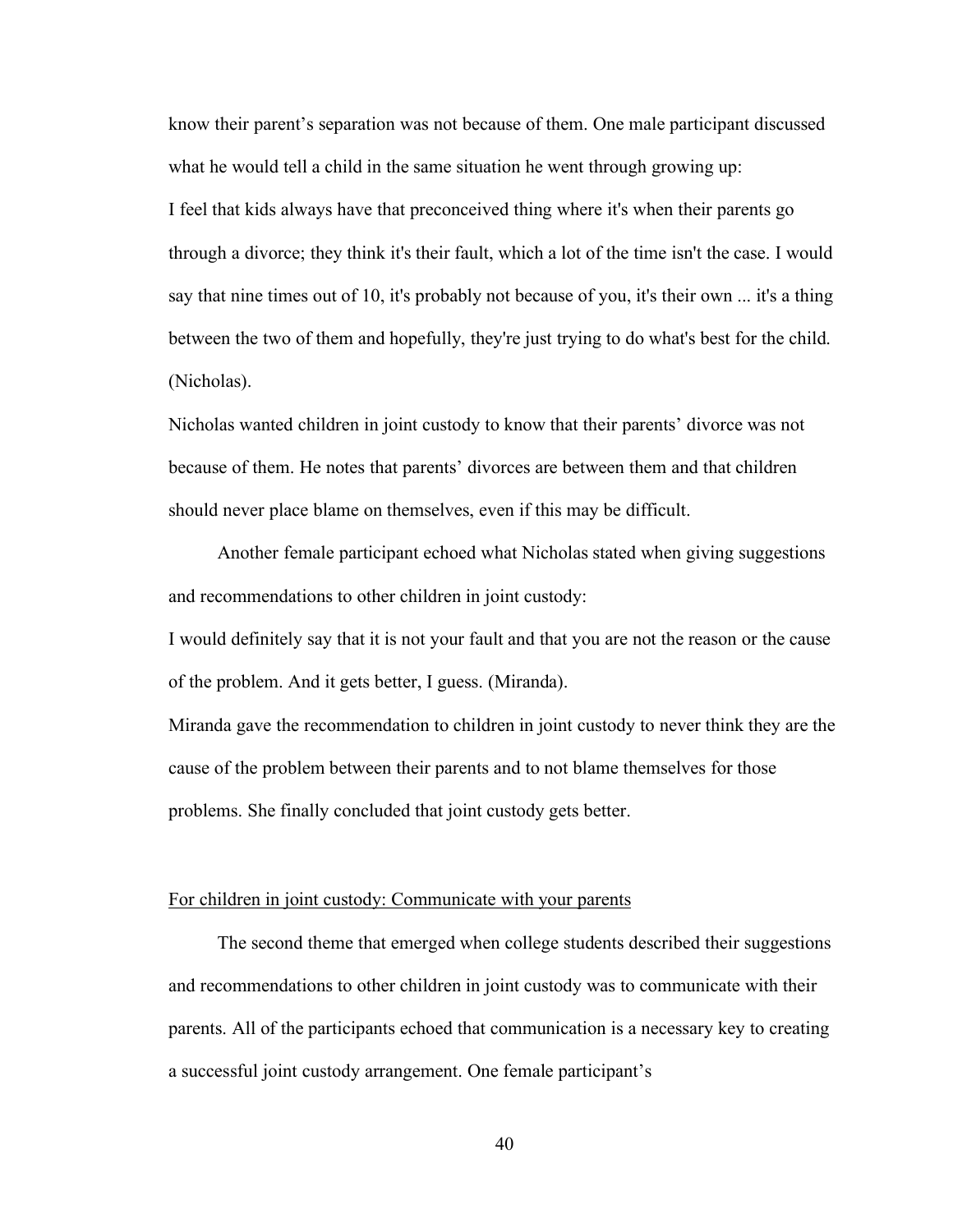suggestion/recommendation to children in joint custody was to have good communication with parents no matter what:

My gut says, I would tell kids to advocate for themselves, and advocate for how they're feeling. A lot of times I felt like I was just kind of going through the motions and being complacent, because I didn't want to fight with my mom. Or I didn't want to make a problem, or be a cause of stress for her. But, I mean, I think that feeling like I couldn't speak up, really inhibited me. (Penelope).

Penelope tells children to always be open and communicate with how they are feeling with their joint custody arrangement to parents.

Another female participant maintained good communication with both parents as a necessary suggestion/recommendation to children in joint custody: Definitely communicate with your parents. Tell them how you feel about your relationship with them and about their relationship, and even about the arrangement, too. If you don't like it, then you should tell them. (Miranda). Miranda stated that no matter what the child feels, they should feel open to communicating everything about their joint custody arrangement to both of their parents.

# For the parents: Keep the peace

The first of two themes that surfaced related to college students' suggestions and recommendations to parents who have joint custody was for parents to keep the peace. All of the college students in their responses highlighted how important it is for parents with joint custody to have a civil co-parenting relationship with one another. Students mentioned that parents do not need to talk poorly of one another to kids; they do not need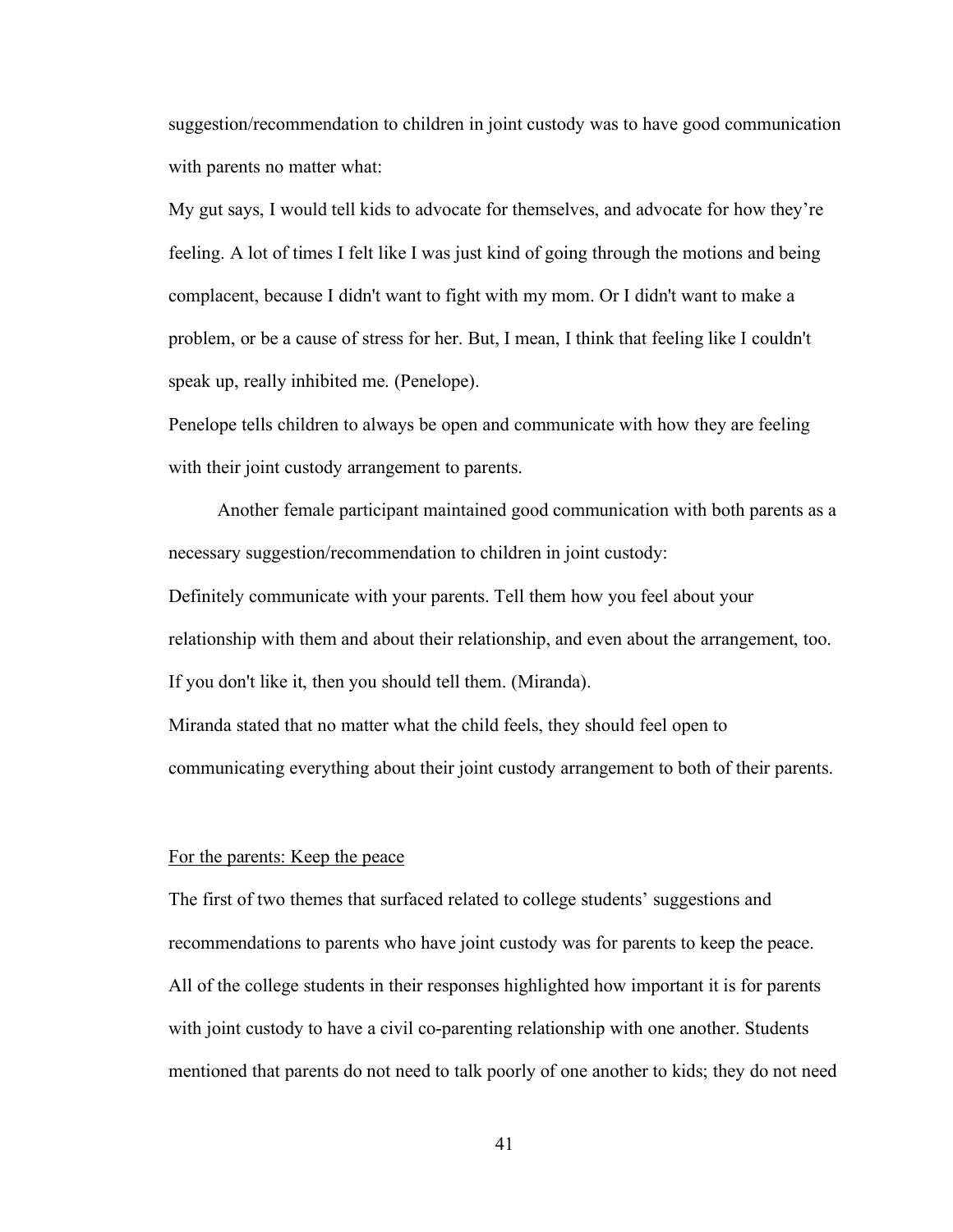to fight in front of their children, and several other factors relating to parental civility with one another. One female participant discussed her main suggestion/recommendation to parents who have joint custody:

I would say divorced parents need to put their differences aside for the sake of the child. Deciding to get a divorce when you still have young children is a really hard decision. But it's something that will affect the child for the rest of their life and will affect the relationships they have. So it's really important to make sure you're listening to them and to make sure you're putting the differences aside for the sake of the child, and making things as normal as possible. (Margaret).

Margaret stressed the need for parents to put their differences aside for the wellbeing of their child when in joint custody arrangements. She recognized the difficulty of this task for parents, but tells them how they act with one another will affect their child for the rest of their lives.

Another male participant restated the need for parents who have joint custody to keep the peace with one another:

Just keep your thoughts about the other parent to yourself, because it will ultimately just weaken the connection that the kid has with you. Support your kids, because they need it. It's a tough time for everyone. And learn how to have a civil conversation with the other parent because kids don't want to hear their parents arguing, or see it. (Alan). Alan emphasized how talking poorly of one parent to their child will weaken their relationship with the other parent which is not something parents with joint custody should be doing. He also mentioned how parents must learn to have civil conversations because of the impact their fighting can have on their children.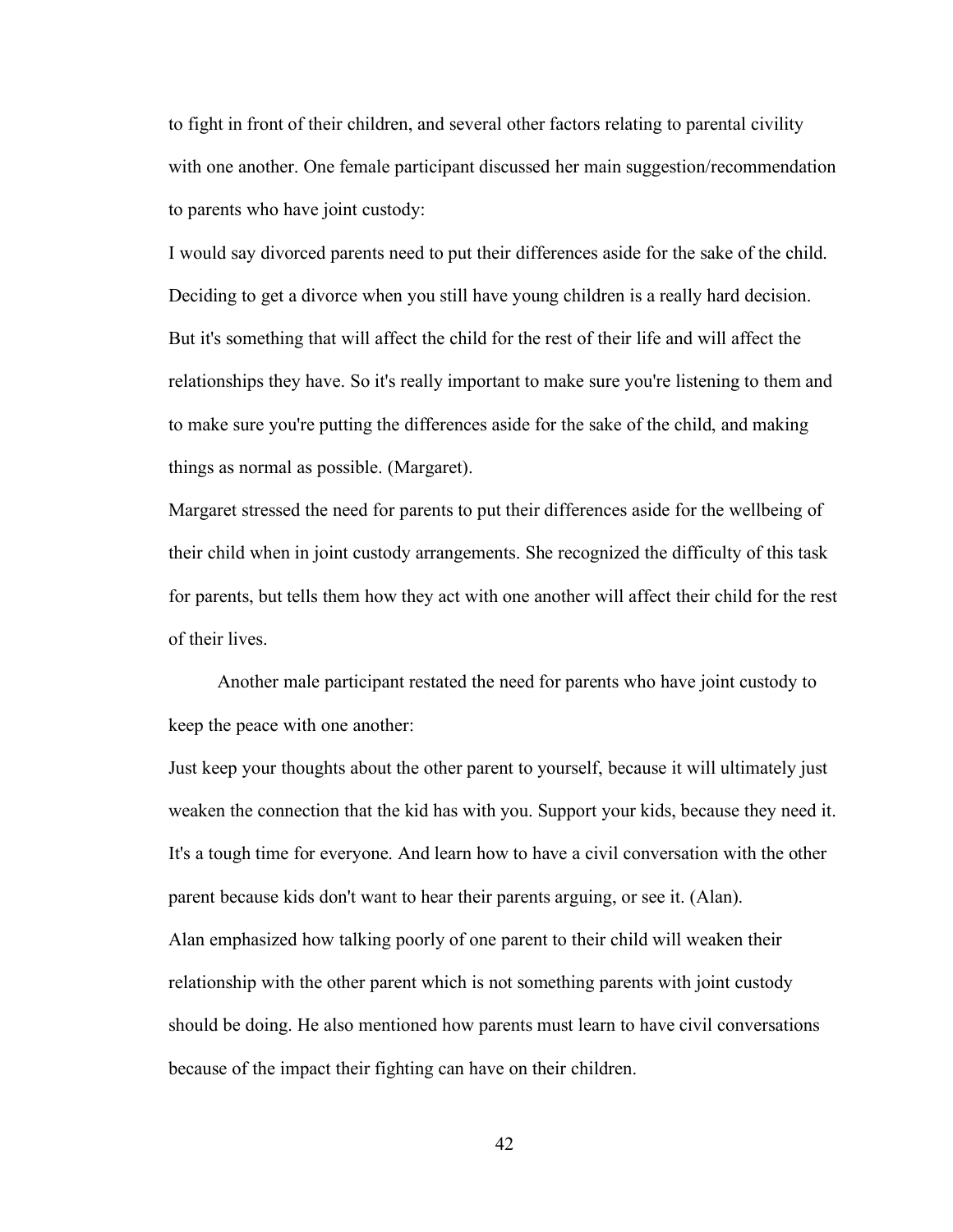#### For the parents: It's all about the child

The second theme that surfaced related to college students' suggestions and recommendations to parents was to stay focused on the child when navigating a joint custody arrangement. One female participant described how parents should focus on their children solely throughout a joint custody arrangement:

They should communicate about what's going on with their children and how the roles differ between the households and probably try and come up with similar setting like at least in the way they treat their children and rules and stuff like that. Just think about the child more than the other partner and how they might have any negative feelings. It's all about the child. (Anne).

Anne explained that parents need to think about the child more than the other parent and to make sure both parents know what's going on with the child. Anne stated that when parents are communicating it should be solely about the child to make sure that consistency is within both households rather than talking about their negative feelings about one another.

A male college student discussed a similar suggestion/recommendation to parents with joint custody of their children:

I mean, I would say focus on what the kid wants because they're just a kid. That should be the focus more than any other thing. I just feel like you should make him happy or her happy. Focus on the kid always. (David).

David repeated the need for parents to focus on their child several times as his suggestion to parents who have been awarded joint custody. He stated the priority of parents is to focus on their children at all times to make the arrangement successful.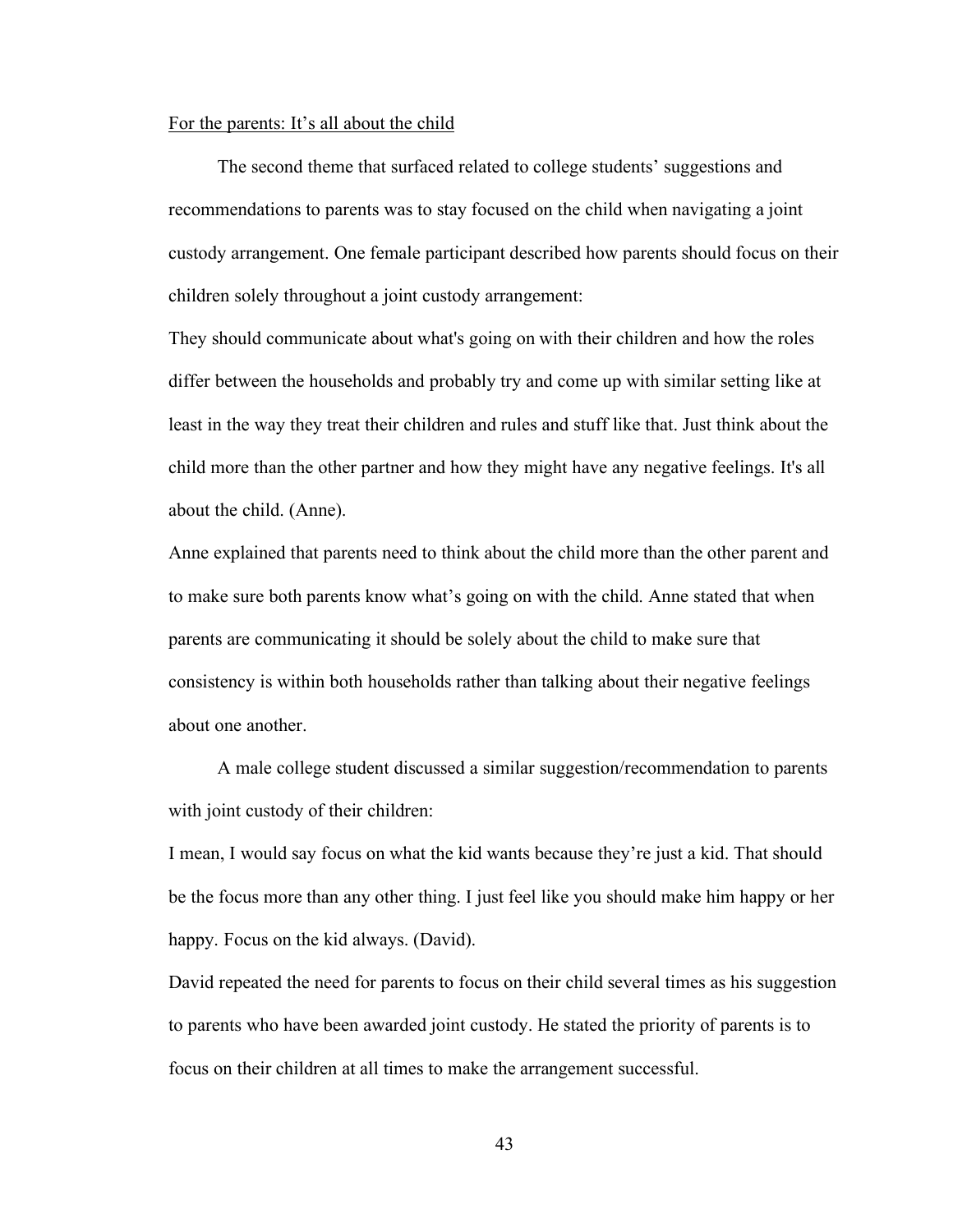#### For the lawyers/judges: Ask the child for input

The first of two themes to emerge as a suggestion or recommendation to lawyers/judges in order to make joint custody arrangements successful was to be sure to ask the children for input. Collectively, the participants noted in their suggestions and recommendations to lawyers and judges that in order for them to know what will work for a family they must get input from the child. The college students noted that the child could give input since they will be the ones moving back and forth between households. One male participant explained his suggestions to lawyers and judges in family courts this way:

I would say just to listen to both the parents and the kids. Kids are young, but they ultimately know their parents better than a lawyer does, personality wise. They've seen them at their worst, and so, yeah. (Alan).

Alan stated that children should be asked for their input when deciding on a joint custody arrangement and schedule in addition to the parents' viewpoints. Alan emphasized that children know their parents better than a third party does and for that reason their views are vital in the decision-making process.

Another female college student described her suggestion/recommendation to lawyers and judges involved in child custody decisions:

I'd probably say to think about the kids again. To think about how it would affect them to not see one of their parents as often, and about how the parent treats them is obviously a big factor in whether they should see them more or less. But sometimes it's better for someone not to see one of their parents, maybe they're just toxic, but it's really important that they get to express their feelings as children. (Anne).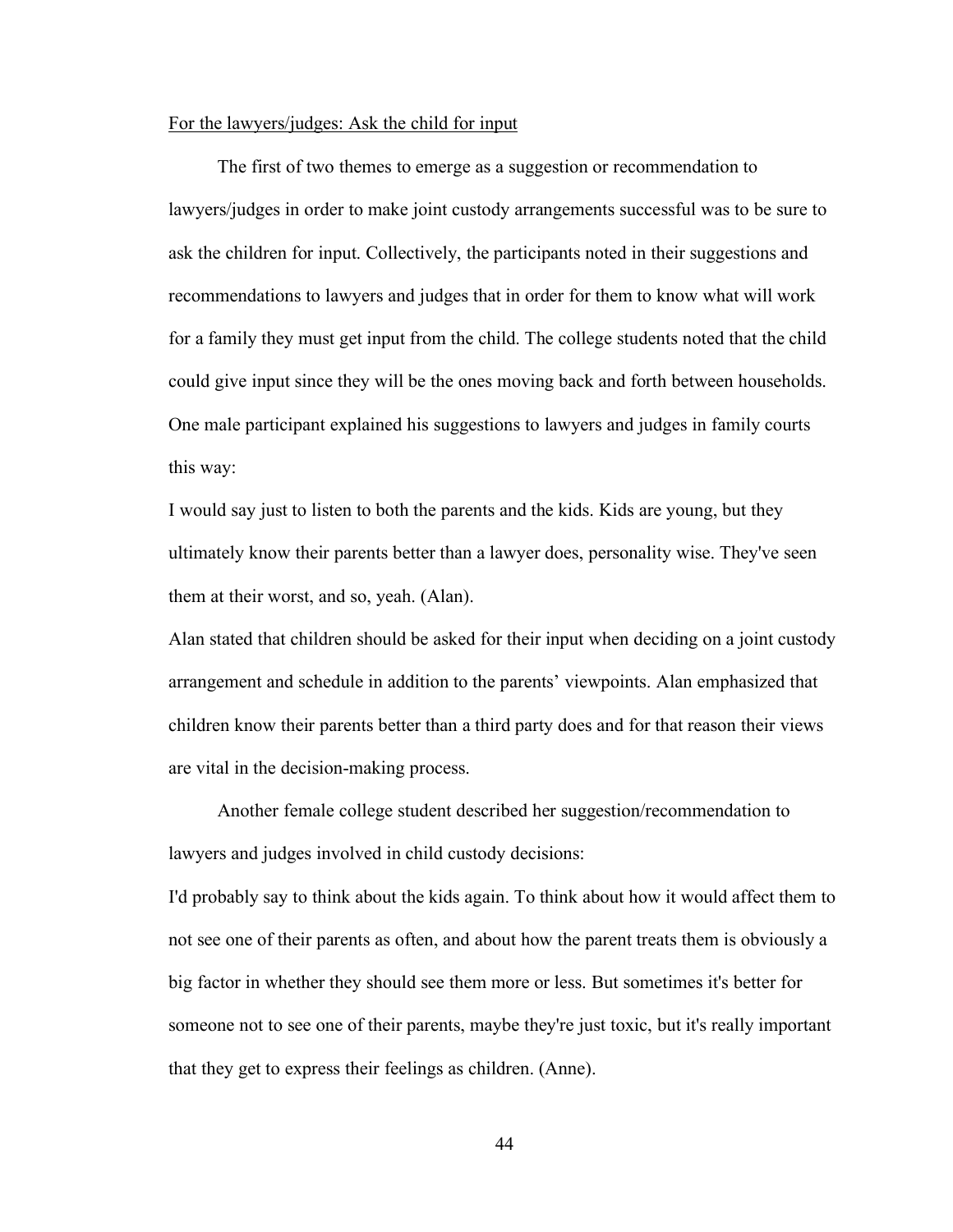In her suggestion, Anne concluded by stressing the importance of children being able to express their feelings during this process.

## For the lawyers/judges: Focus on both parents' sides

The second theme that arose that related to college students' suggestions and recommendations to lawyers or judges in order to make joint custody arrangements successful was for these groups to focus on both parents' thoughts and desires. The majority of college students noted that both parents should be given equal opportunity in court proceedings. Many participants cited factors that should not be focused on when deciding on child custody. For example, college students said the gender of the parent and what parent is a better talker in court should not determine what parent gets more time with their child. One male participant discussed his suggestion/recommendation to lawyers and judges in family courts regarding equality of parents' sides:

I know that, just based on my own knowledge and research and stuff that I've done, I know that a lot of the time the courts like to rule in favor of the mother regardless of the circumstances. But I feel like, in order to make an educated decision, they need to look at both sides of the argument. Weigh the pros and cons on both sides, and not just pick the mother because that's the person that gave birth to the child. You should pick the one that the child identifies with most and feels that the child will have a better ... will be able to grow up more comfortably. (Nicholas).

Nicholas explained that he was aware many judges decide in favor of mothers to have residential custody of children within joint custody arrangements. He said he believes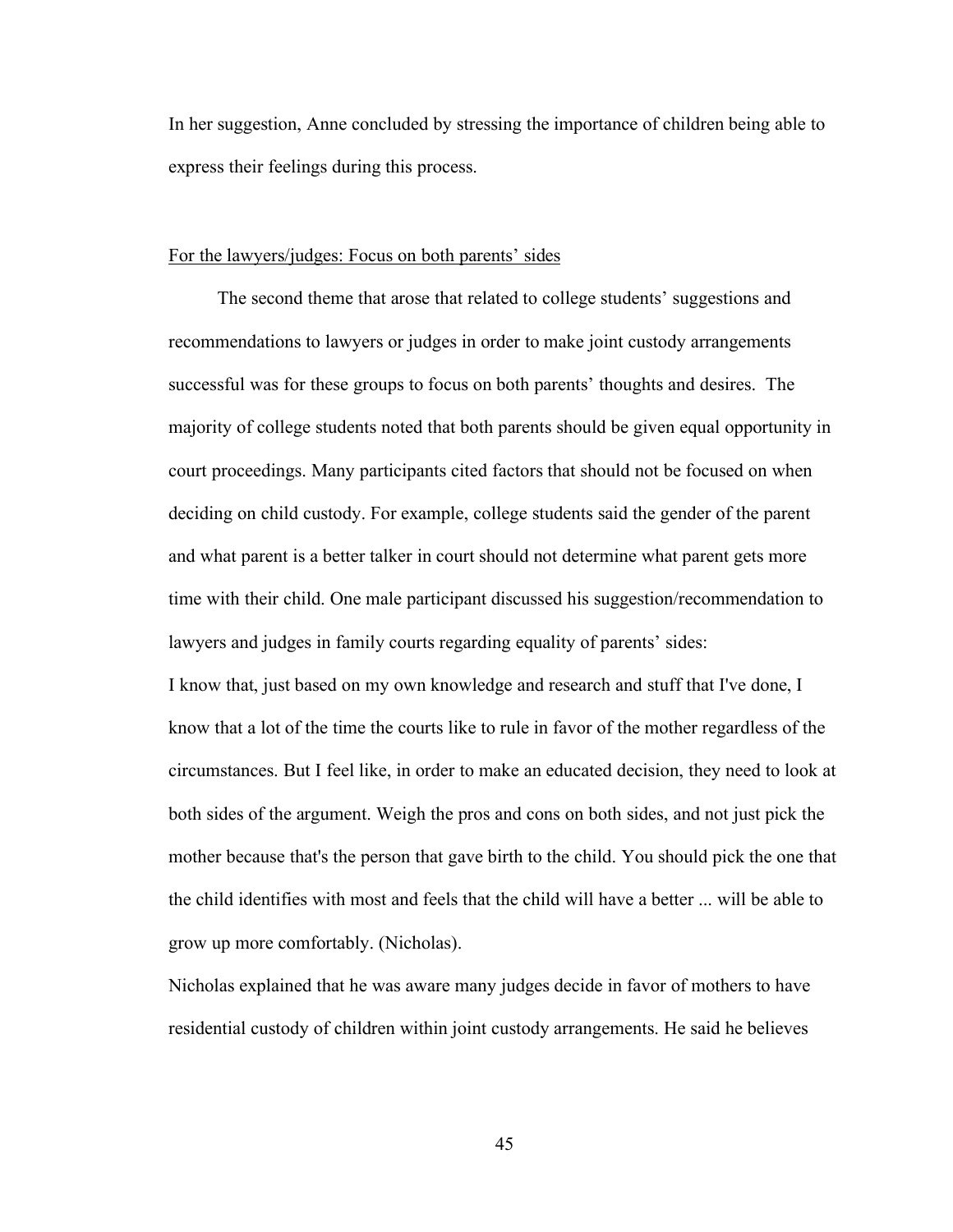that this is not the key to successful joint custody arrangements and to make a successful arrangement, both parents' sides must be equally weighed.

Another female college student described how she wished the judge and lawyer had looked into her father's ability to parent before deciding on the joint custody arrangement:

I wish people had gone a little further back into how he's been mentally and socially with people, I feel like the arrangement would've been a lot different. Cause in my case, my dad is so charismatic, and so social, so outgoing, everyone loves him. But, if you talk to people who are close to him, his family members, his kids, you get a completely different picture painted. I mean, I don't really know what was said or what happened during the meetings where the arrangement was agreed. But, I just wish that the lawyers and the judges involved with the case had a better understanding of my dad and had a better understanding of my mom. (Penelope).

Penelope described how she believed that when her joint custody arrangement was agreed upon, that the judges did not listen to both of her parents' sides fairly. She mentioned how she wished the lawyers and judges had a better understanding of her father and her mother's lives rather than just judging and making decisions based on how they acted in a court setting.

# Suggestions and Recommendations Summary

College students had many suggestions and recommendations for making joint custody arrangements successful. They offered several recommendations to other children who find themselves in joint custody, to parents, and to the lawyers and judges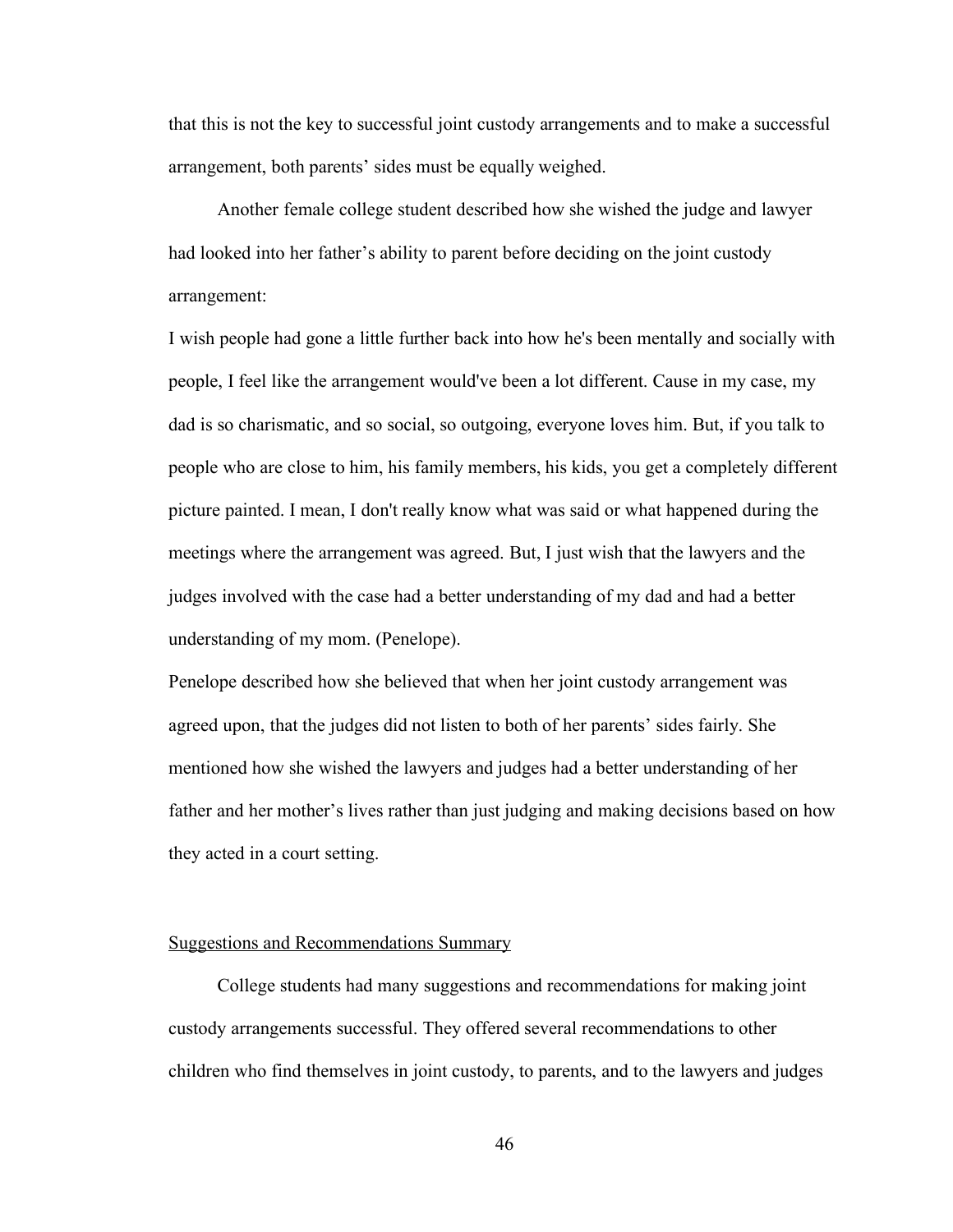involved in such decisions. The themes that arose within college students' recommendations to children in joint custody arrangements were to make sure they know their parents' divorce is not their fault and to not blame themselves for their parents' decision to divorce. The other theme found within participants' suggestions and recommendations to children of joint custody was to encourage them to communicate with their parents. Collectively, the college students wanted children of joint custody to know they should be open about how they are feeling about the arrangement and if they want any changes.

As for college students' suggestions and recommendations for parents who have joint custody, two main themes arose. The first theme was that every participant gave the suggestion to parents to keep the peace in their relationship with each other. The college students noted that it is important for parents of children in joint custody to remain civil and avoid fighting, especially in front of their children. Secondly, the majority of college students gave the suggestion to parents that to ensure a successful joint custody arrangement and co-parenting, they should make their child a priority, rather than focus on their differences with their former spouse or on a new romantic relationship.

Finally, within college students' suggestions and recommendations to lawyers and judges in family courts two themes emerged. The first was that college students gave the suggestion for lawyers and judges to ask children for their input. Participants noted that they had not been asked for input and yet believed it is important for children to be asked what they would like to see out of their custody arrangement and what their schedule may look like. Secondly, college students advised lawyers and judges to focus on both parents' input before awarding joint custody. They felt that to make joint custody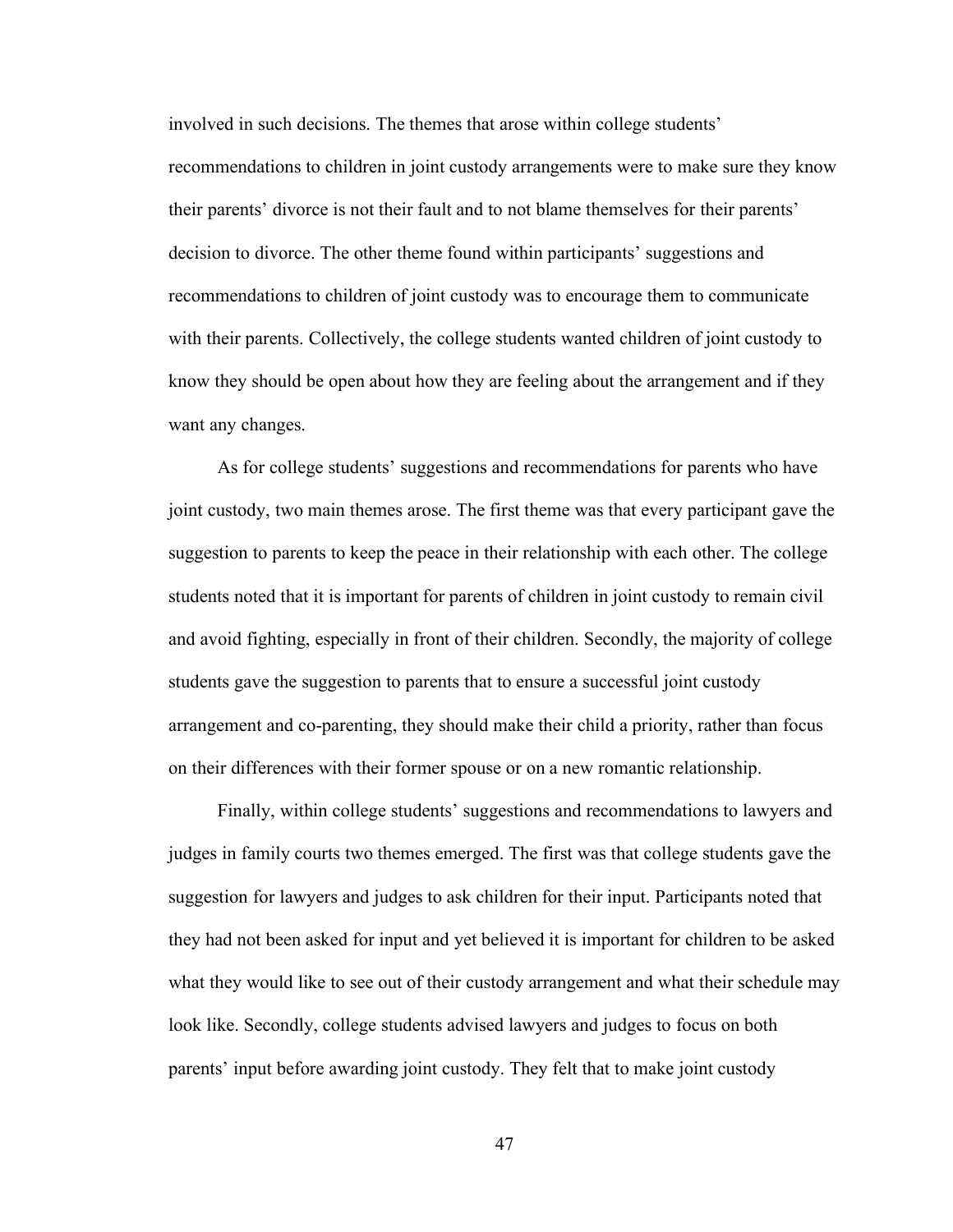arrangements successful, assumptions should not be made about a parent's ability to parent due to gender or income.

## Chapter Summary

This study sought to understand how college students raised in joint custody arrangements describe their experience. The interviews revealed many common themes related to the experience, the perceived benefits and challenges, the impact on their relationship with their parents after the divorce, and important suggestions and recommendations they offer to other children, parents, as well as lawyers and judges.

As described above, these college men and women shared similar experiences in their joint custody arrangements. Almost all described that while their parents were awarded joint custody and shared in the parenting responsibilities, their mother was whom they resided with and who was awarded primary residency. They also mentioned how despite the divorce and their parents living apart, their parents lived close by to one another, making movement between the homes easier. In addition, they noted that once they got their driver's license, they were able to have more control over the schedule and more input into when they came and went.

The majority of college students interviewed identified benefits that included having two places they could call home, offering separate times to be with each parent. They also described the benefit of having their father's on weekends, which allowed for more time to have fun with their fathers. They also reported being satisfied with knowing their parents were jointly responsible for them – that both parents were invested in parenting them and spending time with them (versus being awarded sole custody). On the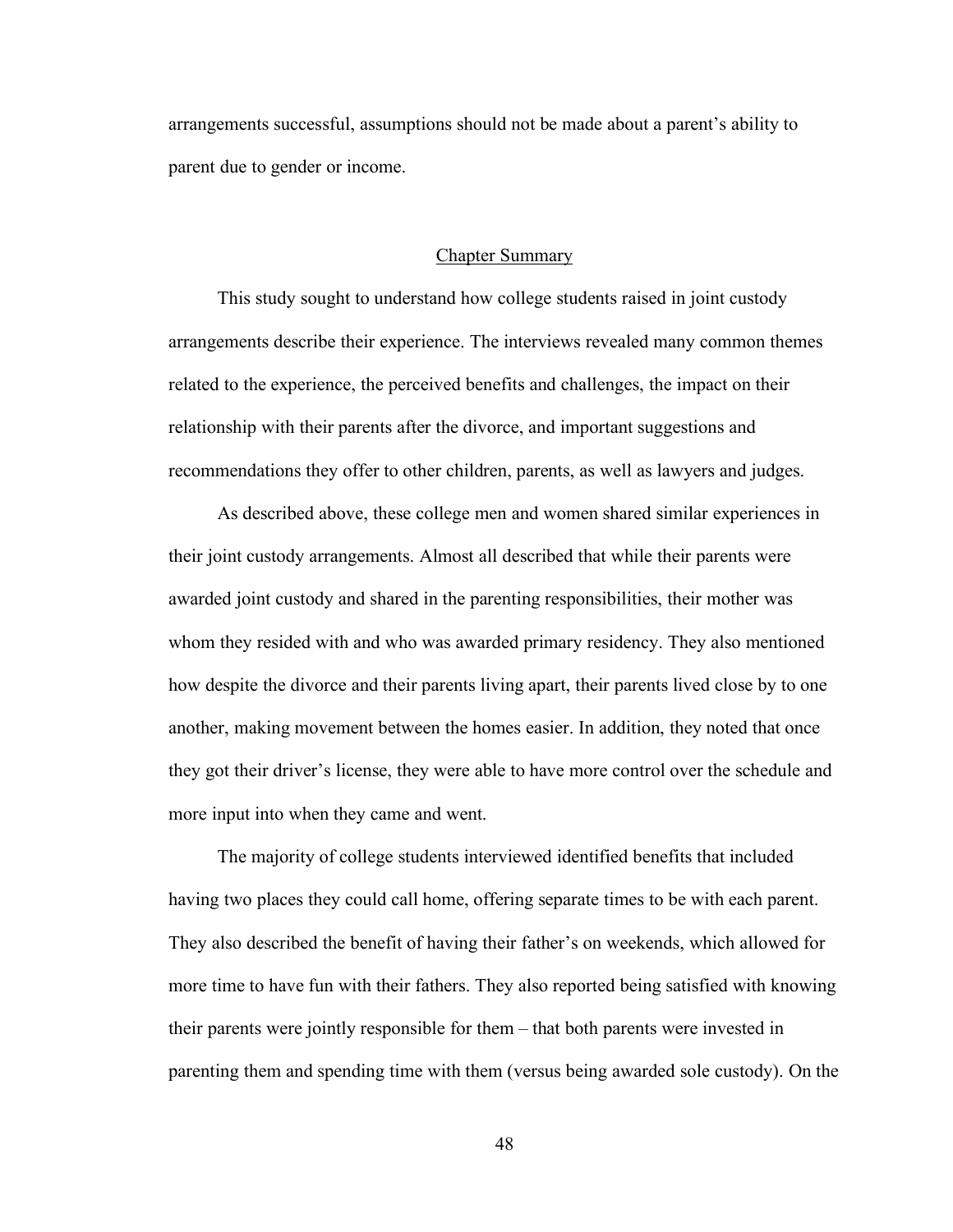other hand, these college students reported challenges to being in a joint custody arrangement. Most described the practical issue of packing to move from one house to the other and forgetting things to bring. In addition, the feeling of not having a say over the schedule, especially in the early years of the divorce, was difficult. And many described the difficulty of adjusting to their father's new apartment or home.

In terms of their relationship with each parent following the divorce, most talked about how they felt they needed to pick sides, even if their parent did not explicitly say so. They also had to adjust to one or both parents beginning a new dating relationship or marrying, which added feelings of no longer being a priority. In addition, most students felt that while there was some strain or awkwardness with their parents in the early years of the arrangement, time has allowed them to work through issues and many described having a better relationship now.

The college students were in agreement on their recommendations and suggestions. For children, they felt it was important that they understand the divorce was not their fault, and they should be able to communicate their needs and feelings to their parents. For parents, many talked about the importance of getting along with the exspouse for the sake of the child, and make it clear that they are keeping the focus on the child. For lawyers and judges, the college students felt it is important to ask the child for input into the joint custody arrangement, and to be sure to listen to both parents, in terms of their thoughts on what is going to be best for the child. For example, don't just assume all children should live primarily with the mother.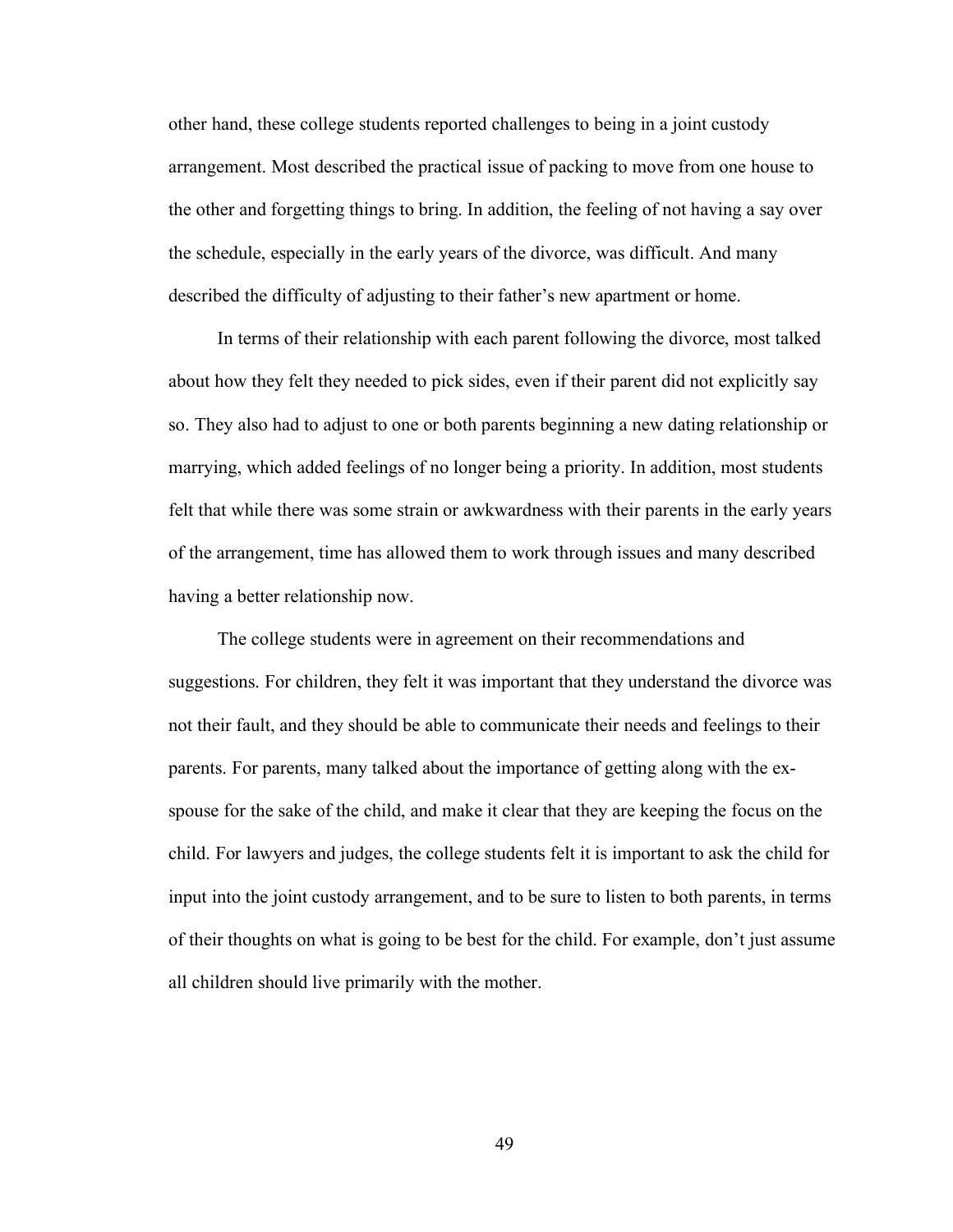## CHAPTER FOUR

## **DISCUSSION**

This study sought to explore how college students perceived their experiences growing up in joint custody arrangements. Currently, there is little research on how joint custody is experienced from the perspective of the children or adult children. This study is unique because the impact of joint custody from the child's perspective has too often been overlooked. In addition, this study is timely, as joint custody arrangements have become the norm in child custody decisions. It is my hope that this study will add to the existing body of research concerning the perspectives of joint custody from college students who experienced this common custody arrangement.

This study included 10 college students between the ages of 19-21 who were asked to describe their experience growing up in a joint custody arrangement (See Table 1). Each person was raised by divorced parents in a joint custody arrangement that included time residing with each parent; their joint physical custody arrangement involved at least one-third of their time spent residing with each parent. In addition, their parents' divorce happened while they were in elementary school (or before) which allowed them to have significant experience with growing up in a divorced family. As part of the interview, each person was asked about benefits and challenges, the impact this arrangement had on their relationship with their parents, and recommendations and suggestions for others. Many themes emerged, which were described in detail in the previous chapter, that painted a picture of the complexities experienced by these college students who grew up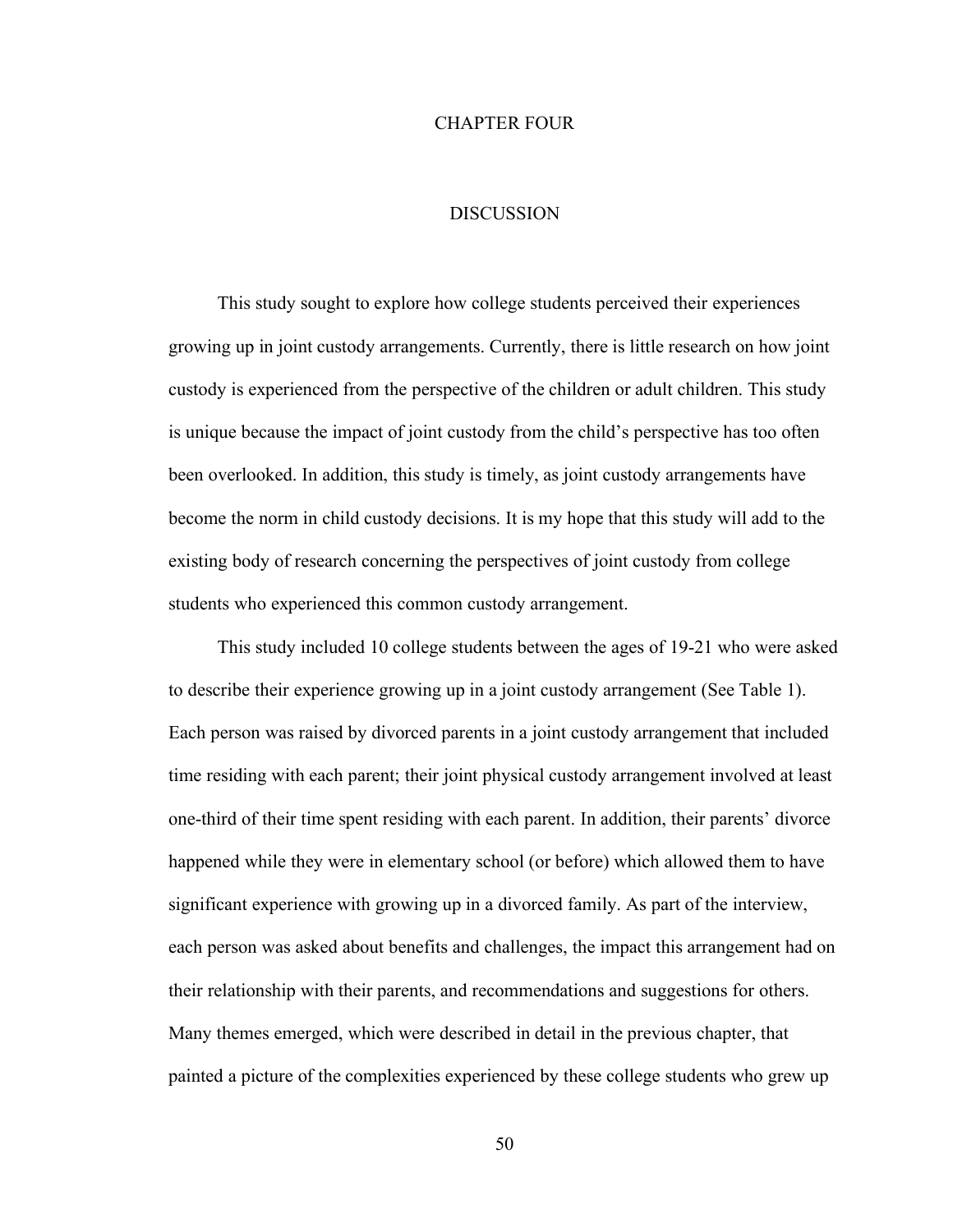in a joint custody arrangement (See Table 2).

Within this chapter, I will compare my findings with previous research. I will also discuss the limitations, recommendations and suggestions for children, parents, and lawyers and judges, as well as suggestions for future research.

## Comparison of Findings to Previous Research

## Description of their Experience

Eight of the ten college students described their joint custody arrangement as primarily living with their mothers. The students described living with their mothers on the weekdays and living with their fathers on the weekends. This type of schedule has been found in many previous studies of joint custody arrangements (Wilkinson, 1992; Sopp, 2003; Nielson, 2011; Nielson, 2013; Meyer, Cancian & Cook, 2017), in which the mother takes on the responsibilities for daily living (getting the child/children to school, doctor's appointments, after school activities) and the father has the child(ren) on the weekend.

In addition, for the college students interviewed for this study, most said their parents lived close to each other following the divorce. This has been a finding described in other studies of joint custody arrangements, as parents with this arrangement have been found to make more of a commitment to reside closer to one another (Lakin, 1994). The close proximity of parents may be a determining factor for the ability to have a successful joint custody arrangement, and may reflect the parents' understanding that in order for the children to reside with them, they must remain close. Most students described how "it made things so much easier."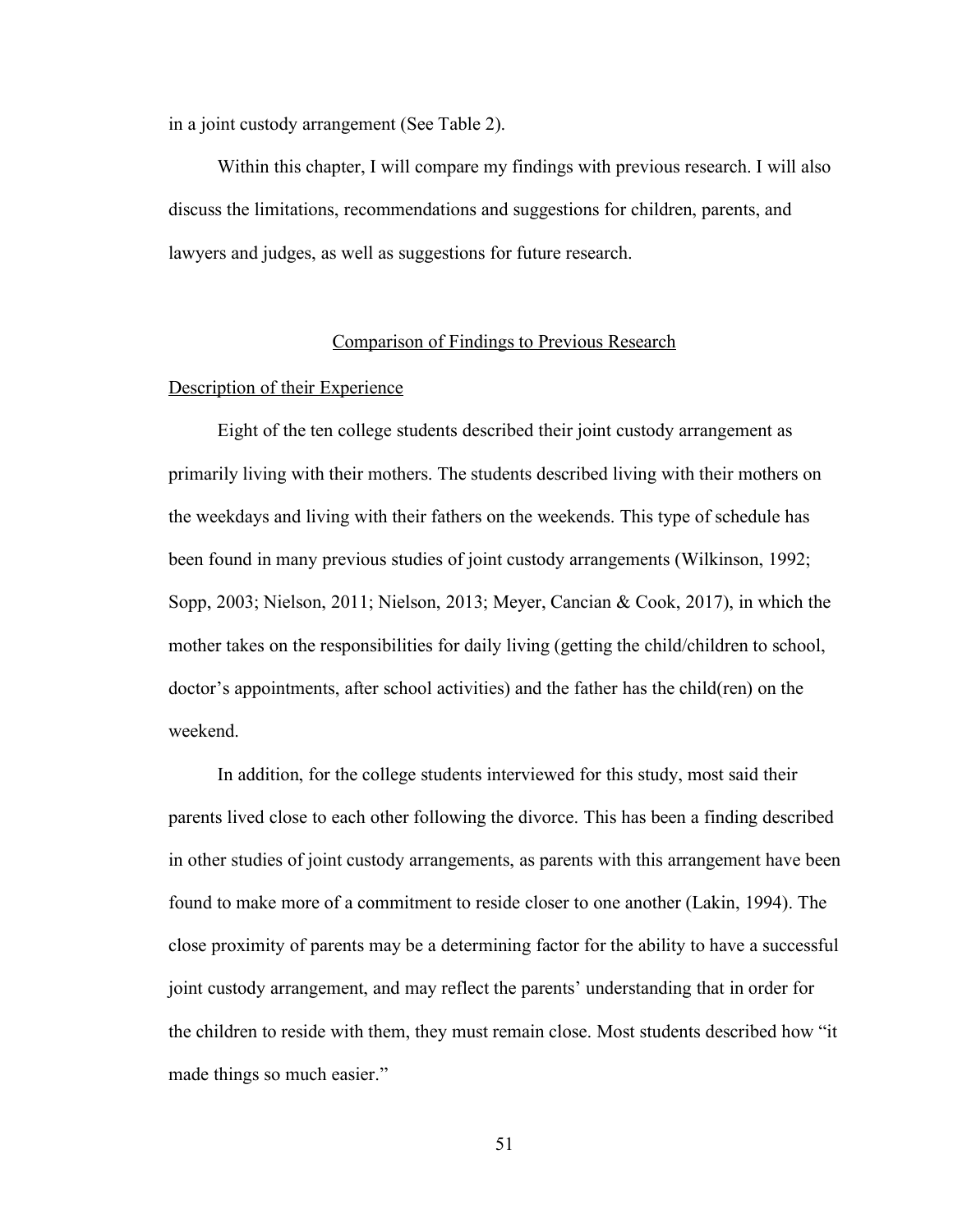Additionally, the majority of the college students described how their arrangement became more fluid once they got their driver's license. This finding was unique to this study and has not been addressed in previous research. Having a driver's license allowed them to have more autonomy in the custody schedule, and the freedom to move between households based on their other high school activities. "It was a game changer" as one student said.

## Benefits and Challenges

Collectively, the college students believed that joint custody was the best arrangement for them and their divorced parents. This arrangement was preferred over their parents being awarded sole custody, which many felt would have meant not having access to or spending time with both parents. In fact, the majority of college students felt that having two different homes to go back and forth between was a great benefit for them growing up. They enjoyed having two separate environments where they could experience different benefits of each of their homes. For example, at one home they may have had pets and at another they may have half-siblings. This finding was supported in previous studies which found that children in joint custody enjoyed having access to both parents by living in two homes (Steinman, 1981; Sopp 2003).

They also felt a major benefit of the joint custody arrangement was all the fun they had with their father. Most said they spent weekdays with their mother, who was described by one person as the "discipline parent," and their weekends when they weren't in school with their "fun dad." This finding is consistent with previous studies by Ilfeld (1989) and Melli &Brown (2008), who found that children in joint custody arrangements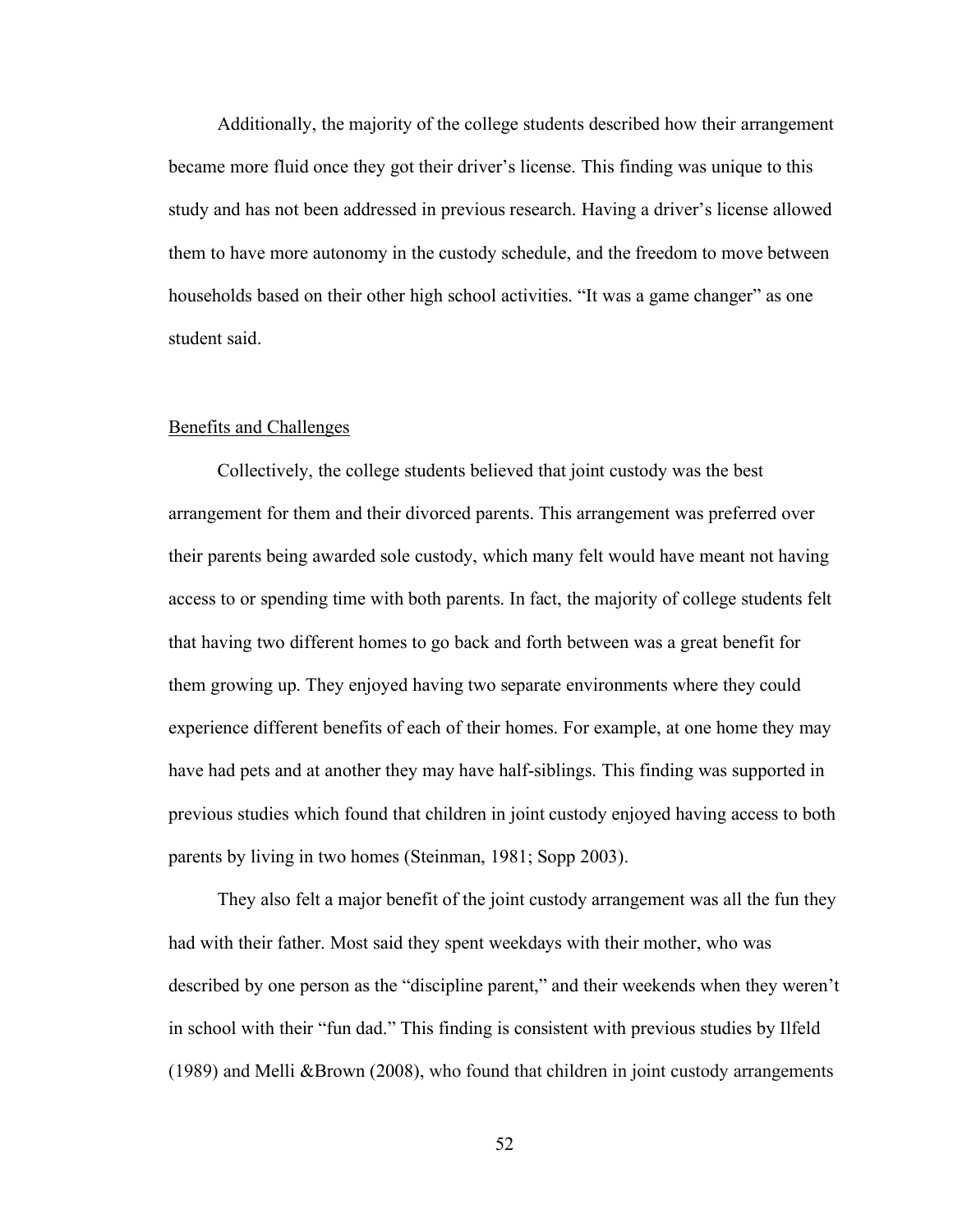spend more time with their fathers doing activities that were viewed as fun and enjoyable to the child. This particular finding raises questions about the joint custody schedule set by the court and/or agreed upon by the parents and the impact this has on each parent's responsibilities. The students clearly described seeing their father as the "fun parent" while their mothers were viewed as the "responsible parent" who did the mundane parenting duties and discipline. Perhaps there could be a more balanced custody arrangement in order for each parent to be viewed as sharing in the day-today responsibilities as well as the entertainment. This joint custody scheduling issue has resulted in negatively impacting participants' relationships with their mothers and improving the relationship with their fathers. Both parents sharing the day-to-day responsibilities could help mothers by removing some of the burden off of them and allowing them time to make fun memories together. Although determining a balanced joint custody schedule in which the child or children can see their mothers more on the weekends and fathers more on the weekdays may be difficult, in the end this would help relationships with both parents be more equivalent. This may require parents to live in the same school district as well as live relatively close, in which the majority of parents did in this study.

Despite the many benefits of joint custody, the students also were quick to mention the challenges. All of them described the difficulty of packing up to go back and forth between homes and forgetting things they needed or wanted at one of their homes. Previous studies have described similar challenges, in terms of children feeling overburdened by the demands of maintaining a presence in two different homes (Steinman, 1981). In addition, many felt as though they did not have a say in their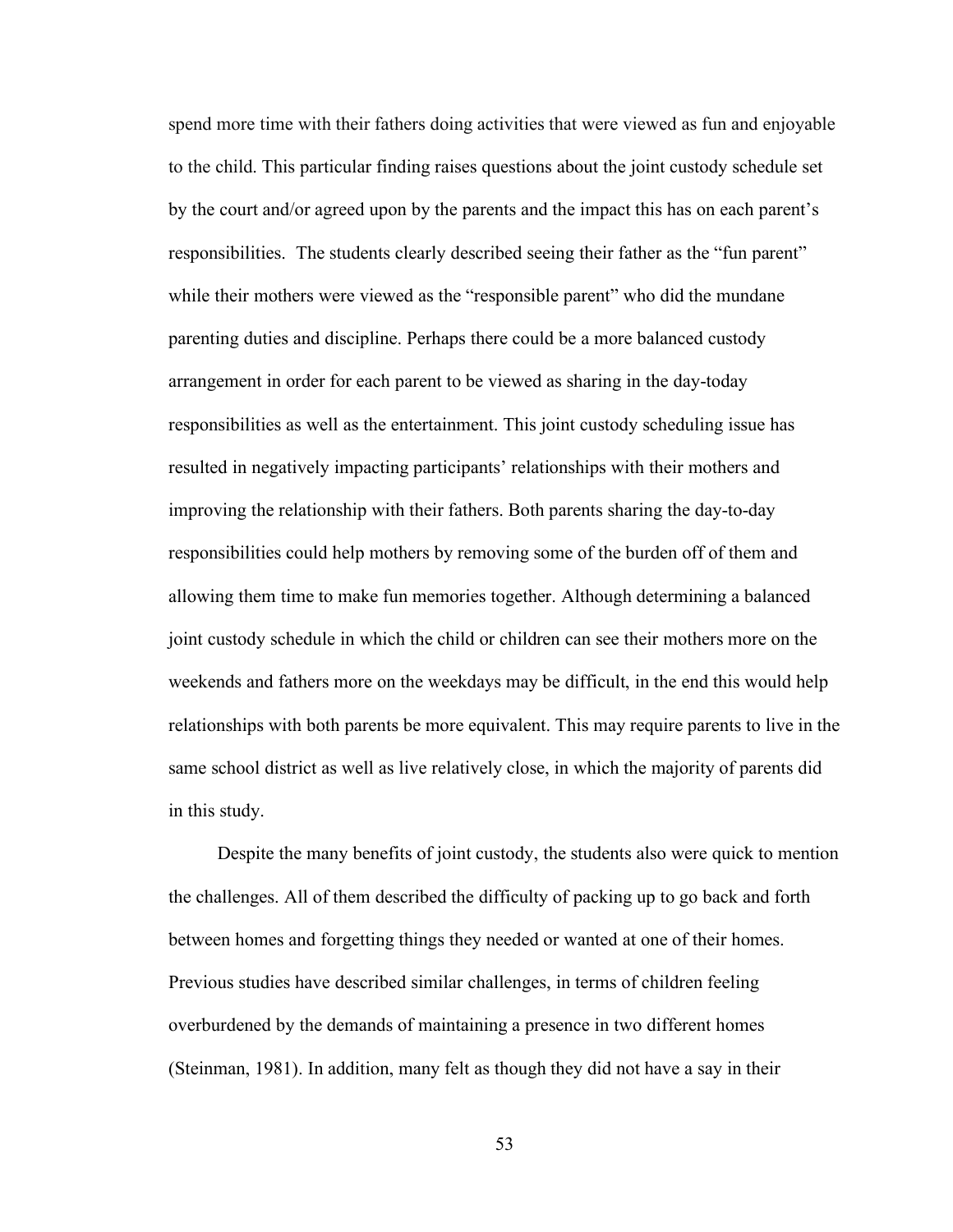schedule when they were younger. The majority of college students described how, prior to getting their licenses, they struggled with feeling as though they had no say in what house they went to and when. Previous research has discussed this challenge of loss of autonomy for children in joint custody arrangements (Sopp, 2003; Nielson, 2013).

Another challenge described in detail by the participants was the difficulty in adjusting to their father's new home, which did not feel like home. This finding supports previous research which has found that one of the most undesirable effects of divorce on children was the number of post-divorce residential moves (Melli & Brown, 2008). In this study, the majority of participants lived with their mother in the same house they lived in before the divorce. As a result of their parents' divorce, their father moved out, and he also moved multiple times (often due to a new relationship/marriage). Therefore, it was their adjustment to their father's new residence on the weekends that was a major challenge for the participants.

## Impact on Relationship with Parents

When asked about how their parent's divorce impacted their relationship with each parent, all felt as though they experienced the need to choose sides at some point after their parents' divorce. This was especially true for them in the early years after the divorce when they felt that there was the most tension between their parents. Previous research has found that parental conflict can have a significant impact on children growing up in joint custody (Duran-Aydintug, 1997; Lee, 2002). These previous studies found that parental conflict negatively impact the children, and specifically identify "choosing sides" as a feeling many children have when their parents do not get along.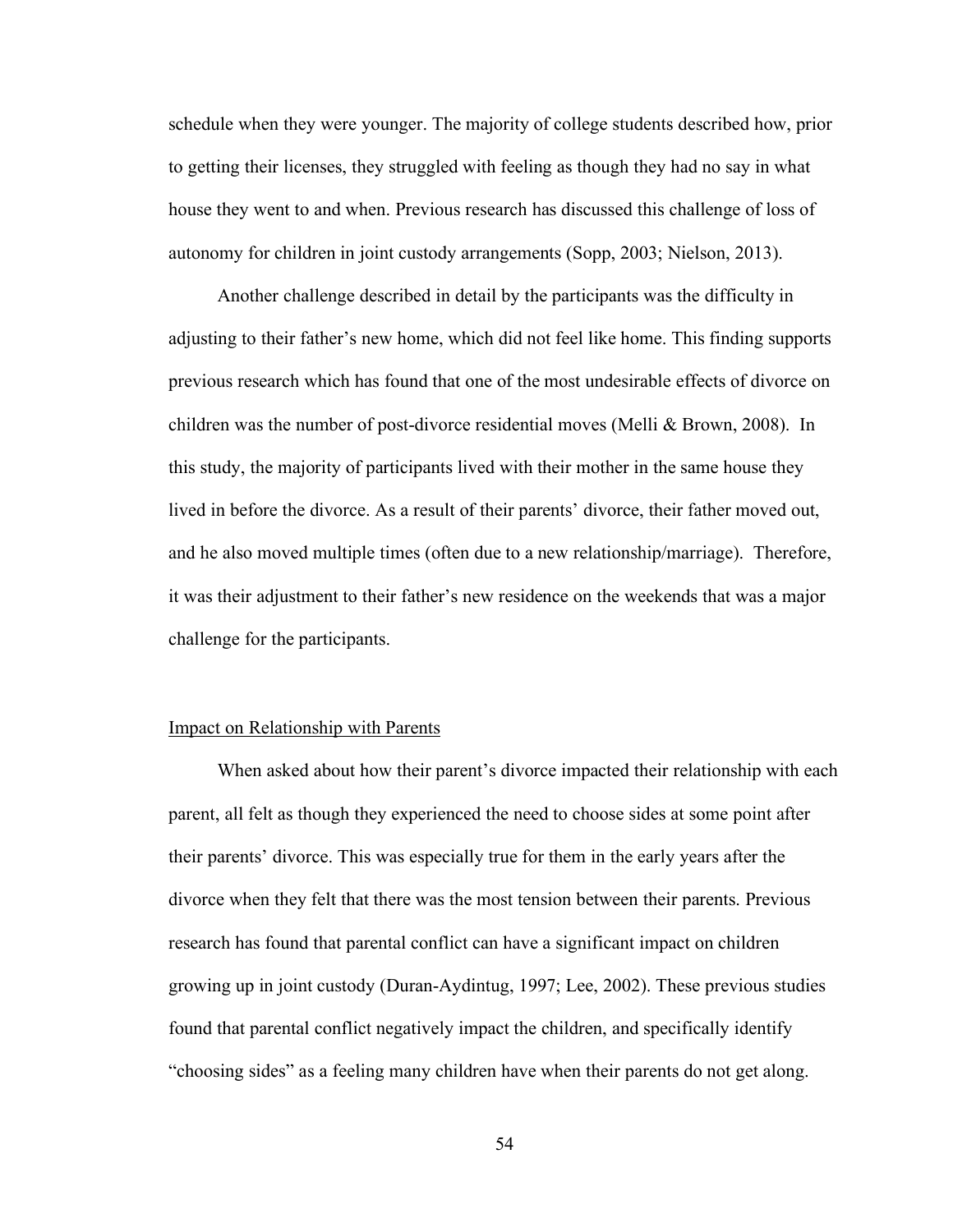Many researchers have stressed the importance for parents to provide low conflict environments for their children (Wilkinson 1992; Duran-Aydintug, 1997; Lee, 2002; Sopp, 2003). It is important to keep children out of any disagreements that may arise between their parents throughout their joint custody arrangement, regardless if the argument may seem small. Children who may overhear their parents arguing about the arrangement could begin to blame themselves for their parent's divorce since they are in the middle. Even though the divorce and arguing was not their fault, the majority of participants did mention at some time they believed their parent's divorce was their fault which may correlate with the amount of conflict between their parents.

The college students interviewed for this study also discussed how a major source of strain was created when one of their parents got into a new love relationship after their divorce. This was not limited to those whose parents remarried, but included even dating relationships. Many talked about how they became less of a priority, how the new relationship impacted their time spent with their parent, and brought other factors such as new half-siblings or step-siblings into their lives. As noted in previous research, it is not unusual to see children with joint custody arrangements struggle with their parents' remarriage and adjusting to the new spouse (Sopp, 2003). This may suggest that parents should move more cautiously before introducing a new partner to their children, with the understanding that this may create a strain on their relationship.

Despite the challenges, all the college students mentioned how their relationship with each parent improved over the span of their joint custody arrangements, and as more than one student stated "time heals." A previous study by Sopp (2003) had similar conclusions that support the notion of time healing the parent-child relationship. Their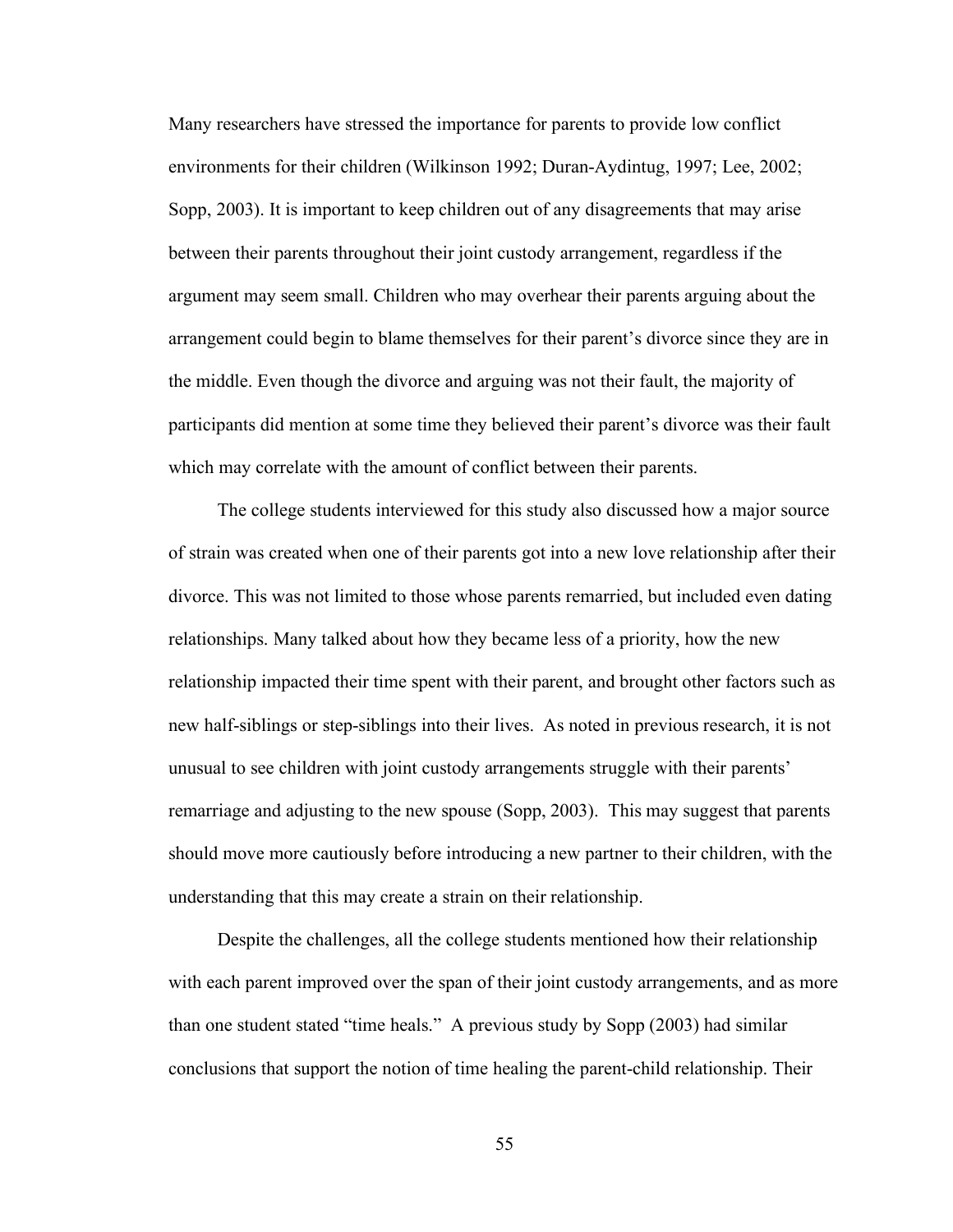study found that adult children who grew up in joint custody arrangements reported their relationships with their parents improved over time (Sopp, 2003). While joint custody arrangements may bring tension, especially initially or with the addition of the parent's new partner, overtime, children's relationships with their parents have been shown to improve.

# Limitations

There were several limitations to this study beginning with the small sample size of just 10 college students. Despite having a sample of five men and five women, I was unable to find any unique themes that were gender specific. I completed in-depth interviews only with only college students who volunteered [and without their parents' input]. The interviews relied on the participant's ability to recall as well as their perceptions of events which could not be verified. This study was confined to University of Maine students, most who grew up in Maine and did not present an ethnically or economically diverse group. As with all qualitative studies, generalizing cannot be done due to the limited number of participants.

## Recommendations and Suggestions

Based on the findings of this study, as well as the specific recommendations of the participants, there are several recommendations for children and parents who are involved in joint custody arrangements. Specific suggestions are made as well for the lawyers and judges involved in deciding joint custody cases.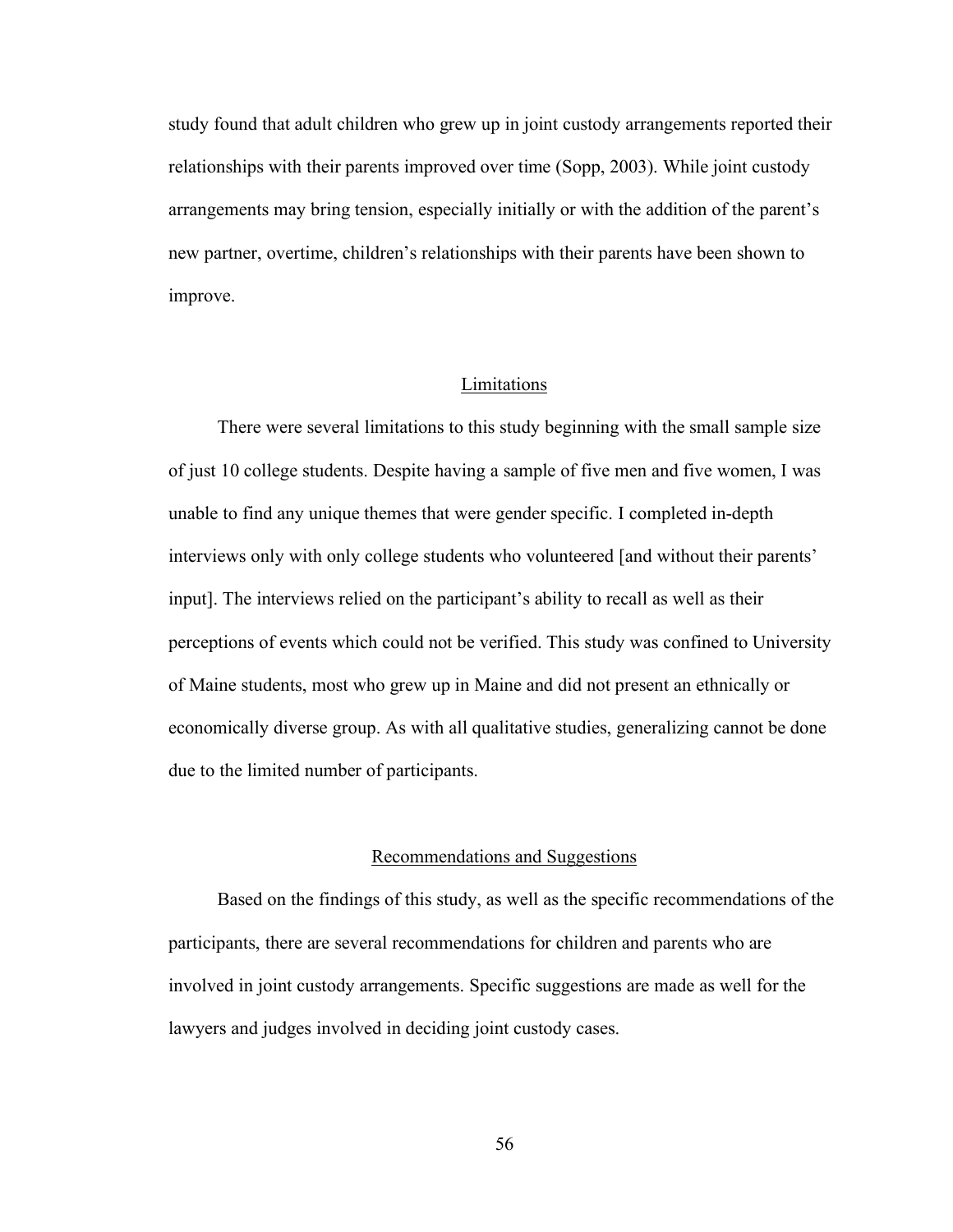#### For the children

The majority of college students wanted children like themselves to know their parents' divorce was not their fault; it was their parents' decision to divorce. The majority of the college students interviewed for this study described how they initially blamed themselves for their parents' divorce and that things may have been easier if they understood that earlier on. With time, they came to realize their parent's divorce was not their fault. This points to the need for parents to remind their children that this was never their fault, but a decision between their parents.

The other recommendation for children involved speaking up. The majority of college students mentioned that at some point they weren't satisfied with certain aspects of the joint custody arrangement, such as; not being at their mother's home on the weekends, feeling forced to go back and forth, and splitting holidays. They wished they had felt confident enough to speak up to their parents about what they wanted to change. It is important for parents (and the court) to realize that as time progresses, children may want changes in the joint custody arrangement, but they may feel too nervous to speak up. My suggestion would be for parents to constantly ask and check in about how the child is feeling about their arrangement and schedule. This burden to communicate should not lay solely on the child.

## For the parents

The majority of participants described how important it is for parents to "keep the peace." Specifically, college students felt strongly that parents should not argue in front of their children. This current study supports previous studies that have found that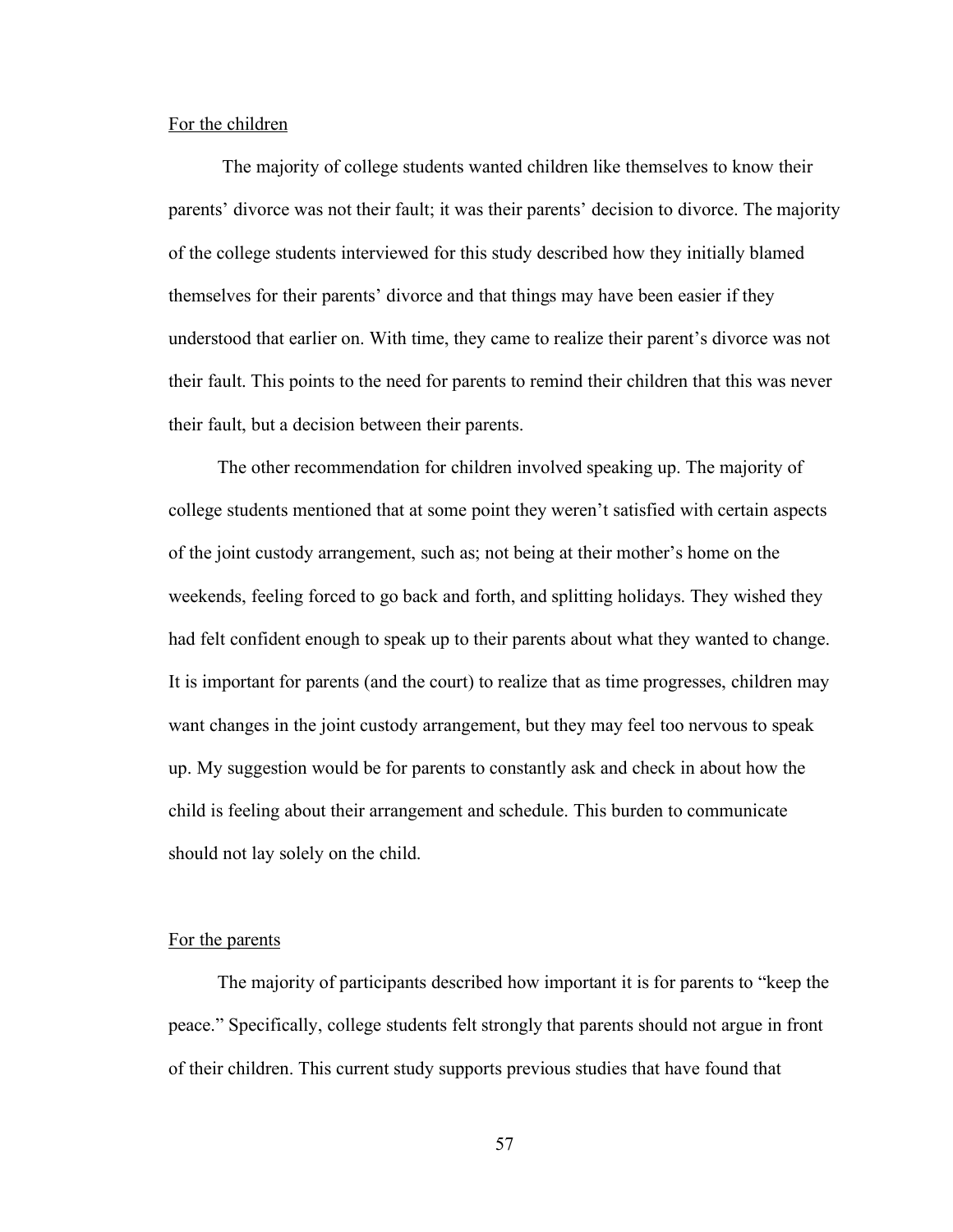children of joint custody notice parents' conflict and therefore strongly advise parents that their conflict needs to be minimized for the benefit of children.

The other recommendation for parents centered on keeping the child a priority. Most talked about how advantageous it was to have both parents living close by (sometimes in the same town). But many college students interviewed for this study also felt as though their parents were being selfish at times by focusing on themselves rather than their children during their joint custody arrangement. For example, when becoming involved in a new love relationship, parents should try to maintain the schedule set out to be with their children. In addition, involve the child in any new decisions or planned changes. Try to make decisions that will benefit the child.

#### For the lawyers and judges

The majority of college students felt it was important for the lawyers and even the judge to hear directly from the child. Many wanted their opinions to be heard about what they wanted in the joint custody arrangement. Many felt strongly that lawyers and judges should take into account the views of the child to ensure the arrangement will benefit them instead of benefitting just the parents. Asking for children's input could improve the success of joint custody arrangements.

Participants also wanted to be sure that judges listened to both parents' sides. The majority of the participants felt as though one of their parents was either not listened to fairly enough in court or one parent was the "smoother talker" in court resulting in an arrangement in their favor. These college students felt that lawyers and judges had not always weighed both parents' sides equally, which resulted in an arrangement not as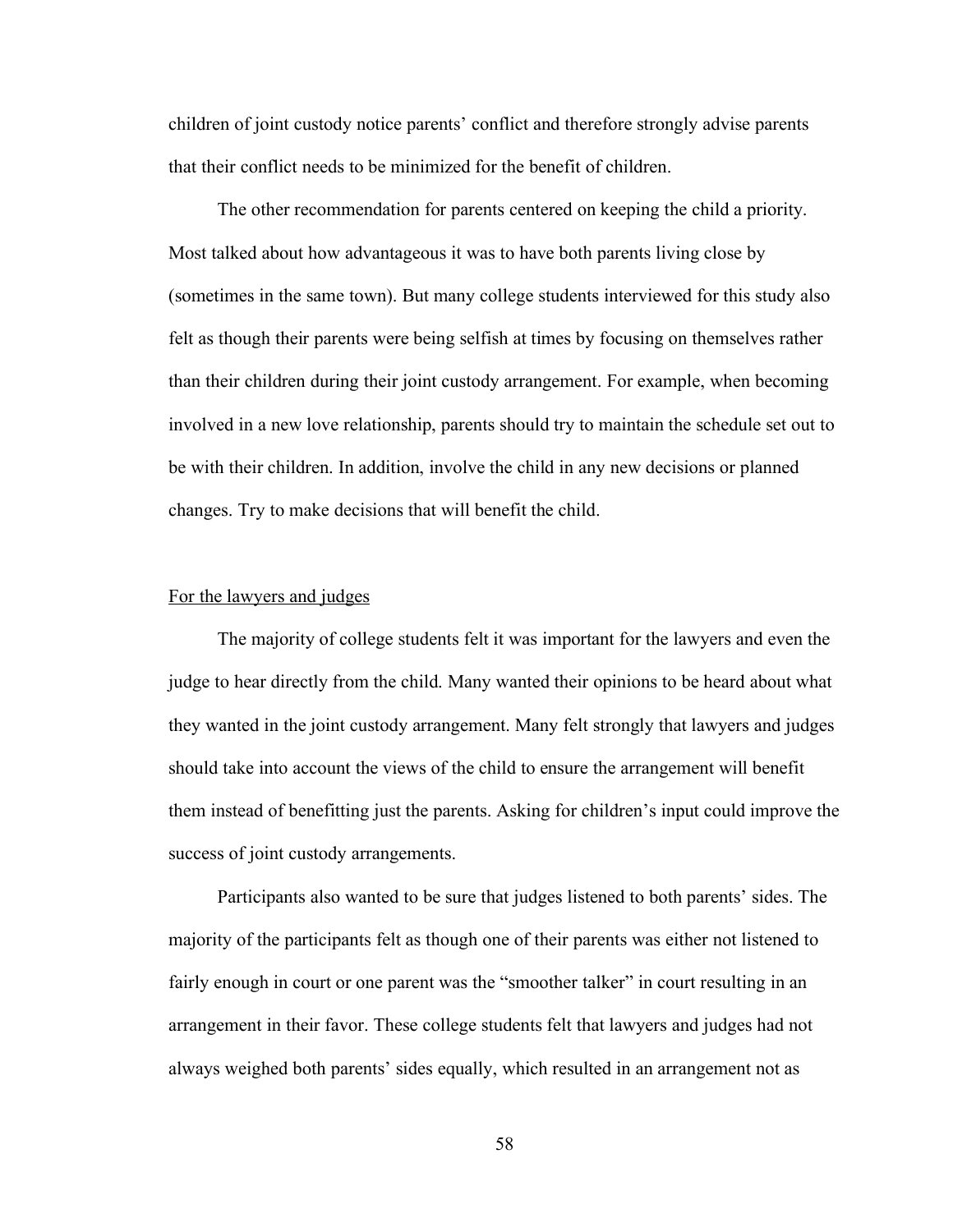successful as it could have been. For example, some felt that certain decisions were based on one parents' gender or salary and not necessarily on what was best for the child. One way to address these suggestions would be for lawyers and judges in family courts to be required to take courses on families and child development. This would help them to understand an array of complex family dynamics which may be undetectable in court in order for them to make the proper custody arrangements.

# Future Research

As noted at the beginning, joint custody is a common arrangement in custody decisions. It would be beneficial to study joint custody over various age groups. In addition, comparing the experiences of those who experienced joint custody early in life to those who experienced it in their teen years would be useful. Conducting more studies that are able to compare the experience of girls versus boys would be helpful to find possible gender differences.

The participants in this study lived primarily with their mothers. Future studies could examine those who live primarily with their father. Moreover, studies of children in joint custody arrangements with same-sex parents will add to our understanding of the experience.

In addition, comparing children in joint custody arrangements where there is high vs. low parent conflict could be useful. To gain the most understanding of this experience, it would be advantageous to interview children and their parents, and perhaps others (e.g., step-parents, teachers, coaches), as this would give a more comprehensive picture of the joint custody experience.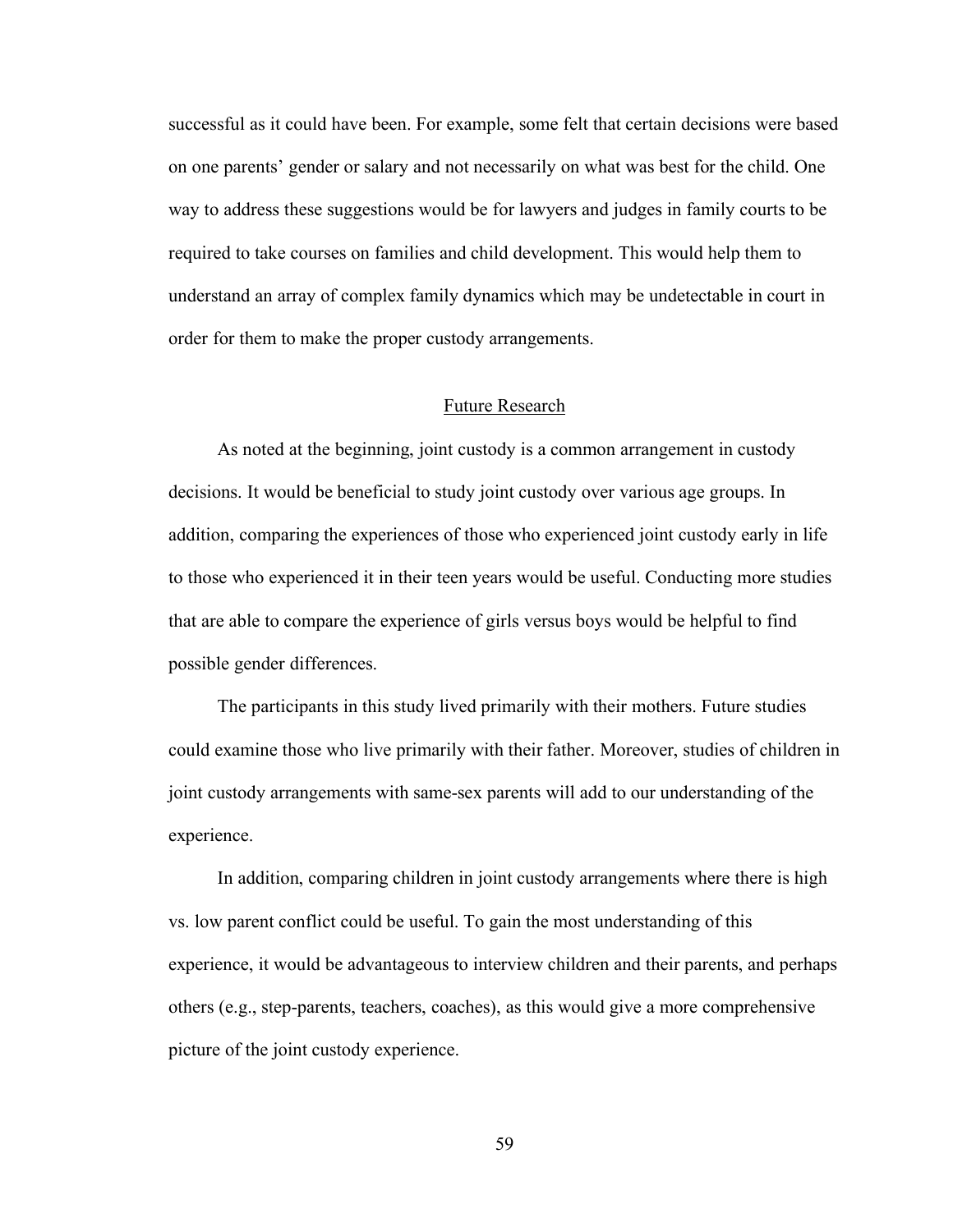#### Conclusion

Since the emergence of joint custody in the 1970's, many families and judges have decided that joint or shared parenting (vs. sole parenting) is in the best interest of children (Melli & Brown, 2008). There have been a myriad of research studies on children of divorce; however, joint custody studies are much more difficult to come across. Over two decades ago, the American Psychological Association published a report to the U.S. Commission on Child and Family Welfare that summarized and evaluated research regarding joint custody (Fournier & Perry, 1995). The report stated that joint custody was associated with positive outcomes for children, including adjustment, decreased parent conflict, and increased parental involvement (especially father involvement). Many of these research studies obtained their information through surveys and from the parents' perspectives.

This study was unique in that it used a qualitative methodology to investigate the experiences of college students raised by divorced parents who were in joint custody arrangements. Although this custody arrangement is typical, few studies have examined how the children involved have experienced this arrangement. Interviews with 10 college students revealed a host of common themes, suggesting that there are similar experiences for children of divorce who find themselves in a joint custody arrangement. While there were certainly identified benefits to joint custody (e.g., access to both parents, increased involvement by fathers), there are still challenges (e.g., the practical side of having your belongings in two places, adjusting to dad's new home) – even in joint custody arrangements. By understanding the experiences of children, we can continue to help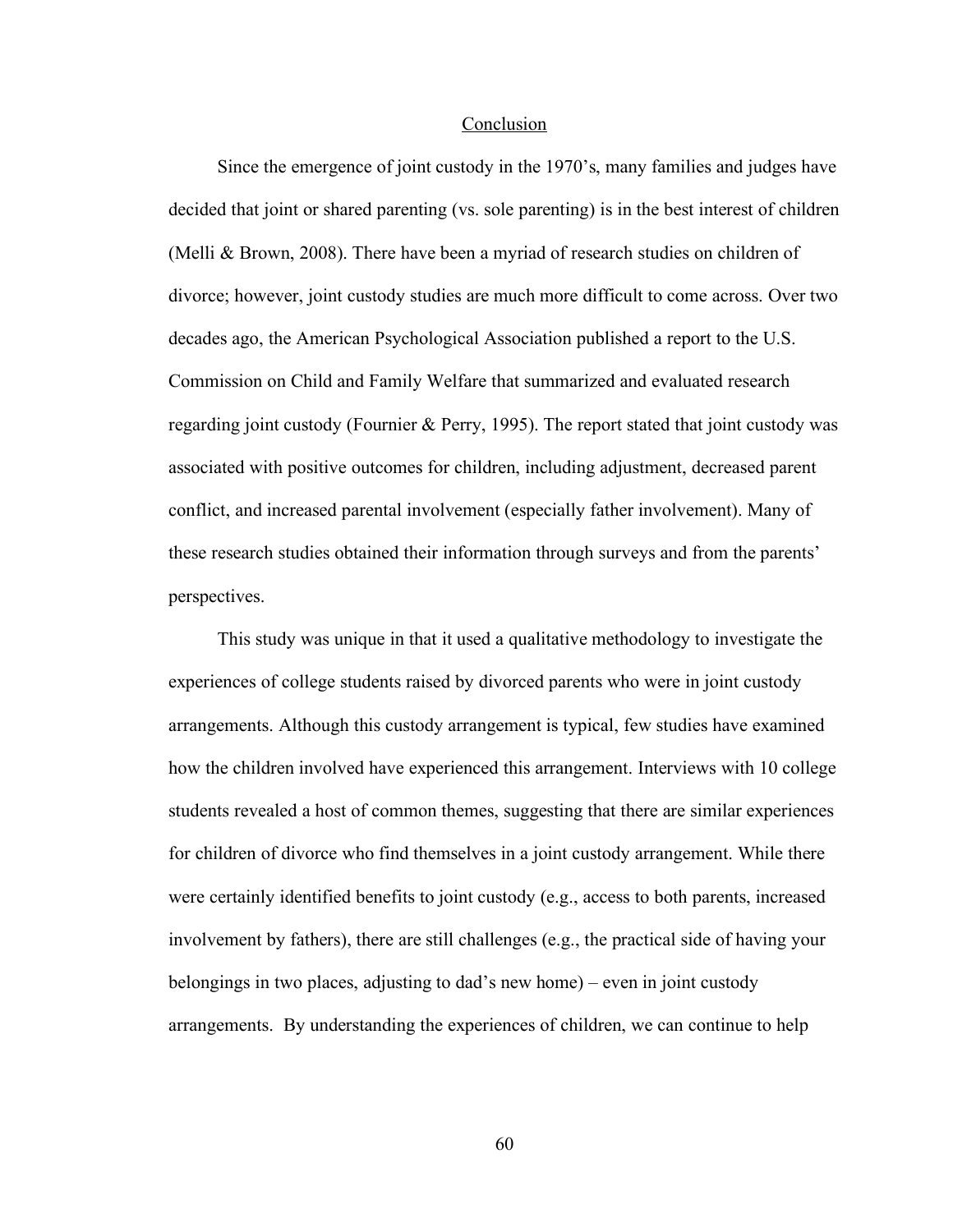parents navigate and improve their joint custody arrangements for the benefit of everyone involved.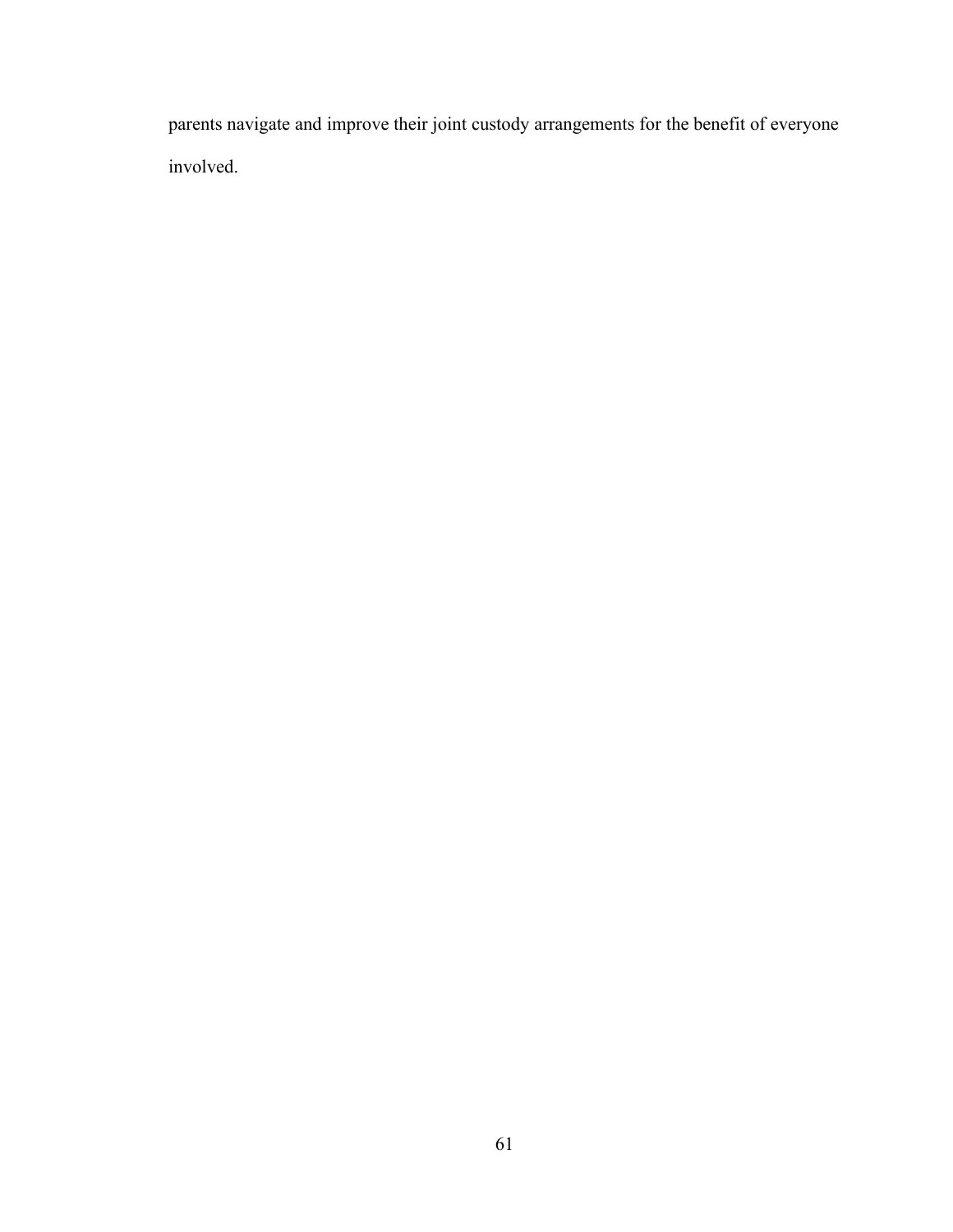#### **REFERENCES**

- American Bar Association (2014). *Joint custody presumptions and domestic violence exceptions.* Chicago, Illinois: American Bar Association Commission on Domestic and Sexual Violence. Retrieved from https://www.americanbar.org/content/dam/aba/administrative/domestic\_violence1/ Charts/2014%20Joint%20Custody%20Chart.authcheckdam.pdf
- Bing, N. M., Nelson, W. M., & Wesolowski, K. L. (2009). Comparing the effects of the amount of conflict on children's adjustment following parental divorce. *Journal of Divorce and Remarriage, 50*, 159-171.
- Buchanan, C. M., Maccoby, E. E., & Dornbusch, S. M. (1996). *Adolescents after divorce*. Cambridge, MA: Harvard University Press.
- CDC (2016). *National Center for Health Statistics: Marriage and Divorce* https://www.cdc.gov/nchs/fastats/marriage-divorce.htm
- Coontz, S. (1992). *The way we never were: American families and the nostalgia trap.*  New York, NY: BasicBooks.
- Coontz, S. (1997). *The way we really are: Coming to terms with America's changing families.* New York, NY: BasicBooks.
- Derevenesky, L. J & Deschamps, L. (1997). Young adults from divorced and intact families. *Journal of Divorce and Remarriage, 2,* 105-122.
- Donnelly, D. & Finkelhor, D. (1992). Does equality in custody arrangement improve the parent-child relationship? *Journal of Marriage and Family*, *54*, 837.
- Duran-Aydintug, C. (1997). Adult children of divorce revisited: When they speak up. *Journal of Divorce and Remarriage, 27*, 71-83.
- Fournier, C. J. & Perry, J. D. (1999).) Report to the U.S. Commission on Child and Family Welfare: Implications for psychologists working with children and families. *Children's Services*, *2,* 45-56.
- Frankel, A. S. (1985). Joint custody awards and children: a theoretical framework and some practical considerations. *Psychiatry, 48,* 318-328.
- Gunnoe, M. L. & Braver, S. L. (2001). The effects of joint legal custody on mothers, fathers, and children controlling for factors that predispose a sole maternal vs joint legal award. *Law and Human Behavior, 25*, 25-43.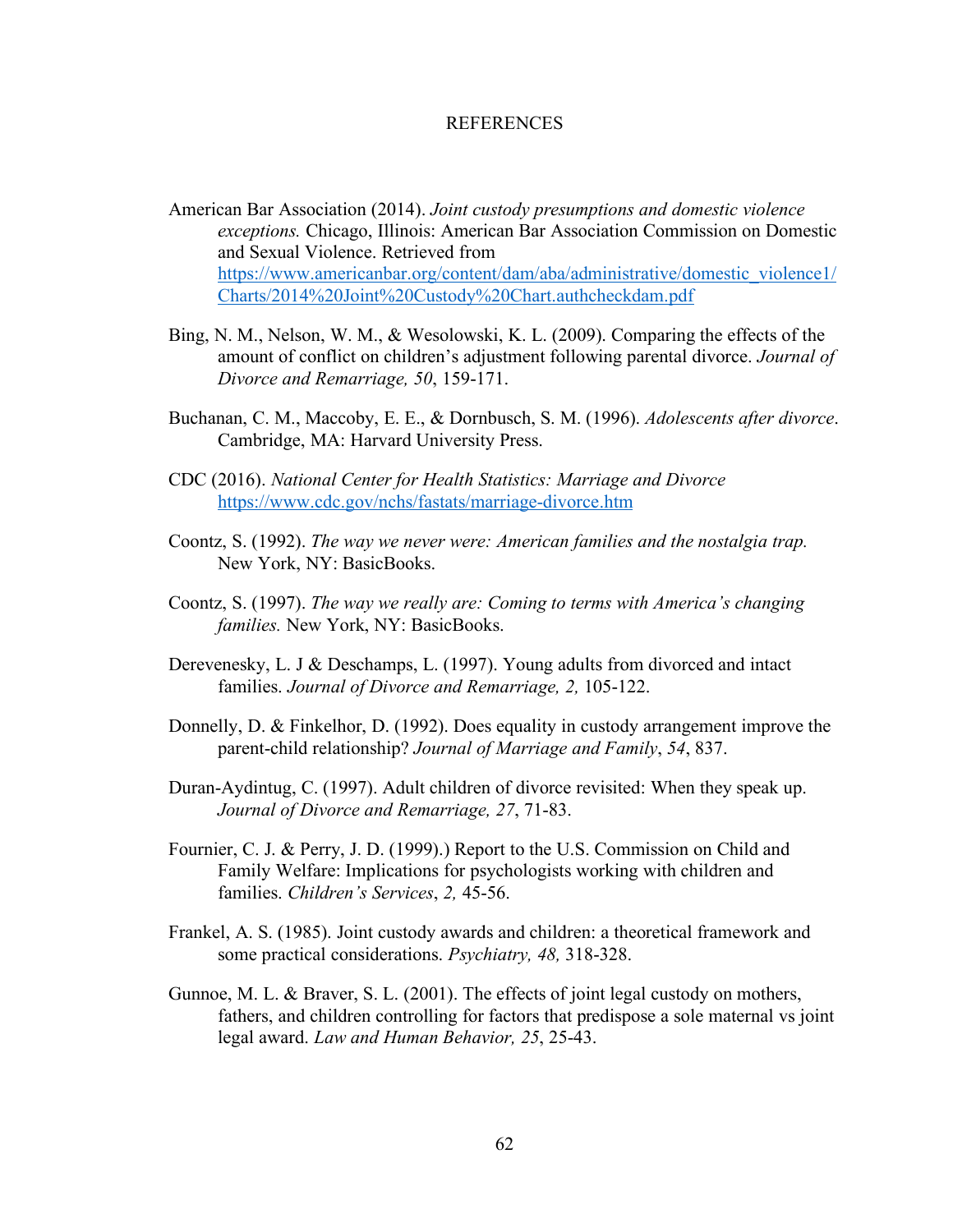- Hough, P. (2006). Relationship between custody arrangement and psychological functioning of young adults from divorced families. Doctoral Dissertation, Saint John's University, New York.
- Ilfeld, H. Z. (1989). Children's perceptions of their relationship with their fathers in three family constellations: mother sole custody, joint custody and intact families. Doctoral dissertation, University of California, Davis.
- Jellum, L. (2004). Parents know best: revising our approach to parental custody agreements. *Ohio State Law Journal, 65,* 615-657.
- Kelly, J. B. (1993). Current research on children's postdivorce adjustment- No simple answers. *Family Court Review, 31,* 29-49.
- Kline, M., Tschann, J. M., Johnston, J. R., & Wallerstein, J. S. (1989). Children's adjustment in joint and sole physical custody families. *Developmental Psychology, 25*, 430-438.
- Lakin, M. (1994). Domestic migrations: effects on youngsters of postdivorce joint physical custody circumstances. Doctoral Dissertation, University of Michigan.
- Lambert, J. (1997). Postdivorce father involvement: Innovations in child custody reform. *Michigan Family Review, 3*, 65-83.
- Lee, M. (2002). A model of children's postdivorce behavioral adjustment in maternaland dual-residence arrangements. *Journal of Family Issues, 23,* 672-697.
- Mason, M. (2012). The roller coaster of child custody law over the last half century. *Journal of the American Academy of Matrimonial Lawyers, 24,* 451-466*.*
- Melli, M. & Brown, P. (2008). Exploring a new family form: The shared time family. *International Journal of Law, Policy and Family, 22,* 231-269.
- Meyer, D. R., Cancian, M., & Cook, S. T. (2017). The growth in shared custody in the United States: Patterns and implications. *Family Court Review, 55*, 500-512.
- Miles, M. B. & Huberman, A. (1994). Making good sense: Drawing and verifying conclusions. In R. Holland (Ed.), *Qualitative data analysis* (pp. 245-287). Thousand Oaks, CA: Sage.
- Nielson, L. (2011). Shared parenting after divorce: A review of shared residential parenting research. *Journal of Divorce and Remarriage, 52,* 586-609.
- Nielson, L. (2013). Shared residential custody: Review of the research (Part II of II). *American Journal of Family Law, 2,* 123-137.
- NCHD/CDC (2016). National Center for Health Statistics/Centers for Disease Control and Prevention.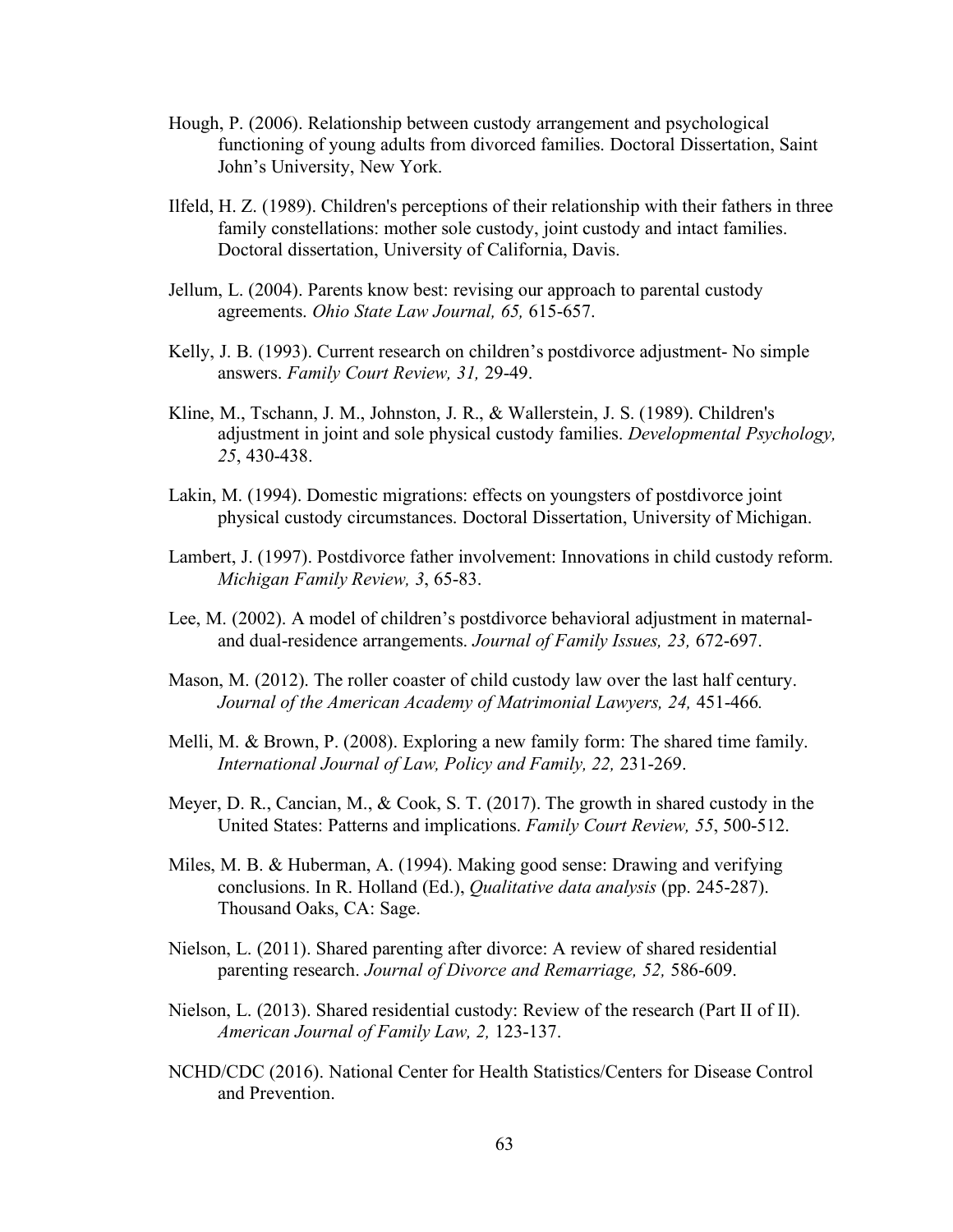- Prazen, A., Wolfinger, N. H., Cahill, C. & Kowaleski-Jones. (2011). Joint physical custody and neighborhood friendships in middle childhood. *Sociological Inquiry*, *81*, 247-259.
- Smyth, B. M., McIntosh, J. E., Emery, R. E. & Howarth, S. L. H. (2015). Shared-time parenting: Evaluating the evidence of risks and benefits to children. *Parenting plan evaluations: Applied research for the family court (pp. 118-169). New York, NY,* US: Oxford University Press.
- Sopp, K. C. (2003). Experiences of adult children raised in joint custody. *Unpublished Thesis*, California State University, Long Beach.
- Steinman, S. (1981). The experience of children in a joint-custody arrangement: A report of a study. *American Journal of Orthopsychiatry*, *51*, 403-414.
- U.S. Bureau of the Census (2017). *America's Families and Living Arrangements: 2017.*  https://www.census.gov/data/tables/2017/demo/families/cps-2017.html
- U.S. Bureau of the Census (2012). *Statistical Abstract of the United States 2012*.
- Wilkinson, R. R. (1992). A comparison of children's post-divorce adjustment in sole and joint physical custody arrangements matched for types of parental conflict. *Dissertation Abstracts*, Texas Woman's University.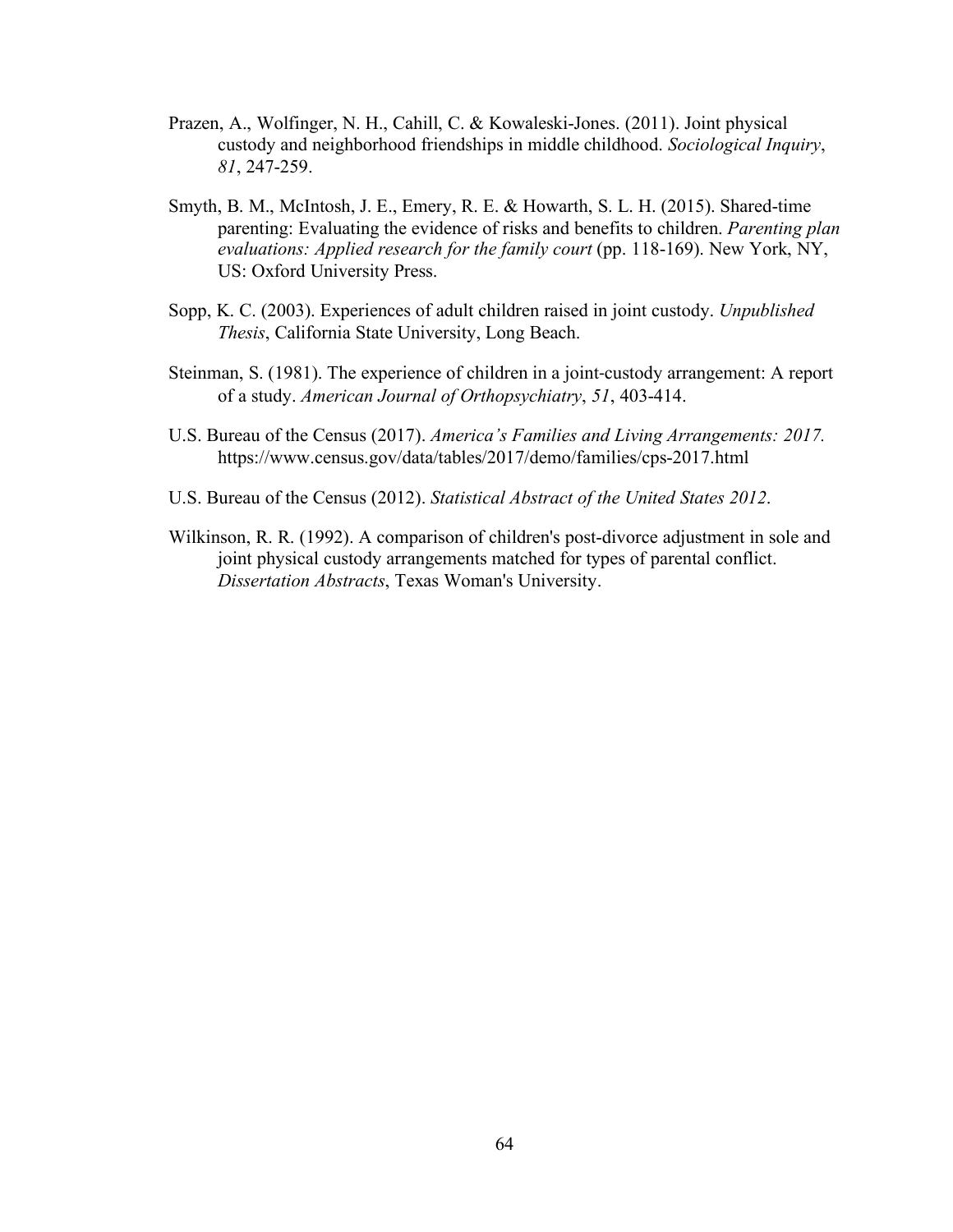APPENDICES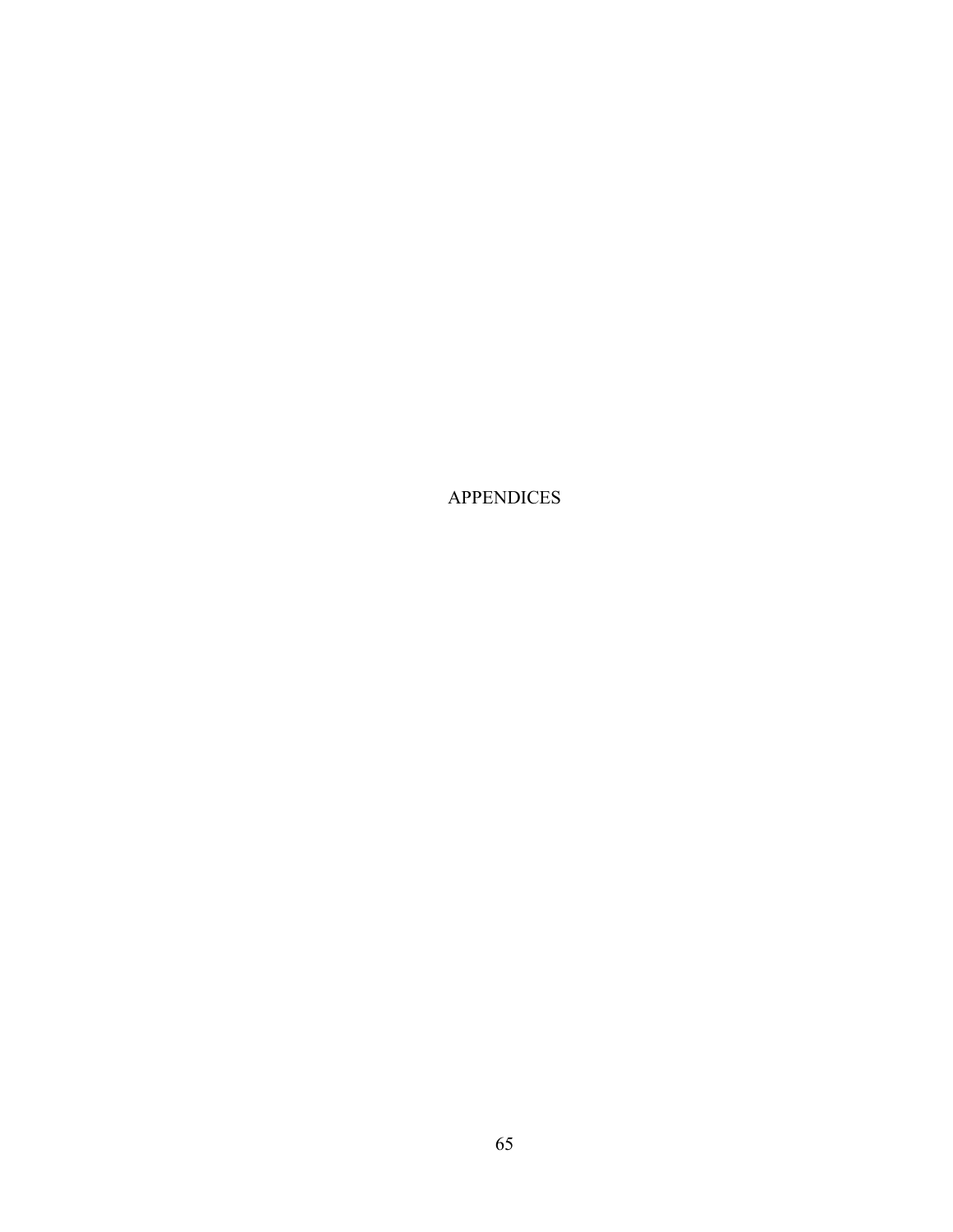### APPENDIX A

### **RECRUITMENT LETTER/ANNOUNCMENT**

### **Exploring Joint Custody:**

### **Interviews with College Students about their Childhood Experiences**

Hello, my name is Marissa Zink and I am a student in the Honors College at the University of Maine. I am working under Dr. Sandra Caron, my faculty advisor. I am doing a research project about joint custody arrangements. More specifically, I am interested in speaking with University of Maine college students between the ages of 18- 22 who were raised by divorced parents in a joint custody arrangement that included time residing with each parent. For the purpose of this study, a joint physical custody arrangement will be defined as at least one-third of your time spent residing with each parent. Your parents divorce needs to have happened while you were in elementary school (or before) in order to have significant experience on you growing up in a divorced family (5 or more years).

I am currently looking for college students to interview. The interview will be confidential and recorded, if you agree. If you do not agree to the recording, I will take detailed notes. No names will be included in my report; no names will be attached to the interview notes. The interview will take place at a mutually determined location. The interview will be about an hour long, and will consist of gathering some background information (e.g. age, gender, ethnicity, age when parent's divorced), along with a series of questions about your experiences growing up in a joint custody situation. You will be asked to describe your own joint custody arrangement, the benefits and challenges, and impact on your relationship with each parent while growing up in a joint custody arrangement. Finally, you will be asked to provide any suggestions or recommendations for how others (e.g., children, parents, lawyers, judges) might ensure that this type of custody arrangement is successful.

If you meet the criteria for participation and would consider participating in this research study, please contact me at marissa.zink@maine.edu. If you know someone who meets the criteria, please forward this email to them to inform them about my research. Email will be used to recruit, however, it is not secure. Any email correspondence with participants will be deleted after the completion of the interview.

Thank you.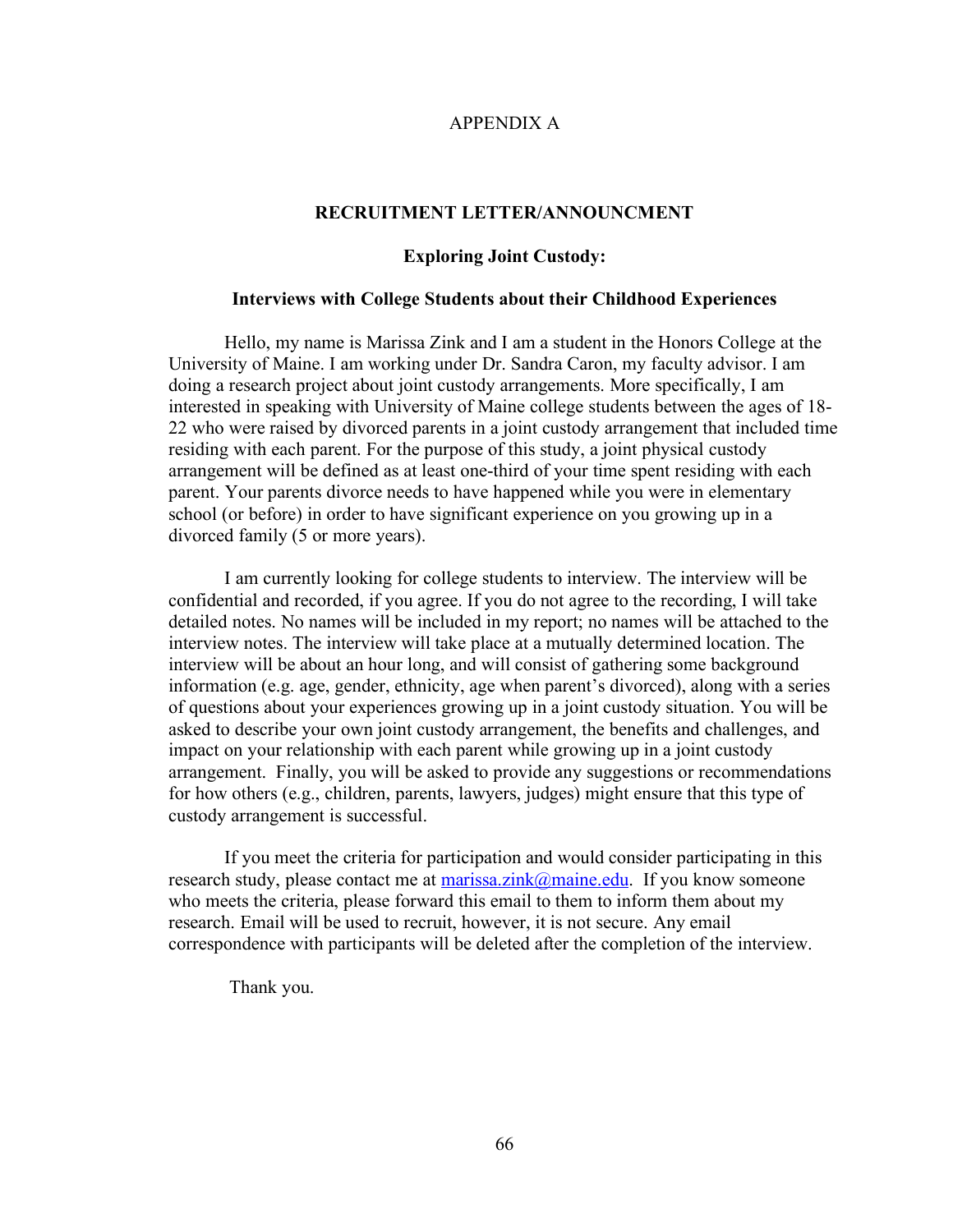### **APPENDIX B**

### **INTERVIEW QUESTIONS**

*How do college students who were raised by divorced parents in joint custody arrangements describe their experiences?*

### **Demographics:**

- 1. Age
- 2. Gender
- 3. Ethnicity
- 4. How old were you (what grade were you in) when your parent's divorced?
- 5. How many siblings did you have at the time of your parent's divorce?

# **How do college students raised by divorced parents describe their joint custody arrangement?**

- 1. How did the joint custody arrangement work?
- 2. How was your time shared between parents? Did you live primarily with mother? Father? Equally with both? Did your parents live close to each other?
- 3. Did changes in the arrangement occur over time? If so, how did it change?

# **How do college students raised by divorced parents describe the benefits and challenges experienced in their joint custody arrangement?**

- 1. What did you like about the joint custody arrangement? Benefits of staying with your mother? Your father?
- 2. What did you dislike about the joint custody arrangement? Challenges of staying with your mother? Your father?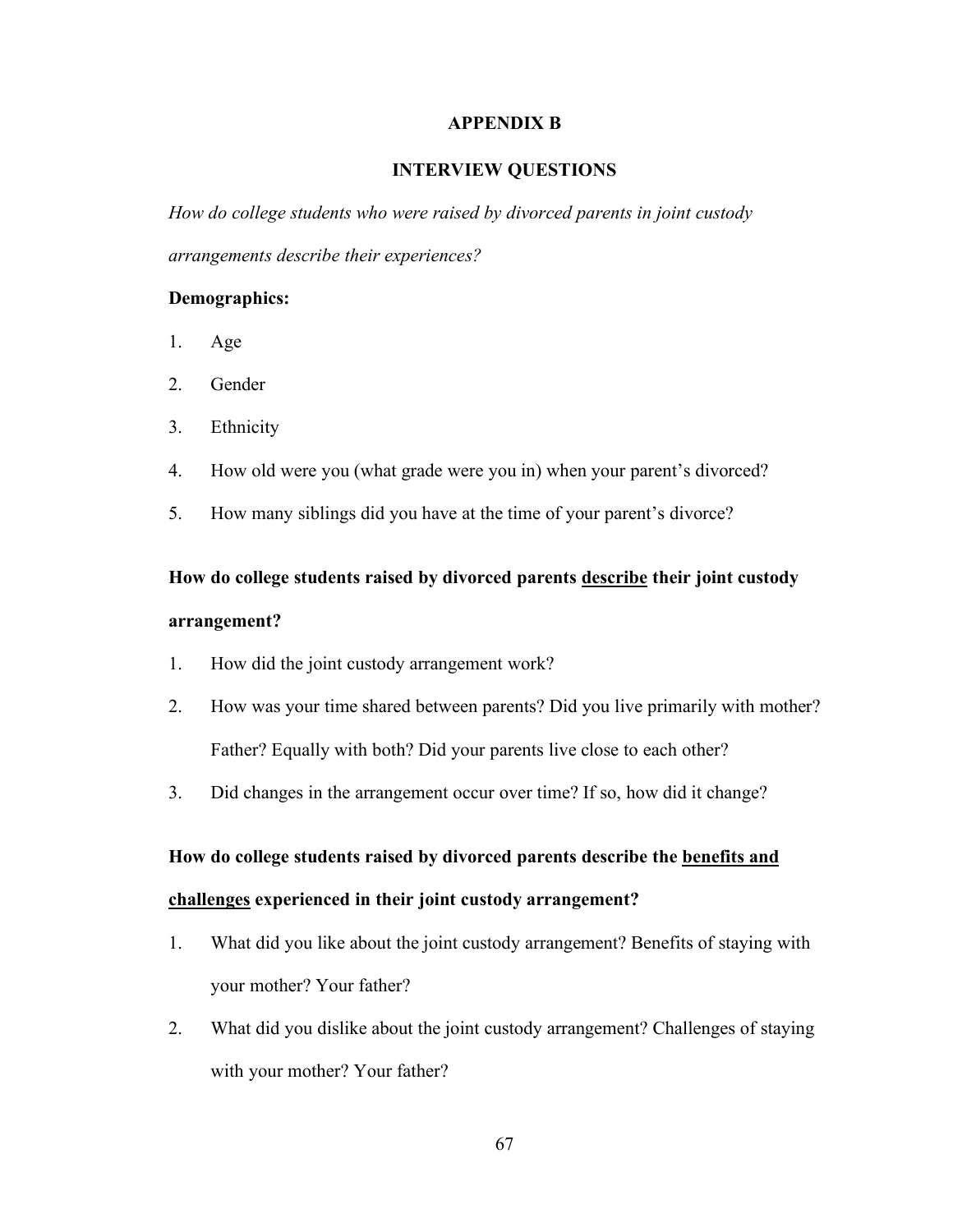- 3. What were the benefits and challenges of moving between households?
- 4. What about the impact on school? Friends? Your belongings (e.g. toys, clothes)?
- 5. If you could have changed the custody arrangement, how would you have changed it?

## **How do college students raised by divorced parents describe the impact their joint custody arrangement had on their relationship with each of their parents?**

- 1. How was your relationship with your mother impacted by the joint custody arrangement? How do you feel your current relationship with her has been impacted?
- 2. How was your relationship with your father impacted by the joint custody arrangement? How do you feel your current relationship with him has been impacted?
- 3. How was your parent's relationship with each other following the divorce? Do you feel this had an impact on your relationship with either of them?
- 4. Did either of your parents remarry after their divorce?
- 5. If so, how do you feel this impacted your relationship with your parent(s)?

# **What suggestions or recommendations do college students who were raised by divorced parents have for others in order to make the joint custody arrangement successful?**

- 1. What advice would you give children growing up in joint custody arrangements?
- 2. What advice would you give divorced parents in joint custody arrangements?
- 3. What advice would you give lawyers and judges about joint custody arrangements?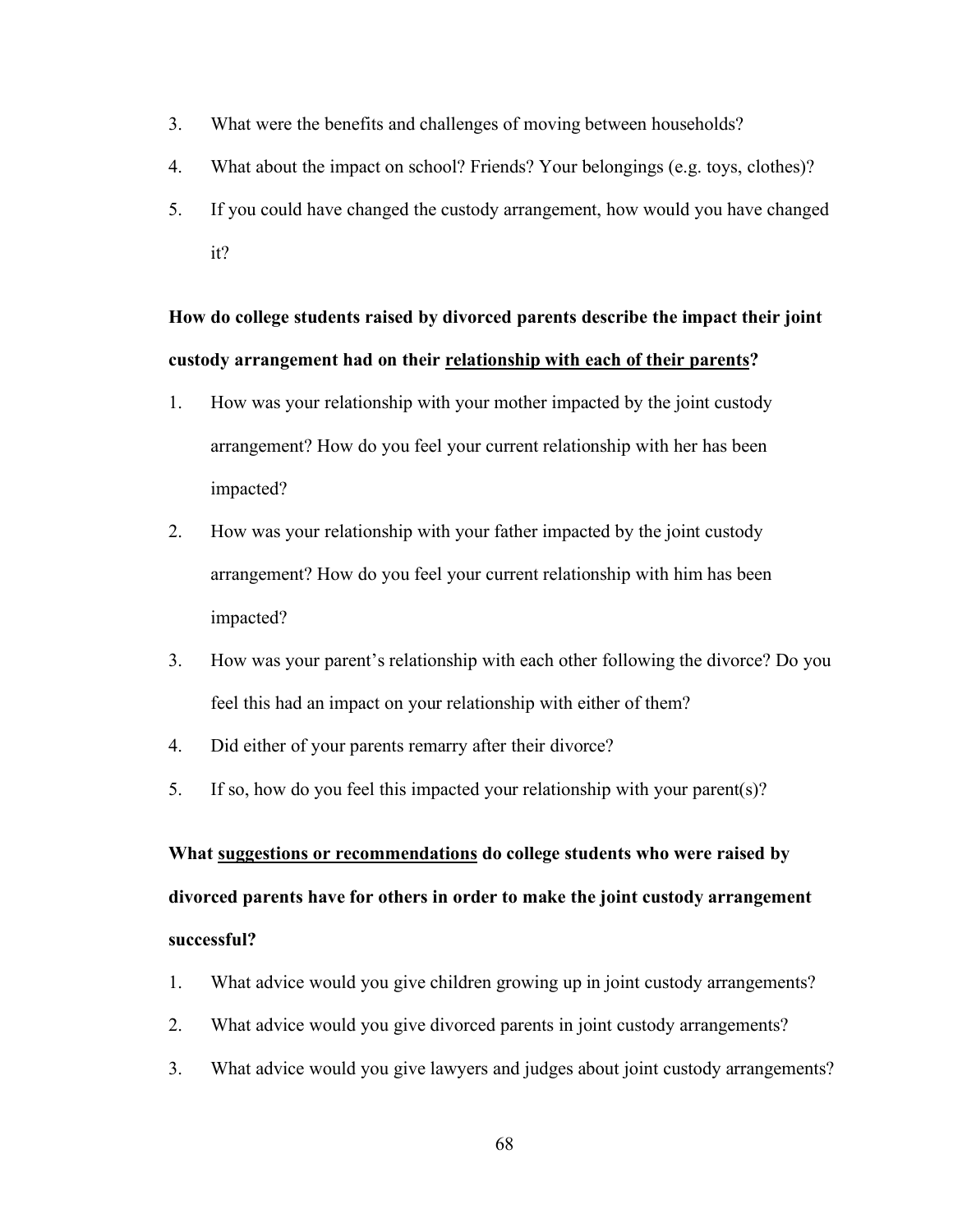## APPENDIX C

### **INFORMED CONSENT**

(given to those who contacted me to be interviewed for this study)

## **Exploring Joint Custody:**

### **Interviews with College Students about their Childhood Experiences**

You are invited to participate in a research project being conducted by Marissa Zink, a student in the Honors College at the University of Maine. Her faculty advisor is Dr. Sandra Caron, Professor of Family Relations and Human Sexuality. The purpose of this study is to investigate the experiences of college students with divorced parents who were in joint custody arrangements.

The criteria for the study will be college students' ages 18-22 who were raised by divorced parents in a joint custody arrangement that included time residing with each parent. The joint physical custody will be defined as at least one-third of their time spent residing with each parent. Their parents divorce needs to have happened while they were in elementary school (or before) in order to have significant experience growing up in a divorced family (5 or more years).

**What will you be asked to do?** If you meet the criteria and decide to participate in this study, you will be interviewed about your experiences surrounding joint custody. Nothing will link your name to the interview. Interviews will be taped whenever possible, but due to the sensitive nature of the study, it is understood you may not be willing to be recorded. In that case, extensive notes will be taken. The interview will take approximately one hour to complete and will take place at a location decided and agreed upon by both the interviewer and interviewee. My study will ask you question about your experiences growing up in a joint custody situation. You will be asked to describe your own joint custody arrangement, the benefits and challenges, and impact on your relationship with each of your parents while growing up in a joint custody arrangement. Finally, you will be asked to provide any suggestions or recommendations for how others (e.g., children, parents, lawyers, judges) might ensure that this type of custody arrangement is successful.

**Risks –** There is the possibility that you may become uncomfortable answering these questions. There is also the possibility that you may re-experience some of the emotions associated with growing up in a joint custody arrangement by answering the questions. You may decline to answer any questions that make you feel uncomfortable or discontinue the interview at any point.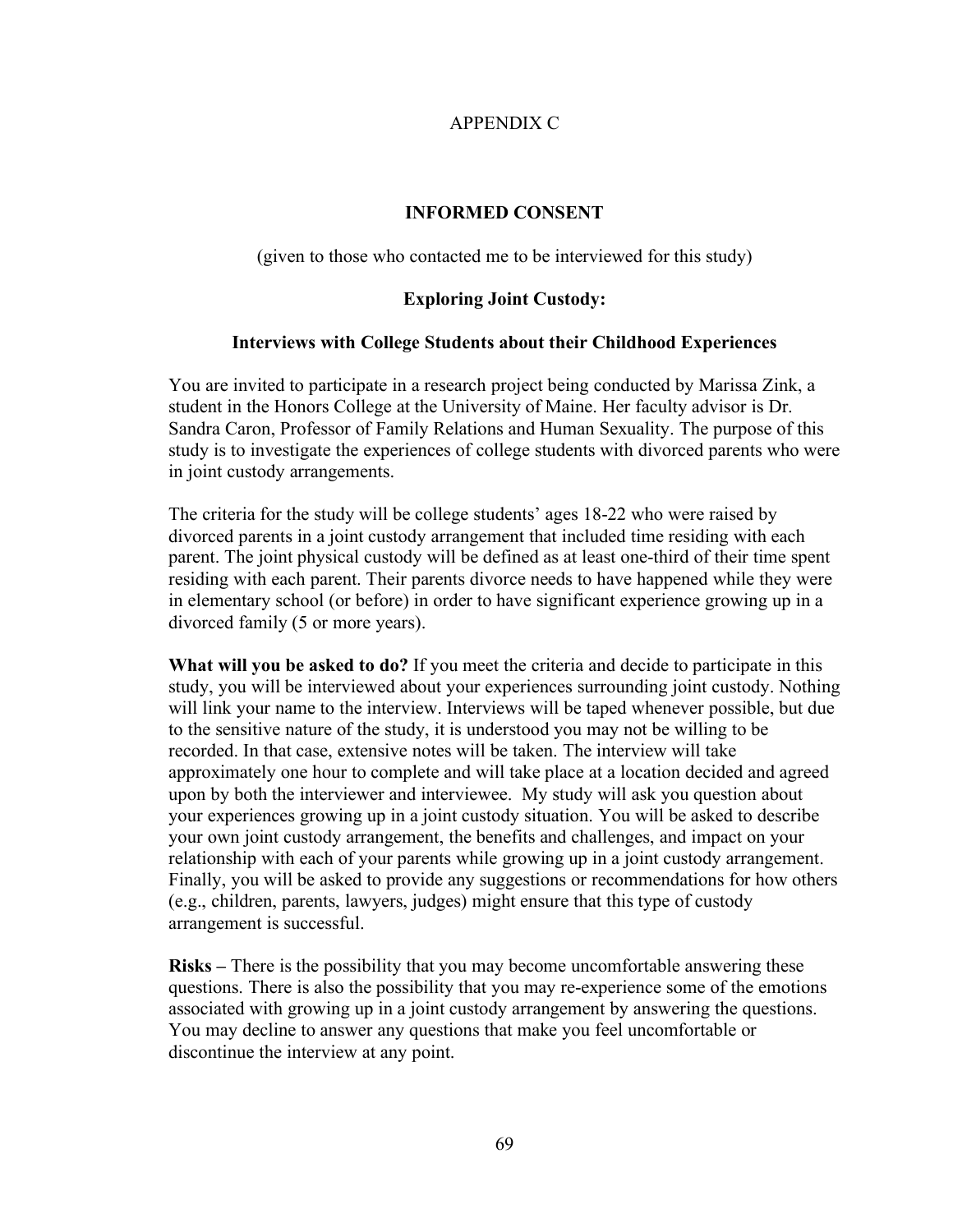**Benefits –** While this study may have no direct benefit to you, this research will help us learn more about joint custody arrangements from the child's perspective, and assist others who may be involved in joint custody decisions (children, parents, lawyers, judges).

**Confidentiality –** Your name will not be on any documents for this study. A pseudonym will be assigned to each interview to protect your identity. Nothing will link your name to this interview. If you are willing to be taped, your interview will be transcribed by the primary investigator and the content from the taped interview will be deleted by September 2018. The notes and transcription from the interview will be kept indefinitely in a locked office. Only the investigator and her faculty advisor will have access to this information. All email correspondence will be deleted after completion of the interview.

**Voluntary** – Participation is completely voluntary. If you choose to take part in this study, you may stop at any time during the interview. You may skip any questions you do not want to answer.

**Contact Information –** If you have any questions about this research, please contact the primary investigator, Marissa Zink, by emailing: marissa.zink@maine.edu

You may also contact the faculty advisor of this study, Dr. Sandra Caron, by calling 581- 3138 or emailing her at:  $scaron(\hat{\omega})$ maine.edu

If you have any questions about your rights as a research participant, please contact the Office of Research Compliance, University of Maine, 207/581-1498 or 207/581-2657 (or e-mail umric@maine.edu).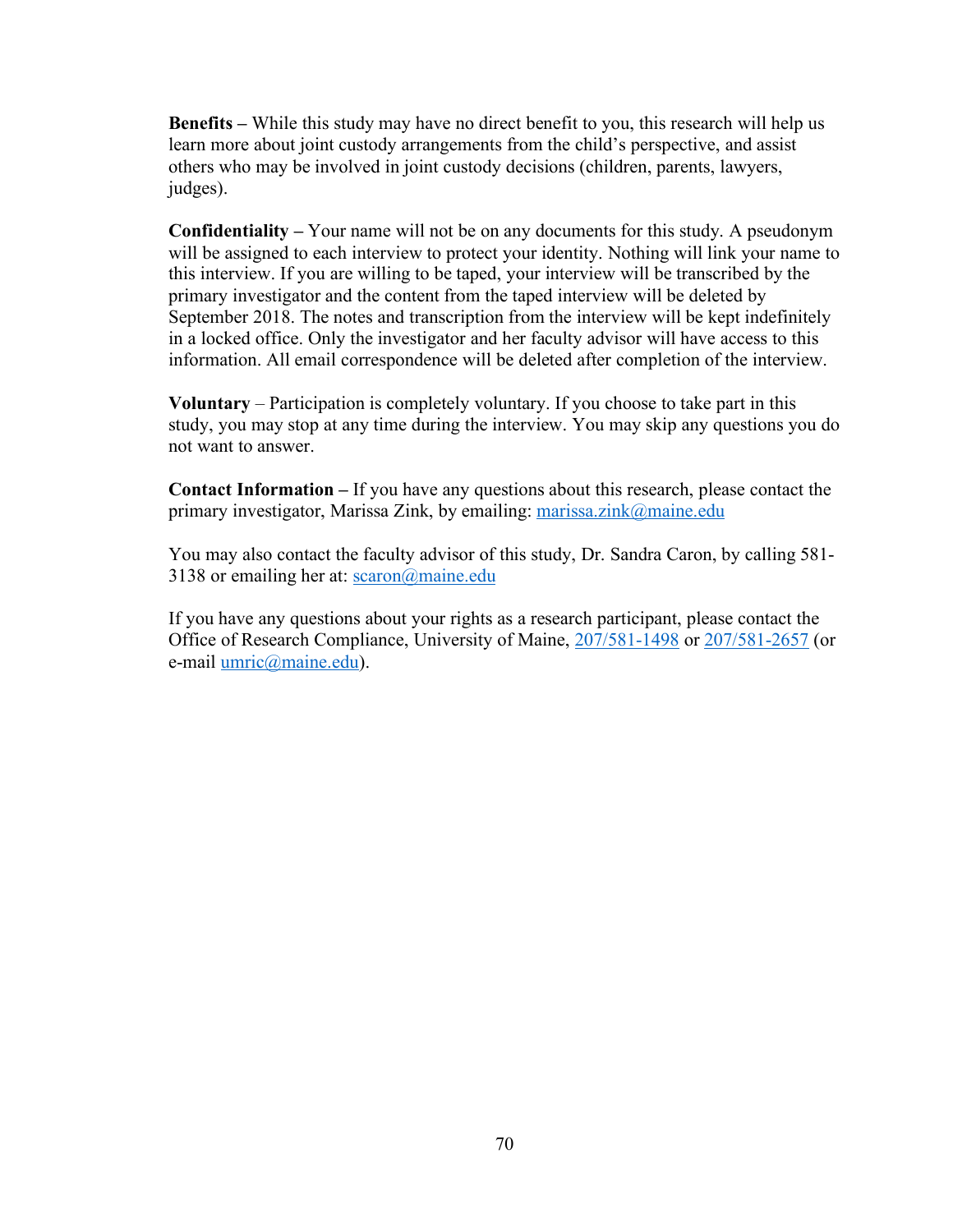## APPENDIX D

### **IRB APPROVAL**

### **APPLICATION COVER PAGE**

- *KEEP THIS PAGE AS ONE PAGE – DO NOT CHANGE MARGINS/FONTS!!!!!!!!!*
- *PLEASE SUBMIT THIS PAGE AS WORD DOCUMENT*

#### **APPLICATION FOR APPROVAL OF RESEARCH WITH HUMAN SUBJECTS Protection of Human Subjects Review Board, 400 Corbett Hall**

| (Type inside gray areas)<br><b>PRINCIPAL INVESTIGATOR: Marissa Zink</b><br><b>CO-INVESTIGATOR:</b><br><b>CO-INVESTIGATOR:</b><br><b>FACULTY SPONSOR:</b><br>(Required if PI is a student):<br><b>TITLE OF PROJECT:</b><br><b>Childhood Experiences</b><br><b>START DATE:</b><br><b>Human Development</b><br><b>FUNDING AGENCY (if any):</b>                                                                                                                                |                                                                                                                                                                                                                                                                          | EMAIL:<br>EMAIL:<br><b>Sandra Caron</b><br><b>Exploring Joint Residential Custody: Interviews with College Students about their</b><br>4/9/18 PI DEPARTMENT:<br>April 1, 2018 |                                |                        |                                           | EMAIL: marissa.zink@maine.edu<br>EMAIL: scaron@maine.edu<br><b>College of Education and</b> |  |
|----------------------------------------------------------------------------------------------------------------------------------------------------------------------------------------------------------------------------------------------------------------------------------------------------------------------------------------------------------------------------------------------------------------------------------------------------------------------------|--------------------------------------------------------------------------------------------------------------------------------------------------------------------------------------------------------------------------------------------------------------------------|-------------------------------------------------------------------------------------------------------------------------------------------------------------------------------|--------------------------------|------------------------|-------------------------------------------|---------------------------------------------------------------------------------------------|--|
| STATUS OF PI: FACULTY/STAFF/GRADUATE/UNDERGRADUATE U (F,S,G,U)                                                                                                                                                                                                                                                                                                                                                                                                             |                                                                                                                                                                                                                                                                          |                                                                                                                                                                               |                                |                        |                                           |                                                                                             |  |
| 1.                                                                                                                                                                                                                                                                                                                                                                                                                                                                         | If PI is a student, is this research to be performed:                                                                                                                                                                                                                    |                                                                                                                                                                               |                                |                        |                                           |                                                                                             |  |
|                                                                                                                                                                                                                                                                                                                                                                                                                                                                            | $\boxtimes$<br>for a doctoral dissertation?<br>other (specify)                                                                                                                                                                                                           | for an honors thesis/senior thesis/capstone?                                                                                                                                  |                                |                        |                                           | for a master's thesis?<br>for a course project?                                             |  |
| 2.<br>Does this application modify a previously approved project? $N(Y/N)$ . If yes, please give assigned number<br>(if known) of previously approved project:                                                                                                                                                                                                                                                                                                             |                                                                                                                                                                                                                                                                          |                                                                                                                                                                               |                                |                        |                                           |                                                                                             |  |
| 3.<br>Is an expedited review requested? $N(Y/N)$ .                                                                                                                                                                                                                                                                                                                                                                                                                         |                                                                                                                                                                                                                                                                          |                                                                                                                                                                               |                                |                        |                                           |                                                                                             |  |
| Submitting the application indicates the principal investigator's agreement to abide by the responsibilities outlined<br>in Section I.E. of the Policies and Procedures for the Protection of Human Subjects.                                                                                                                                                                                                                                                              |                                                                                                                                                                                                                                                                          |                                                                                                                                                                               |                                |                        |                                           |                                                                                             |  |
| Faculty Sponsors are responsible for oversight of research conducted by their students. The Faculty Sponsor<br>ensures that he/she has read the application and that the conduct of such research will be in accordance with the<br>University of Maine's Policies and Procedures for the Protection of Human Subjects of Research. REMINDER: if<br>the principal investigator is an undergraduate student, the Faculty Sponsor MUST submit the application to the<br>IRB. |                                                                                                                                                                                                                                                                          |                                                                                                                                                                               |                                |                        |                                           |                                                                                             |  |
| Email this cover page and complete application to UMRIC@maine.edu                                                                                                                                                                                                                                                                                                                                                                                                          |                                                                                                                                                                                                                                                                          |                                                                                                                                                                               |                                |                        |                                           |                                                                                             |  |
| <b>FOR IRB USE ONLY</b><br><b>Application #2018-03-16</b><br>Review (F/E): E<br><b>ACTION TAKEN:</b>                                                                                                                                                                                                                                                                                                                                                                       |                                                                                                                                                                                                                                                                          |                                                                                                                                                                               |                                |                        |                                           |                                                                                             |  |
| X                                                                                                                                                                                                                                                                                                                                                                                                                                                                          | <b>Judged Exempt; category</b><br>Approved as submitted. Date of next review: by<br>Approved pending modifications. Date of next review: by<br><b>Modifications accepted (date):</b><br>Not approved (see attached statement)<br>Judged not research with human subjects |                                                                                                                                                                               | <b>Modifications required?</b> | <b>Degree of Risk:</b> | Accepted (date)<br><b>Degree of Risk:</b> |                                                                                             |  |
|                                                                                                                                                                                                                                                                                                                                                                                                                                                                            | <b>FINAL APPROVAL TO BEGIN</b>                                                                                                                                                                                                                                           |                                                                                                                                                                               | 4/9/2018                       |                        |                                           |                                                                                             |  |